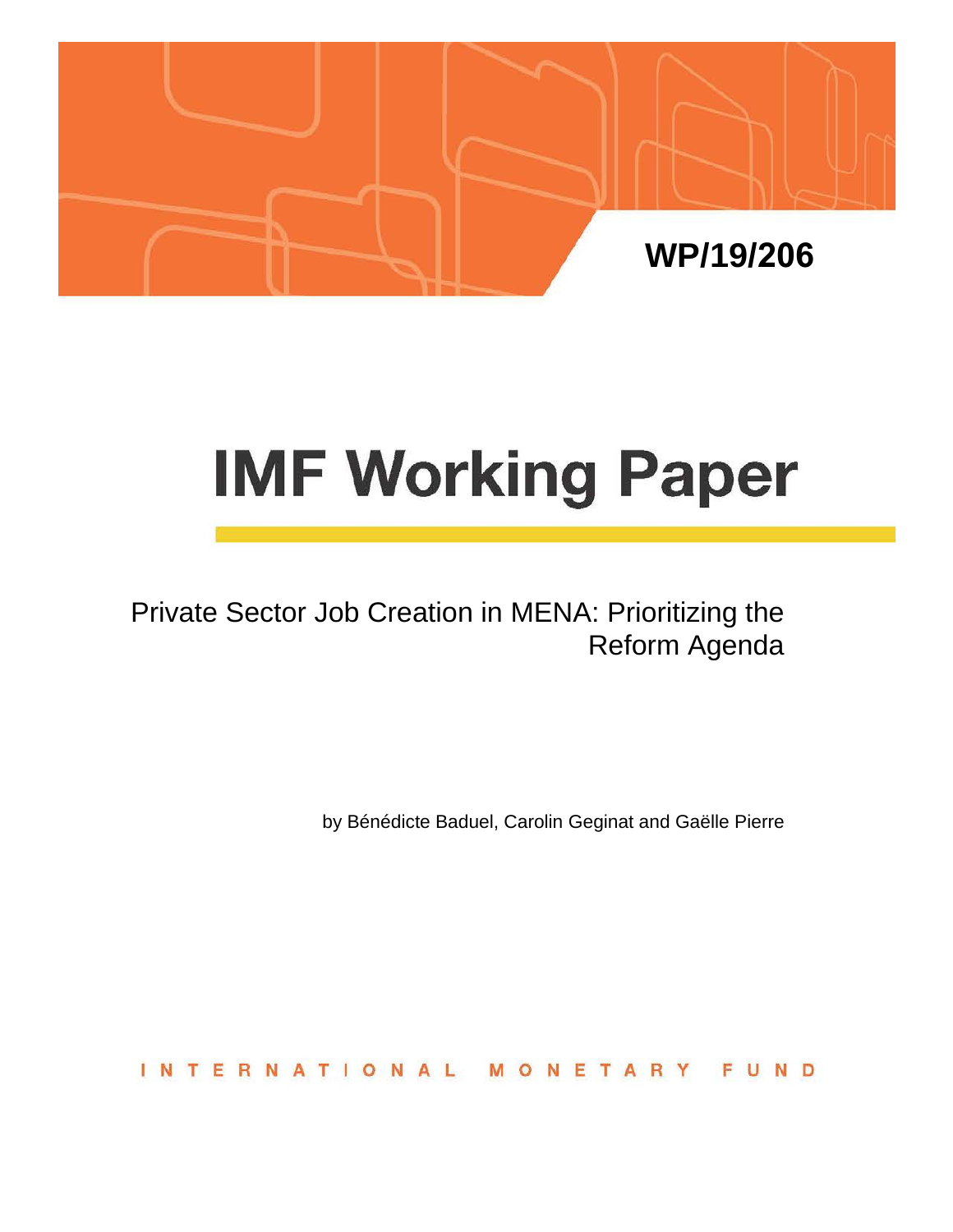#### **IMF Working Paper**

#### Middle East and Central Asia (MCD)

#### **Private Sector Job Creation in MENA: Prioritizing the Reform Agenda**

#### **Prepared by Bénédicte Baduel, Carolin Geginat and Gaëlle Pierre[1](#page-1-0)**

Authorized for distribution by Thanos Arvanitis

September 2019

*IMF Working Papers* **describe research in progress by the author(s) and are published to elicit comments and to encourage debate.** The views expressed in IMF Working Papers are those of the author(s) and do not necessarily represent the views of the IMF, its Executive Board, or IMF management.

#### **Abstract**

This paper examines the extent to which firms in selected MENA countries reported being constrained by the business environment around the time of the Arab Spring and the extent to which these constraints affected their employment performance. The results suggest that small firms in MENA faced more structural constraints than similar firms in other regions. We also find that MENA firms' weaker job creation can be explained in great part by the macroeconomic environment and structural constraints. Low GDP growth, falling external competitiveness, corruption, lack of access to finance and poor access to electricity are found to explain a significant part of the lack of employment growth in MENA firms compared to their peers.

JEL Classification Numbers: D22, E24, J23, K20, K31, L25 Keywords: SMEs, MENA, Arab Countries in Transition, private sector, employment

Authors' E-Mail Addresses: [BBaduel@imf.org;](mailto:BBaduel@imf.org) [CGeginat@worldbank.org;](mailto:CGeginat@worldbank.org) [GPierre@imf.org;](mailto:GPierre@imf.org)

<span id="page-1-0"></span><sup>&</sup>lt;sup>1</sup> The authors would like to thank, without implication, Adnan Mazarei, Björn Rother, David Francis, Jorge Luis Rodriguez Meza, Catriona Purfield, Jose Luis Diaz Sanchez, Maximiliano Appendino, Bikas Joshi and Mohammad Amin for helpful discussions and comments. The authors are also grateful for the invaluable research assistance of Amir Sadeghi Emamgholi and Erik Roos.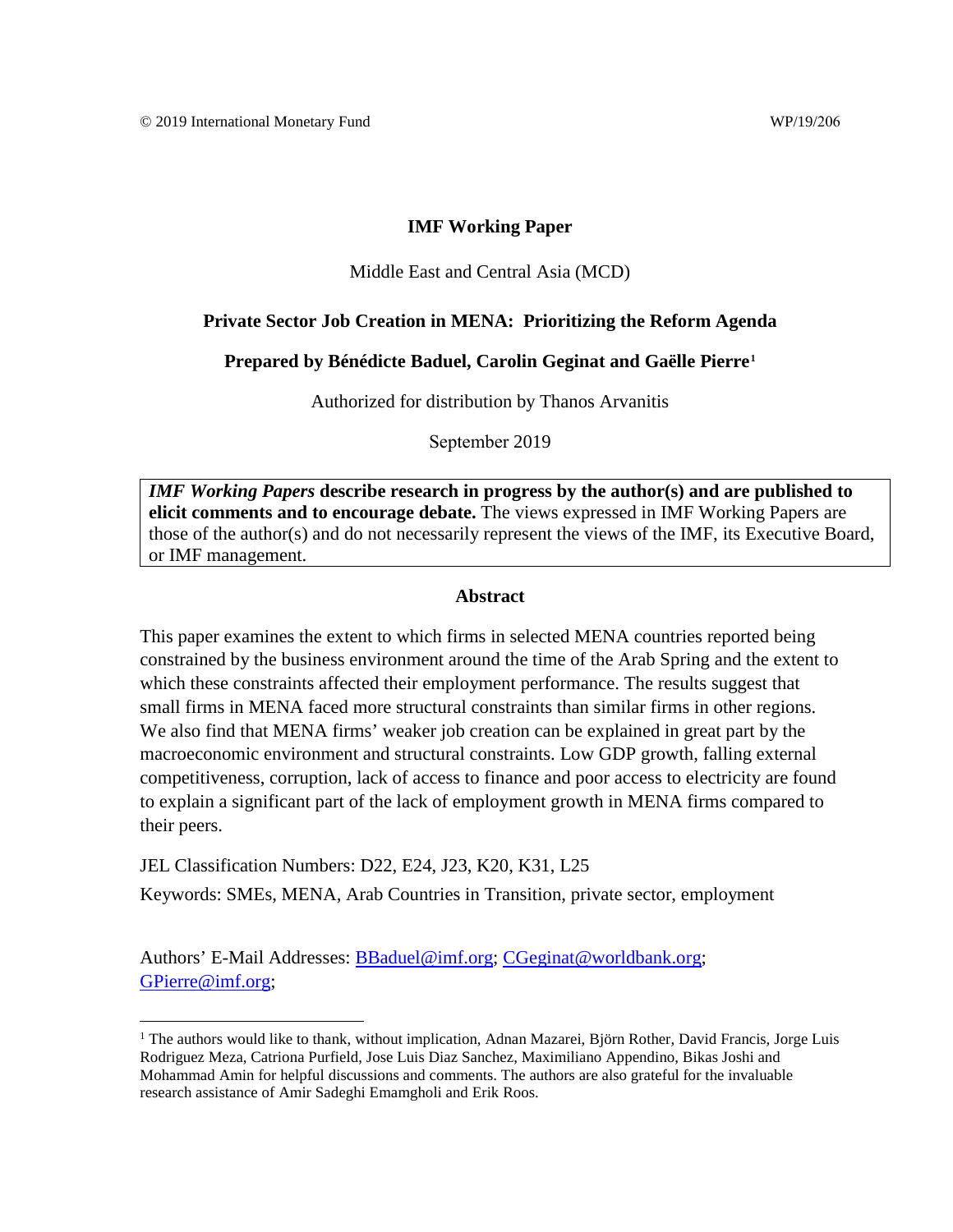| <b>CONTENTS</b>                                                              | <b>PAGE</b> |
|------------------------------------------------------------------------------|-------------|
|                                                                              |             |
|                                                                              |             |
|                                                                              |             |
| III. THE ROLE OF BUSINESS CLIMATE CONSTRAINTS IN MENA PRIVATE SECTORS. 10 10 |             |
| IV. THE IMPORTANCE OF MACROECONOMIC POLICIES AND BUSINESS REGULATIONS IN     |             |
|                                                                              | 22          |
|                                                                              | 24          |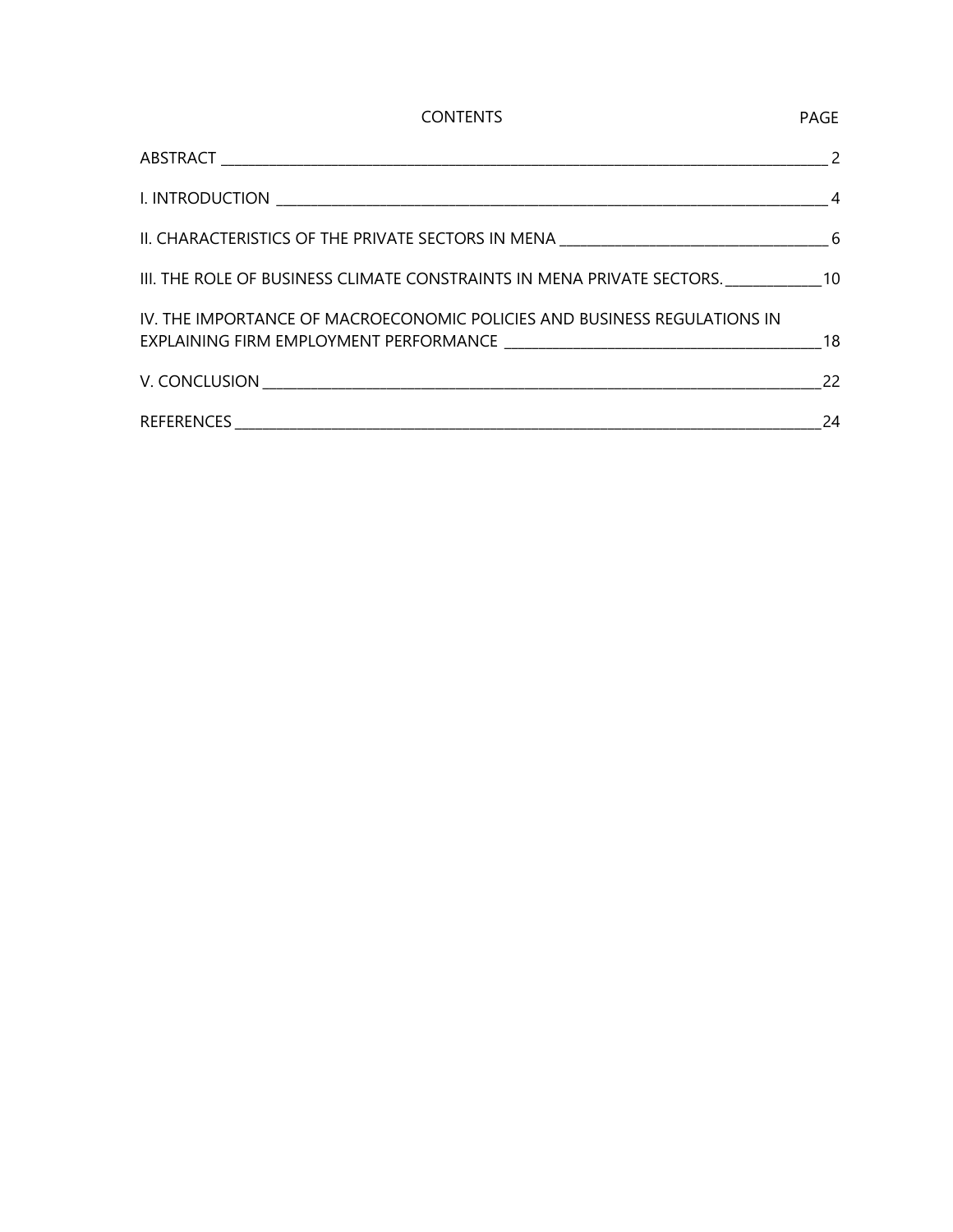#### I. **INTRODUCTION**

In December 2010, the Arab Spring started in Tunisia, when a small business owner set himself on fire to protest the harassment inflicted on him by municipal officials. What seemed at first like a single act of desperation spilled over into a wave of protests and resulted in a political movement that spread across the region; the movement was largely sustained by the youth that the region had failed to integrate productively into the economy. In 2010, the Middle East and North Africa region (MENA) had one of the highest unemployment rates worldwide, with more than a quarter of the youth unemployed versus 20.4 percent on average in other emerging market economies.

MENA's economic model, inward-looking and state-centric for a long time, resulted in protracted high unemployment in the region. Competition policy, legal and regulatory structures were designed and used to protect a few well-connected economic players, rather than encourage the emergence of new dynamic small and medium-size firms. Competition and private sector dynamism were further stifled through limited trade integration (Hoffman and Jamal, 2012, World Bank, 2009 and 2013, Rijkers and Arouri, 2012). Education systems were geared towards preparing the rapidly growing working-age population for public rather than private sector jobs (Dhillon and Yousef, 2009).

As a consequence, the private sector was characterized by a large informal sector (representing about ¼ of economic activity) and a concentration of small firms, of which only few were able to grow into larger and more productive ones (Schneider, 2012, World Bank, 2009). Firm labor productivity was low by international standards, innovation and sophistication were lagging peers and non-commodity exports remained very low. Job creation in the private sector was also too low to absorb the rapidly growing population. With labor force participation rates across the whole MENA region at an average of 76 percent for men and 26 percent for women in  $2010<sub>1</sub>$  $2010<sub>1</sub>$  $2010<sub>1</sub>$  a significant source of growth remained untapped (Figure 1). The result was a growing dissatisfaction amongst MENA citizens. For example, according to Gallup polls conducted between 2005-2009, the share of people who said they were "thriving" was less than 14 percent on average for MENA countries outside the GCC, compared to an average of 27 percent among emerging markets.

<span id="page-3-0"></span> $<sup>1</sup>$  And it is important to stress that this trend has not improved since 2010 and the challenge remains relevant. As</sup> of 2018, the average labor force participation rate of men was 75 percent and that of women was 28 percent.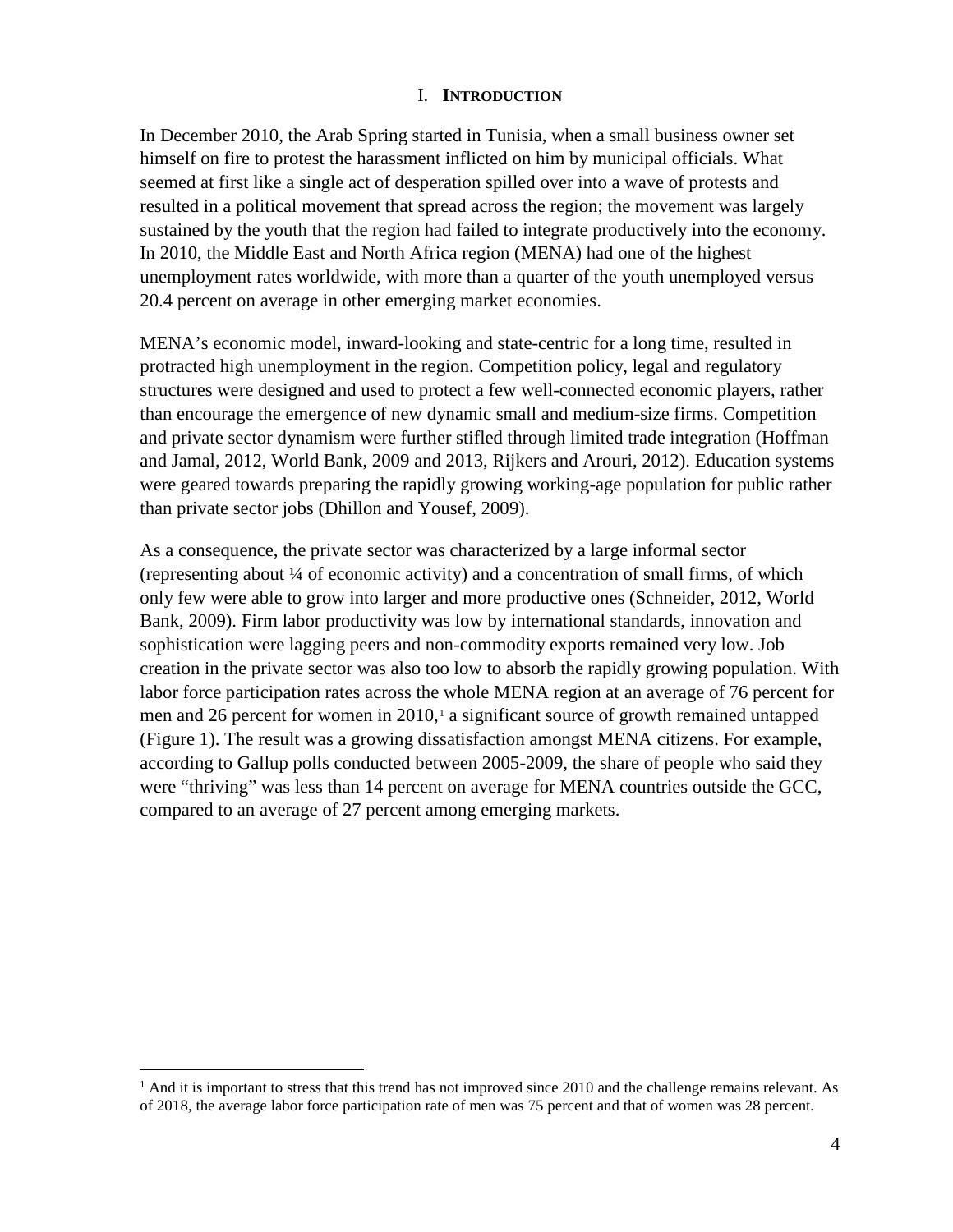

**Figure 1. Labor Market Indicators, MENA vs. Emerging Markets** (Percent, 2010)

Source: International Labor Organization; and IMF staff calculations.

This paper seeks to identify the main constraints to MENA firms' employment creation compared to firms in other regions globally. It looks back not only at business environment constraints, but also the macroeconomic situation, and how that might affect job creation. Our contribution to the literature is two-fold: we analyze the degree to which business climate is a constraint, comparing the differences across types of firms within MENA to those in other regions; we identify the constraints and policies that are most likely to influence job creation. The paper answers the following questions:

(i) What type of firms were the most affected by business climate constraints?

(ii) Were business climate constraints systematically different in MENA compared to other regions?

(iii) How firms' characteristics, macroeconomic and structural variables affect job creation?

(iv) What are the main priorities for policymakers as they design structural reform agendas and macroeconomic policies to support MENA private sectors?

The results show that several aspects of the business environment disproportionately affect MENA firms. In particular, MENA firms have been more likely than elsewhere to be constrained by political instability, access to finance and infrastructure, especially electricity. At the same time, firms with different characteristics are affected in varying ways. Small firms tended to report being less affected by these constraints, possibly because they were able to stay under the radar or did not request these services at all. However, it might occult the fact that firms remain small as they would face more constraints were they to become larger, as illustrated by the fact that medium-size firms report more constraints. Despite being able to access diverse sources of financing, large MENA firms, and especially expanding firms, still reported access to finance as a constraint.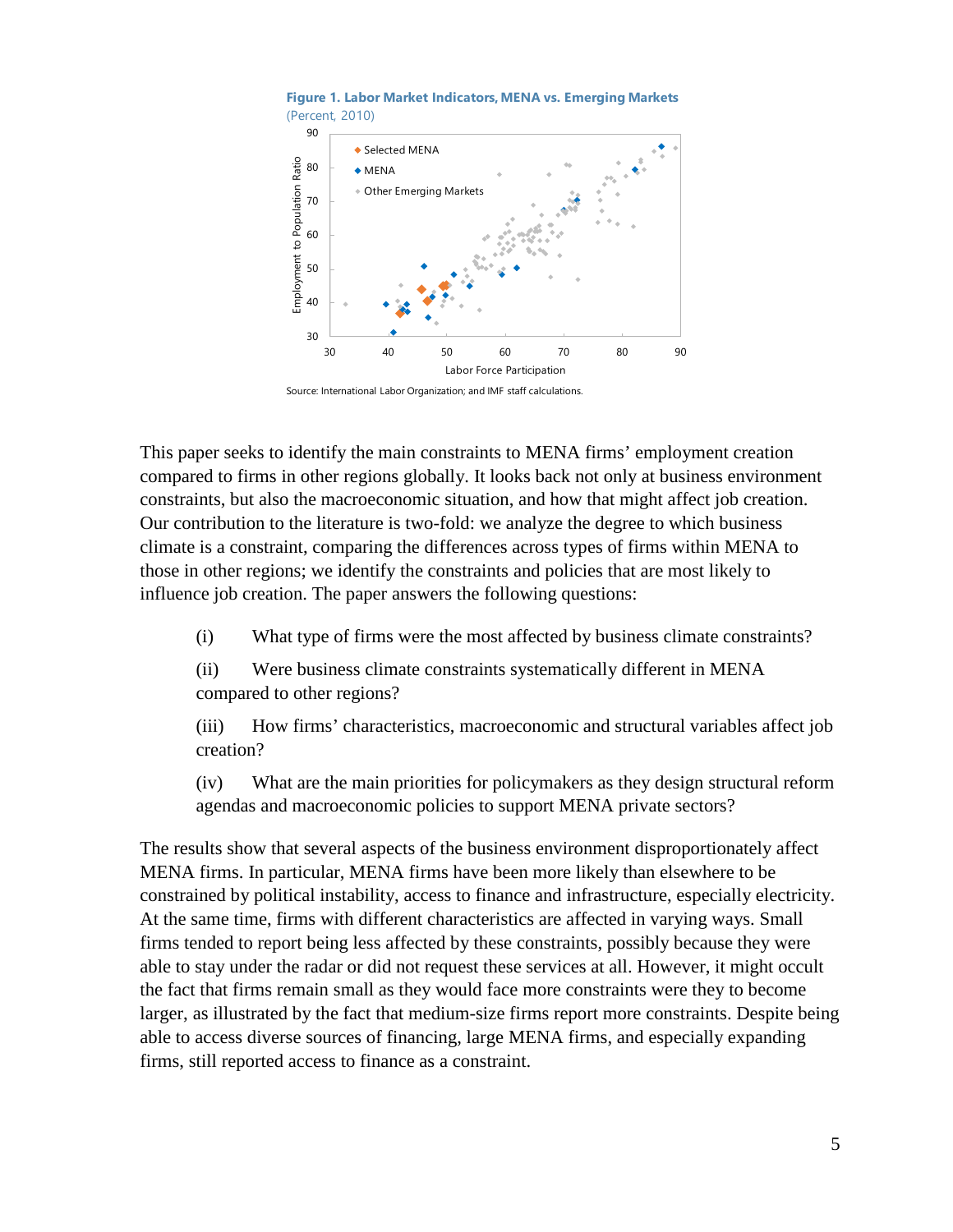Our analysis shows that firms in MENA generated fewer jobs than firms in other regions, even after controlling for firms' characteristics. We find that the macroeconomic environment and structural constraints explain, to a great extent, the worse performance of MENA firms compared to their peers in other countries. Access to finance, access to electricity and corruption appear as the most binding structural constraints while growth and external competitiveness appear as the macroeconomic factors that affected MENA firms' performance the most. In other words, the lack of job creation by MENA firms does not seem to reflect a "MENA specificity" but to reflect weaker economic fundamentals and business environments.

The rest of the paper assesses the characteristics and performance of the MENA private sector around the time of the Arab Spring. The next section presents stylized facts. Section III provides a picture of how business climate constraints affect different firms, answering the first two questions posed above. Section IV presents the analysis of the determinants of employment growth, focusing on the role of macroeconomic policies and business regulations, answering our last two questions. Section V concludes.

#### II. **CHARACTERISTICS OF THE PRIVATE SECTORS IN MENA**

#### **A. Data Description**

We use the World Bank Enterprise Survey (WBES) data to analyze the characteristics of the private sector in selected MENA countries in the aftermath of the Arab Spring and compare them to other emerging and developing economies. The sample includes surveys conducted in 2013 for five MENA countries (Egypt, Jordan, Lebanon, Morocco and Tunisia) and surveys conducted in 2013 or 2014 for a comparator group of 48 emerging and developing countries (See Annex A for more details). A caveat of the WBES is that the survey only includes firms that are registered and have at least five employees. It is worth stressing that the WBES does not include informal firms, which represent a significant share of private sector activity in MENA and more generally in other emerging economies.

#### **B. Results**

**The formal private sector was skewed towards small firms**.<sup>[2](#page-5-0)</sup> Small firms (i.e., firms with less than 20 employees) represented about 60 percent of formal private sector firms at the time of the survey, while medium-sized firms (i.e., firms with 20 to 99 employees) represented another 33 percent of firms. This is not unusual in emerging market economies, for example small firms also dominated the formal private sectors in Sub-Saharan Africa (SSA) and Eastern Europe and Central Asia (ECA), accounting for 73 percent and 64 percent

<span id="page-5-0"></span> <sup>2</sup> In the paper, MENA refers to the five MENA countries included in our sample: Egypt, Jordan, Lebanon, Morocco and Tunisia.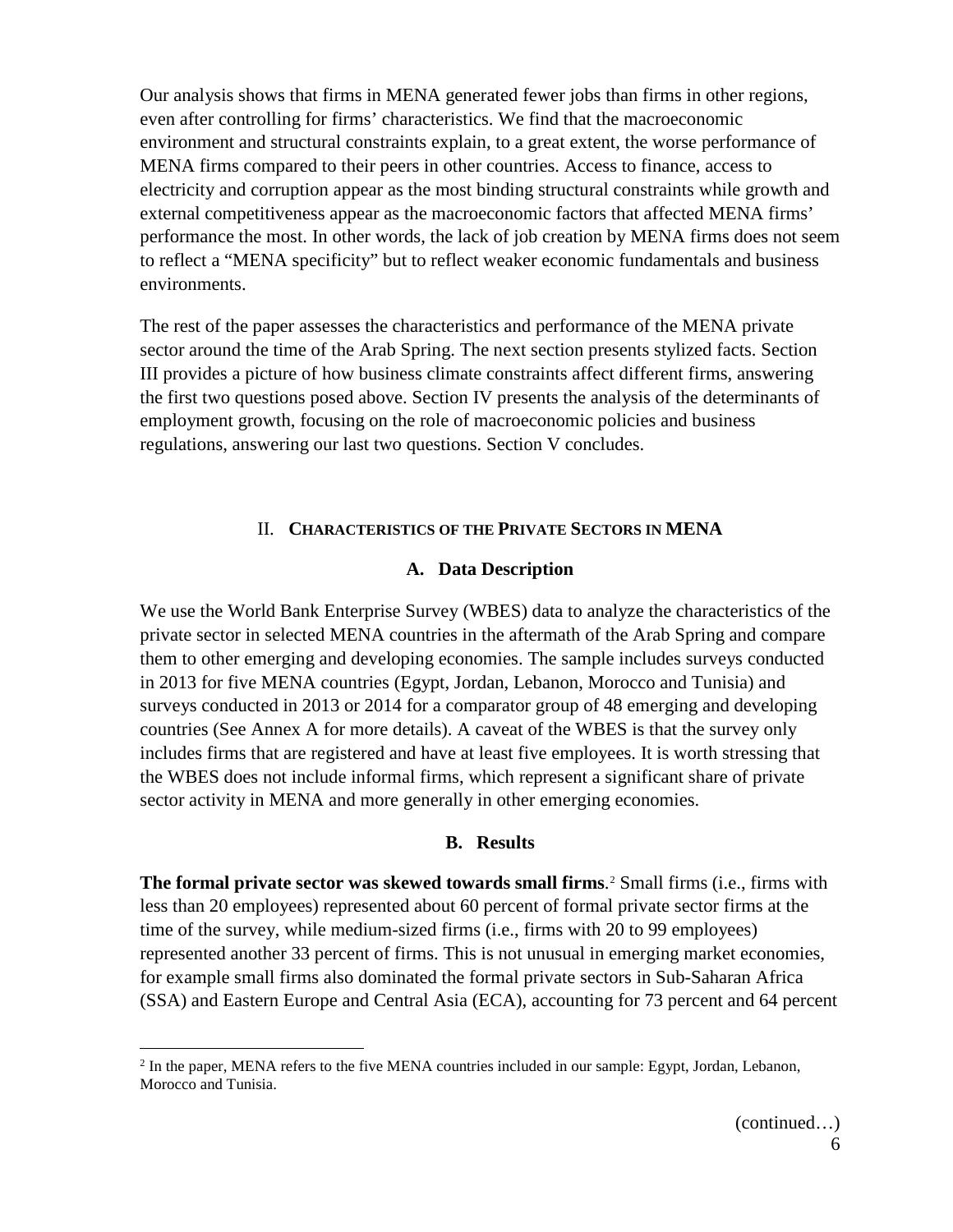of firms respectively. Within MENA, some countries had a "thicker middle" than others—in Morocco medium-sized firms account for 38 percent of all firms. In addition, large firms are twice as common in Morocco and Tunisia as in Jordan or Lebanon (Table 1).<sup>[3](#page-6-0)</sup>

|                      |                   | <b>Table 1. Distribution of Firms by Firm Size</b> |                   |                              |
|----------------------|-------------------|----------------------------------------------------|-------------------|------------------------------|
|                      |                   | (Percent)                                          |                   |                              |
|                      |                   | Share by firm size                                 |                   |                              |
|                      | Small<br>$(5-19)$ | Medium<br>$(20-99)$                                | Large<br>$(100+)$ | Number of Firms in<br>Sample |
| Egypt                | 60.8              | 32.3                                               | 6.9               | 2,443                        |
| Jordan               | 67.5              | 26.2                                               | 6.3               | 548                          |
| Lebanon              | 63.0              | 30.5                                               | 6.5               | 483                          |
| Morocco              | 49.5              | 38.4                                               | 12.1              | 371                          |
| Tunisia              | 57.7              | 33.7                                               | 11.6              | 580                          |
| <b>Selected MENA</b> | 58.5              | 33.2                                               | 8.3               | 4,426                        |
| ECA                  | 64.3              | 29.5                                               | 6.3               | 8,854                        |
| SAR                  | 43.2              | 43.3                                               | 13.5              | 11,518                       |
| SSA                  | 72.5              | 21.6                                               | 5.9               | 8,047                        |

Sources: World Bank Enterprises Survey, and IMF staff calculations.

Note: The distribution of firm sizes is weighted by strata survey weights for firms, sector of activity, and region.

**MENA small and medium-sized formal firms tended to be more productive than large firms.** Moreover**,** large firms accounted for only about 43 percent of sales, while they represented around 62 percent of employment in the formal sector. This contrasts with large firms in ECA and South Asia (SAR), where large firms account for the majority of total sales, and better than in SSA where they account for less than 20 percent (Tables 2 and 3).

**Labor productivity in MENA firms deteriorated significantly around the time of the Arab Spring.** While labor productivity growth before 2010 was moderately positive (World Bank 2009 and 2015), it became negative after 2010. Between 2009 and 2012, annual labor productivity growth was negative in every single MENA country in our sample, with small firms experiencing an annual decline of 5.1 percent, versus 3.8 percent for medium-sized firms and 3.4 percent for large firms. There were only a few pockets of positive labor productivity growth among medium-sized and large firms in Lebanon (Table 4). This result is consistent with what was happening in most other regions in the same period, as labor productivity growth was also negative for firms in all other regions included in our sample, except for ECA.

<span id="page-6-0"></span><sup>&</sup>lt;sup>3</sup> For detailed country specific results, see the country profiles: [http://www.enterprisesurveys.org/.](http://www.enterprisesurveys.org/)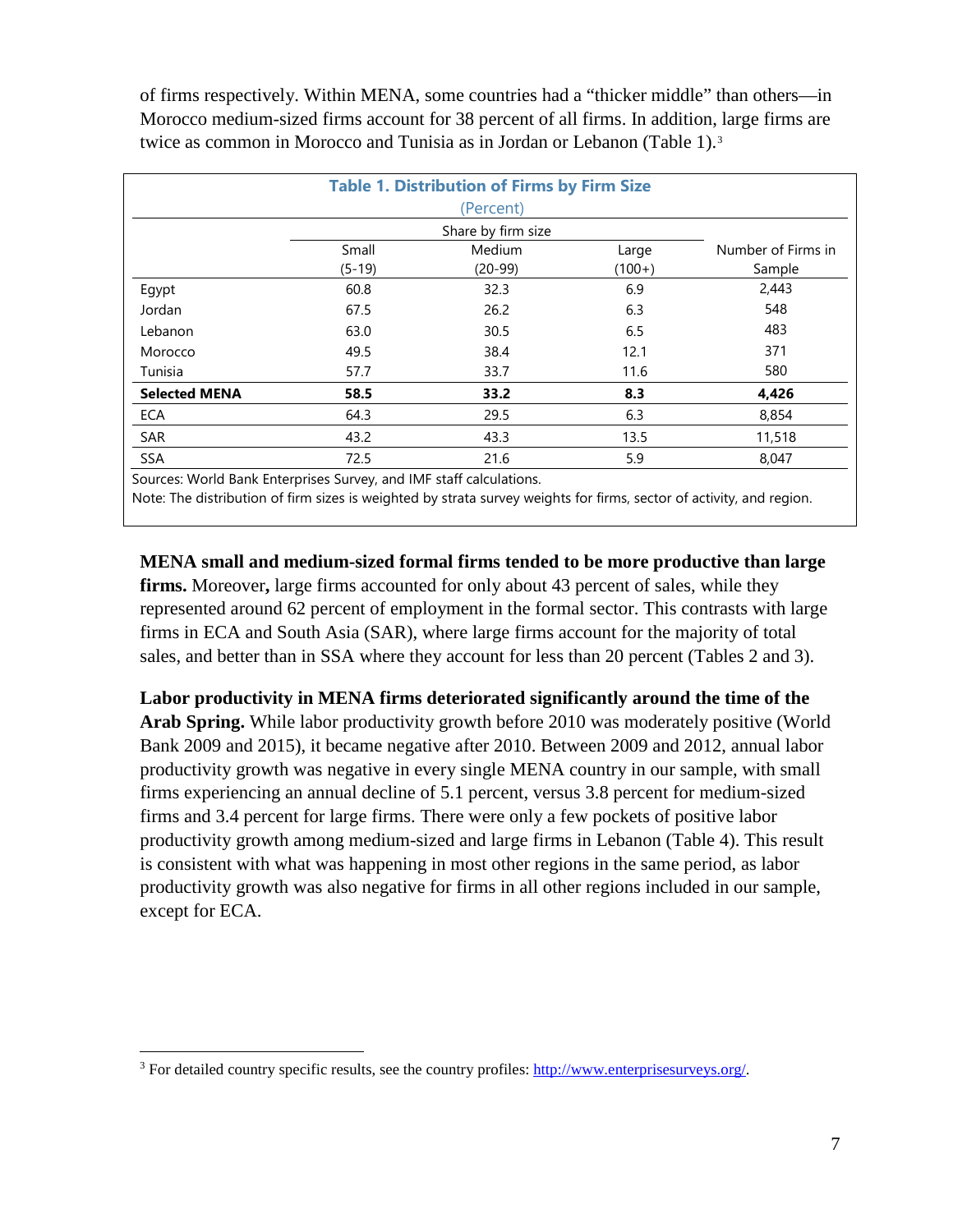|                      | (Percent) | <b>Table 2. Distribution of Permanent Workers by Firm Size</b> |          |
|----------------------|-----------|----------------------------------------------------------------|----------|
|                      |           | Share by firm size                                             |          |
|                      | Small     | Medium                                                         | Large    |
|                      | $(5-19)$  | $(20-99)$                                                      | $(100+)$ |
| Egypt                | 14.2      | 30.2                                                           | 55.6     |
| Jordan               | 14.2      | 27.2                                                           | 58.6     |
| Lebanon              | 17.7      | 28.7                                                           | 43.5     |
| Morocco              | 6.7       | 20.4                                                           | 72.9     |
| Tunisia              | 9.9       | 26.0                                                           | 64.1     |
| <b>Selected MENA</b> | 11.6      | 26.9                                                           | 61.6     |
| <b>ECA</b>           | 16.5      | 31.7                                                           | 51.8     |
| <b>SAR</b>           | 6.2       | 25.0                                                           | 68.7     |
| <b>SSA</b>           | 22.5      | 24.8                                                           | 52.8     |

Sources: World Bank Enterprises Survey, and IMF staff calculations.

Note: The distribution of firm sizes is weighted by strata survey weights for firms, sector of activity, and region.

|                      | (Percent) | <b>Table 3. Distribution of Sales by Firm Size</b> |          |
|----------------------|-----------|----------------------------------------------------|----------|
|                      |           | Share by firm size                                 |          |
|                      | Small     | Medium                                             | Large    |
|                      | $(5-19)$  | $(20-99)$                                          | $(100+)$ |
| Egypt                | 15.3      | 30.6                                               | 54.2     |
| Jordan               | 12.1      | 25.6                                               | 62.2     |
| Lebanon              | 24.4      | 32.5                                               | 43.1     |
| Morocco              | 24.8      | 38.2                                               | 37.0     |
| Tunisia              | 9.9       | 28.2                                               | 61.9     |
| <b>Selected MENA</b> | 24.5      | 32.5                                               | 43.1     |
| <b>ECA</b>           | 16.4      | 24.8                                               | 58.8     |
| <b>SAR</b>           | 6.6       | 29.5                                               | 63.9     |
| <b>SSA</b>           | 38.4      | 42.8                                               | 18.8     |

Sources: World Bank Enterprises Survey, and IMF staff calculations. Note: The distribution of firm sizes is weighted by strata survey weights for firms, sector of activity, and region.

**Employment creation was weak, especially in medium-sized firms.** Over the period 2009- 2012, average annual employment creation among MENA formal firms was well below the rate observed in other regions—0.8 percent, against 4 to 6.4 percent in other regions (Table 5). Looking across firm sizes, we find that small MENA firms performed relatively better, posting a positive growth rate of about 2 percent, although still significantly below peers in other regions where employment grew between 6 and 8 percent. Medium-sized and large firms saw their employment decline, a trend also observed in ECA and SSA. This finding is partly consitent with the literature which suggests smaller firms tend to create more jobs. If a negative relationship between initial firm size and employment growth is not a surprise, the sharper contraction of job creation for medium-sized firms in MENA might indicate that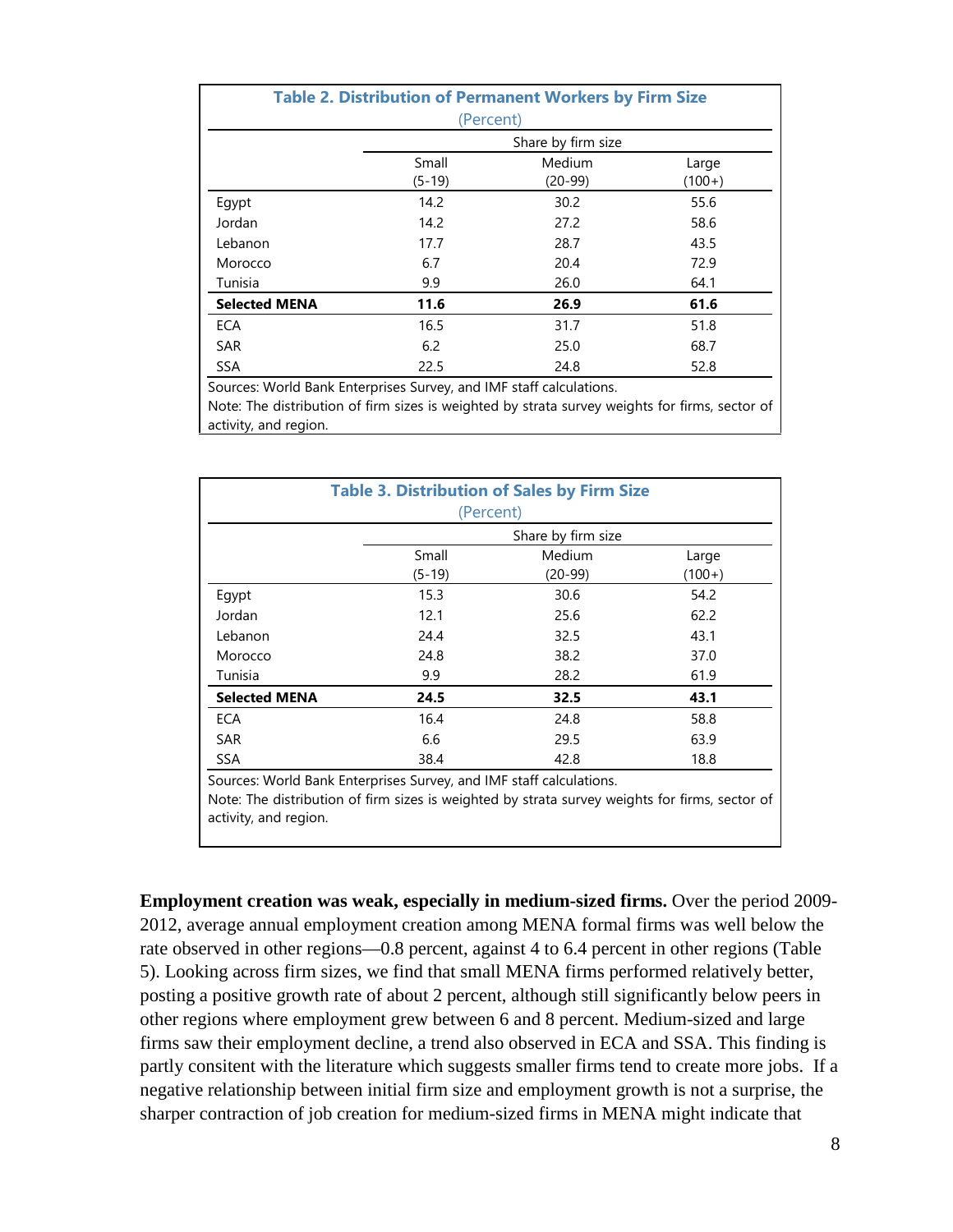these firms face more constraints to their development. This has been highlighted in previous studies as the "missing middle" in MENA's private sectors.

|                      | Table 4. Annual Labor Productivity Growth between 2009 and 2012 |                  |                         |          |
|----------------------|-----------------------------------------------------------------|------------------|-------------------------|----------|
|                      |                                                                 | (Percent change) |                         |          |
|                      |                                                                 |                  | By initial size of firm |          |
|                      | Annual Labor                                                    | Small            | Medium                  | Large    |
|                      | <b>Productivity Growth</b>                                      | $(5-19)$         | $(20-99)$               | $(100+)$ |
| Egypt                | $-5.1$                                                          | $-5.4$           | $-4.8$                  | $-4.0$   |
| Jordan               | $-4.1$                                                          | $-6.3$           | $-2.1$                  | $-1.4$   |
| Lebanon              | $-1.3$                                                          | $-5.0$           | 4.5                     | 3.1      |
| Morocco              | $-2.3$                                                          | $-1.8$           | $-2.9$                  | $-2.5$   |
| Tunisia              | $-6.6$                                                          | $-8.7$           | $-4.2$                  | $-3.6$   |
| <b>Selected MENA</b> | $-4.5$                                                          | $-5.1$           | $-3.8$                  | $-3.4$   |
| <b>ECA</b>           | 3.9                                                             | 3.4              | 4.7                     | 7.1      |
| <b>SAR</b>           | $-8.0$                                                          | $-8.3$           | $-7.6$                  | $-8.0$   |
| <b>SSA</b>           | $-13.0$                                                         | $-14.4$          | $-9.4$                  | $-3.1$   |

Sources: World Bank Enterprises Survey, and IMF staff calculations.

ECA= Eastern Europe and Central Asia; SAR= South Asia Region; SSA= Sub-Saharan Africa.

Note: The distribution of firm sizes is weighted by strata survey weights for firms, sector of activity, and region.

|                      | Table 5. Annual Employment Growth between 2009 and 2012 |                  |                         |          |
|----------------------|---------------------------------------------------------|------------------|-------------------------|----------|
|                      |                                                         | (Percent change) |                         |          |
|                      |                                                         |                  | By initial size of firm |          |
|                      | Annual Employment                                       | Small            | Medium                  | Large    |
|                      | Growth                                                  | $(5-19)$         | $(20-99)$               | $(100+)$ |
| Egypt                | $-1.3$                                                  | $-0.5$           | $-2.6$                  | $-2.0$   |
| Jordan               | 3.8                                                     | 5.8              | $-3.0$                  | 1.8      |
| Lebanon              | 1.3                                                     | 5.3              | $-5.9$                  | $-0.9$   |
| Morocco              | 6.0                                                     | 7.9              | 4.2                     | 1.3      |
| Tunisia              | 0.4                                                     | 2.9              | $-3.6$                  | $-0.2$   |
| <b>Selected MENA</b> | 0.8                                                     | 2.2              | $-1.3$                  | $-0.9$   |
| <b>ECA</b>           | 4.0                                                     | 6.1              | $-0.5$                  | $-0.8$   |
| <b>SAR</b>           | 5.4                                                     | 6.8              | 4.1                     | 3.7      |
| <b>SSA</b>           | 6.4                                                     | 7.8              | $-1.3$                  | $-5.6$   |

Sources: World Bank Enterprises Survey, and IMF staff calculations.

Note: The distribution of firm sizes is weighted by strata survey weights for firms, sector of activity, and region.

**Trade integration, innovation and firm's age were important factors behind MENA firms' performance in terms of labor productivity and job creation.** Overall, the performance of firms that were integrated into global value chains was better—the labor productivity of exporting MENA firms contracted by 1.5 percent instead of 4.4 percent for the regional sample. The employment growth of exporters was 1.7 percent on average in the

region and that of fully integrated firms (both exporters and importers) was 3.2 percent. MENA firms that did not innovate saw their labor productivity decline by twice as much as firms that launched product innovations. Firms that innovated in processes or products also generated up to three times more jobs than other firms. Mature and older firms performed worse than young firms: their average labor productivity contracted by 5.9 percent and 3.8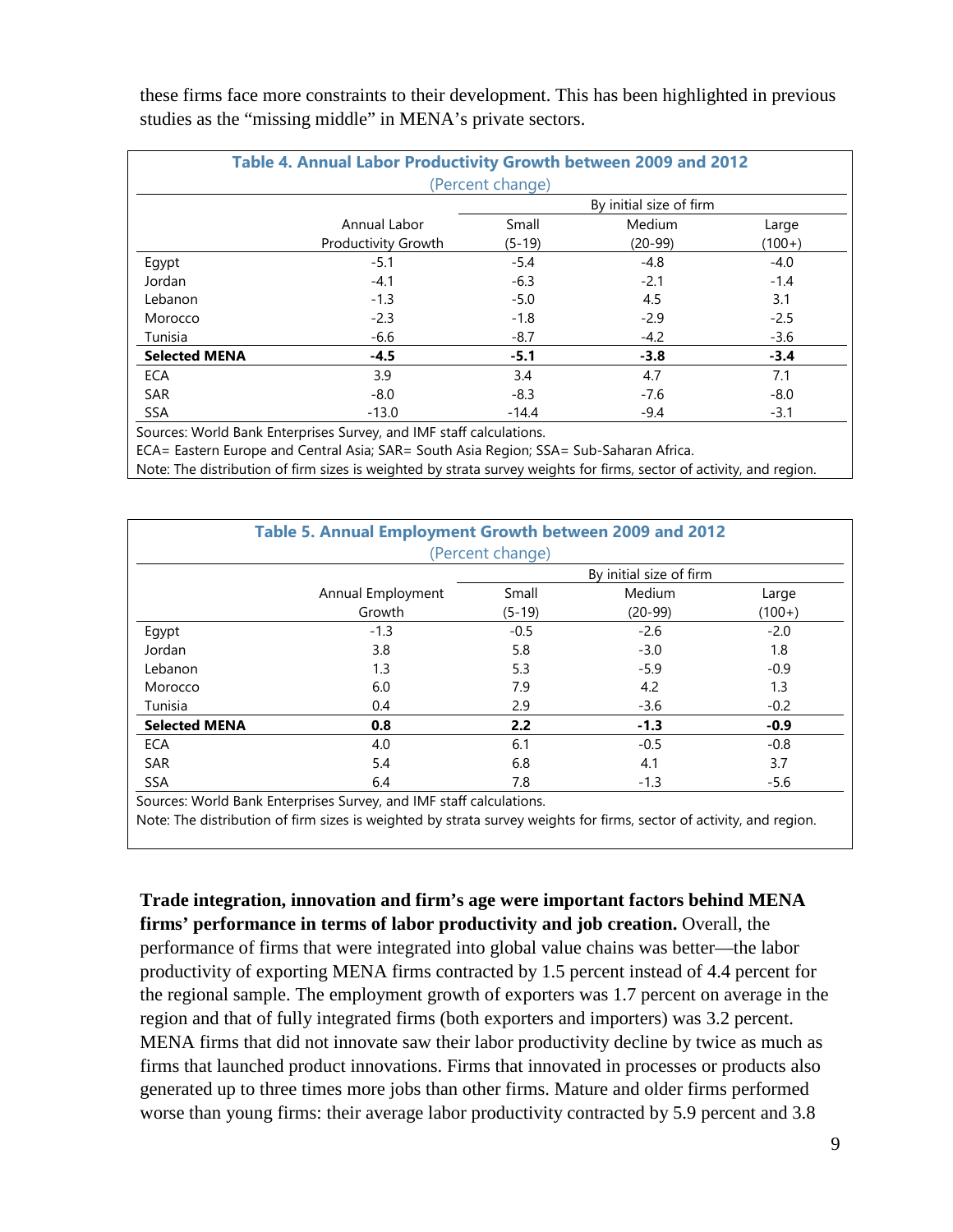percent, respectively, compared to 2.1 percent for young firms of the region. Young firms' employment growth was 4.7 percent on average in MENA against 1.6 percent for mature firms and -1.1 percent for old firms. This is consistent with findings in the literature that young firms are more dynamic (World Bank, 2015).

#### III. **THE ROLE OF BUSINESS CLIMATE CONSTRAINTS IN MENA PRIVATE SECTORS.**

This section tries to answer two questions: What type of firms were the most affected by business climate constraints? Were business climate constraints systematically different in these countries compared with other regions?

#### **A. Methodology**

We analyze both subjective and objective constraints in six of the areas that were identified in the literature as the most pressing obstacles to private sector-led growth and which are covered by the WBES data: (i) political instability, (ii) governance, (iii) access to finance, (iv) infrastructure, (v) business regulation and (vi) labor market regulations.

One way to assess the business climate is to ask firms their opinion. Respondents are presented with a list of 15 common business environment obstacles and are asked to indicate how severe an obstacle these constraints are to their business activity. The set of constraints presented covers a wide range of possible impediments to firms' activity, from macroeconomic and political instability to electricity; from corruption to access to finance and labor regulations.<sup>[4](#page-9-0)</sup> Because they capture perceptions, we will refer to these constraints as "subjective" in the remainder of the paper.

When surveying firms on their perceptions of constraints to the business, one cannot avoid problems of endogeneity, definition ambiguity and different reference points.<sup>[5](#page-9-1)</sup> Firms' answers might be driven by their own performance. By responding to a set menu of possible constraints the enterprise surveys make answers comparable across regions, but they also make it impossible for firms to point out additional, maybe more pressing, constraints, which might bias their responses. Firms' perceptions might also simply reflect the degree of optimism or pessimism of the respondent. We account for differences that occur at the country or sector levels by using dummies, and we control for the propensity of a respondent to be optimistic or pessimistic by including each respondent's average tendency to complain

<span id="page-9-0"></span><sup>&</sup>lt;sup>4</sup> The complete list of possible constraints includes access to finance, access to land, business licensing and permits, corruption, courts, crime, theft and disorder, customs and trade regulation, electricity, inadequately educated workforce, labor regulations, political instability, practices of the informal sector, tax administration, tax rates and transport. Firms can assign the following values to each constraint: 0 for no obstacle, 1 for minor obstacle, 2 for moderate obstacle, 3 for major obstacle and 4 for very severe obstacle.

<span id="page-9-1"></span><sup>5</sup> For more details on these issues and the use of subjective measures, see Pierre and Scarpetta (2006); Hallward-Driemeier and Aterido (2009); and Aterido and others (2009).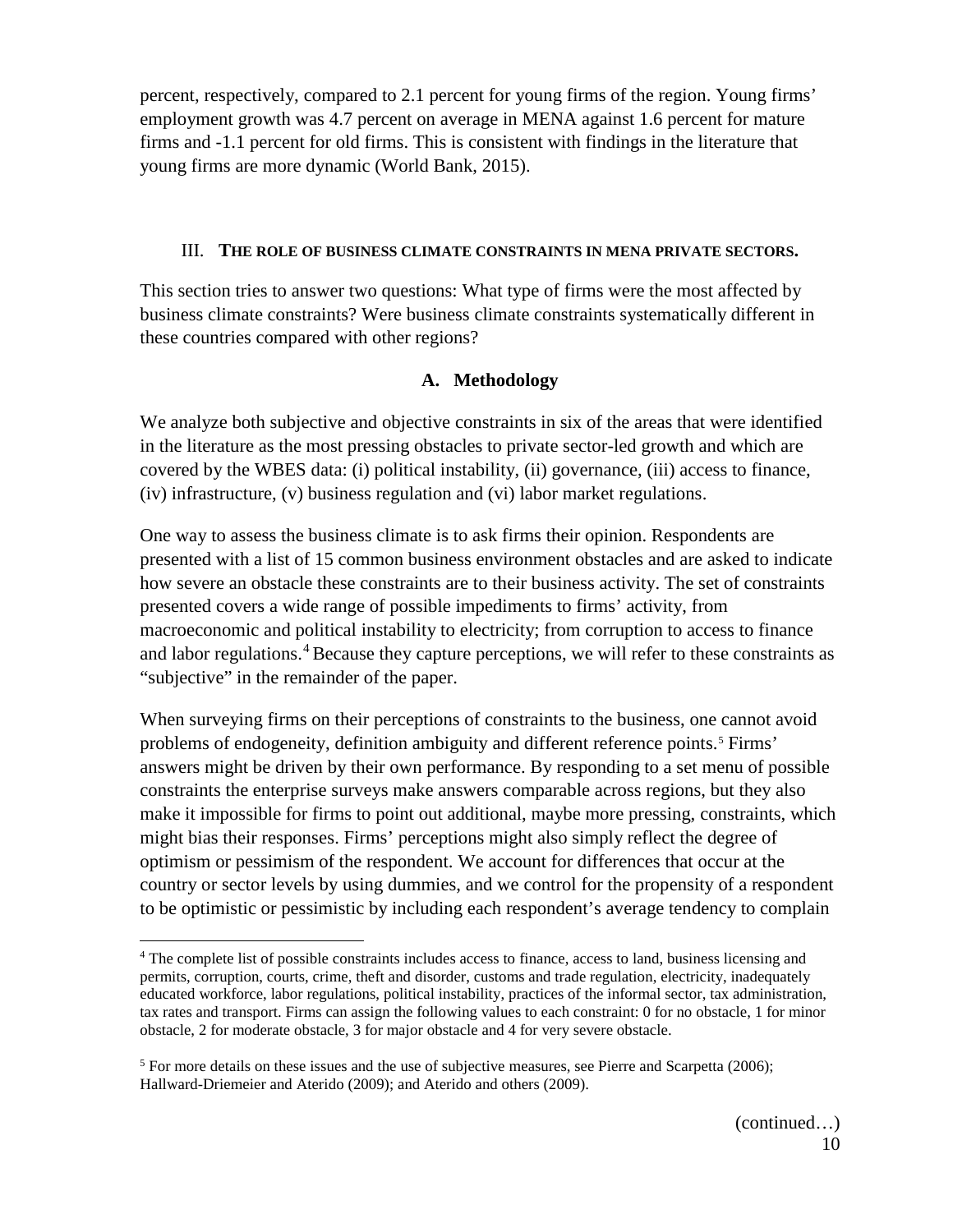across constraints (a higher value indicating the respondent reported the constraints as more severe). We also distinguish between micro firms (with less than 10 employees) and other small firms since the former may be better able to stay "under the radar" and in many countries are exempt from some labor regulations. We complement our analysis by using objective constraints that are available in the WBES. These constraints capture measures such as the number of electricity outages faced by firms, the share of sales spent on security or bribes, and the share of management time spent on dealing with regulation. [6](#page-10-0)

For the subjective constraints, we use a probit model to estimate the association between the probability that firms report a constraint to be a major or very severe obstacle and firms' characteristics (size, age, ownership structure, degree of trade integration of firms, location in business city, recent employment changes, sector, level of technology (for manufacturing firms only), technology absorption and product diversification. We also control for firms' average tendency to complain, as well as country fixed effects. For the objective constraints, we estimate the same specifications excluding the average propensity to complain, using OLS regressions.[7](#page-10-1)

#### **B. Results**

#### *Political instability*

**MENA firms were more likely to complain about political instability than firms in other regions.** Political instability is the greatest constraint for MENA firms (Figure 2). The other four most important constraints reported by firms in MENA are, in order of importance: corruption, electricity, informal practices, and access to finance. On average, 52 percent of firms reported political instability as a major constraint versus 24 percent of non-MENA firms. It is true for firms of all sizes, especially micro and large firms (for which the differences are statistically significant). Within MENA, as is the case among non-MENA countries, it is interesting to note that there are no differences across firm sizes regarding the likelihood to report this constraint as major or very severe. This result is hardly surprising given that most of these countries saw popular uprisings, and those that did not were affected by the spillovers of conflicts in the region, such as flows of refugees, or decrease in investor confidence (Rother and others, 2016).

<span id="page-10-0"></span><sup>&</sup>lt;sup>6</sup> See Annex B, Table B1 for descriptive statistics of the objective constraints.

<span id="page-10-1"></span><sup>&</sup>lt;sup>7</sup> See Aterido and others (2011) for an example of the use of such models.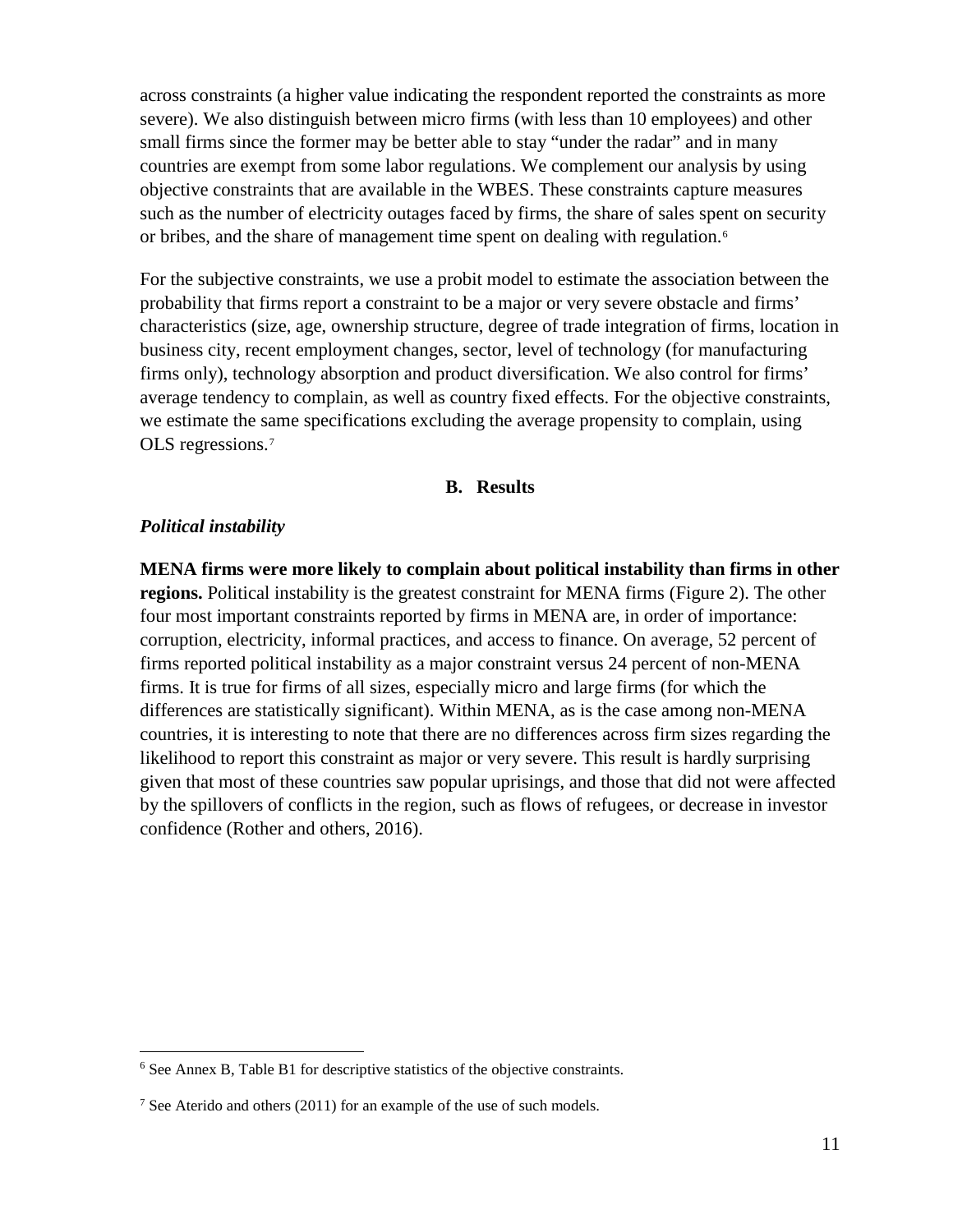



Source: World Bank Enterprise Surveys; and IMF staff calculations.

#### *Governance*

**MENA firms complained more about corruption than peers outside MENA, and large firms were more affected.** Controlling for other characteristics, MENA firms were significantly more likely to report corruption as a major or very severe obstacle than firms in comparator countries—41 percent of MENA firms reported corruption as a constraint, versus only 29 percent of non-MENA firms. Larger firms in MENA and comparator countries were significantly more likely to report being affected by corruption than small firms (Table 6). In MENA, 39 percent of micro firms reported being constrained by corruption versus 48 percent of large firms. This compares with 25 percent versus 35 percent elsewhere. Large firms also experienced higher level of bribes (as a percent of a firm's sales) than other firms in MENA and large firms outside MENA (Annex C).

**This is consistent with previous findings in the literature**. World Bank (2009) and Freund and Rijkers (2012) report that corruption was identified as a major concern in the region before 2011 with most firms reporting that they had experienced bribe payment requests at a much higher rate than in any other region in the world. Officials were also perceived as being partial in changing or applying the law, for the benefit of a few well-connected firms, families, and institutions. It is likely that poor governance at the state level created a stifling environment for business that hampered the economies, as the literature has identified that better-governed countries tend to be more successful in creating investment, growth, and employment (Mauro, 1995; Svensson, 1998; Hall and Jones, 1999; Kaufmann and others, 1999; Acemoglu and others, 2001).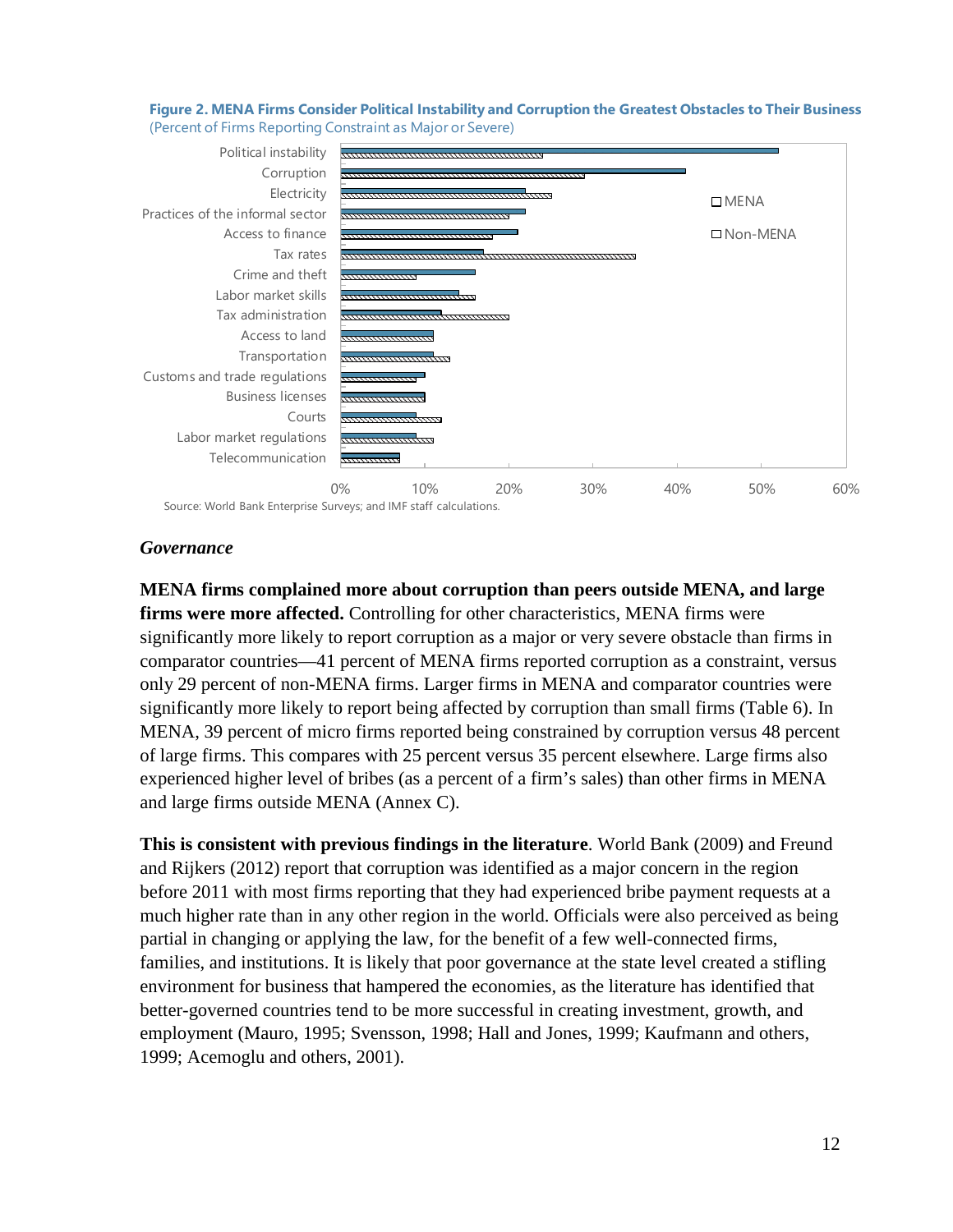|                   | (Based on results of subjective constraints regressions)<br>Electricity<br><b>Telecom</b> |                      | <b>Customs regulation</b> |                           | <b>Transport</b> |                         |               |                              |  |
|-------------------|-------------------------------------------------------------------------------------------|----------------------|---------------------------|---------------------------|------------------|-------------------------|---------------|------------------------------|--|
|                   | <b>RoW</b>                                                                                | <b>MENA</b>          | <b>RoW</b>                | <b>MENA</b>               | <b>RoW</b>       | <b>MENA</b>             | <b>RoW</b>    | <b>MENA</b>                  |  |
| Micro             | 0.24                                                                                      | 0.18                 | 0.12                      | 0.10                      | 0.09             | 0.11                    | 0.13          | 0.09                         |  |
| Small             | 0.24                                                                                      | 0.24                 | 0.12                      | 0.07                      | 0.08             | 0.10                    | 0.12          | 0.11                         |  |
| Medium            | 0.26                                                                                      | 0.24                 | 0.10                      | 0.10                      | 0.09             | 0.09                    | 0.14          | 0.12                         |  |
| Large             | 0.28                                                                                      | 0.19                 | 0.09                      | 0.09                      | 0.10             | 0.10                    | 0.12          | 0.14                         |  |
| Difference        |                                                                                           |                      |                           |                           |                  |                         |               |                              |  |
| Micro/Large       | $-0.04$                                                                                   | $-0.01$              | 0.03                      | 0.01                      | $-0.01$          | 0.01                    | 0.01          | $-0.05$                      |  |
|                   |                                                                                           | <b>Tax rates</b>     |                           | <b>Tax Administration</b> |                  | <b>Licenses</b>         |               | <b>Political Instability</b> |  |
|                   | <b>RoW</b>                                                                                | <b>MENA</b>          | <b>RoW</b>                | <b>MENA</b>               | <b>RoW</b>       | <b>MENA</b>             | <b>RoW</b>    | <b>MENA</b>                  |  |
| Micro             | 0.33                                                                                      | 0.17                 | 0.20                      | 0.12                      | 0.09             | 0.08                    | 0.27          | 0.49                         |  |
| Small             | 0.35                                                                                      | 0.16                 | 0.20                      | 0.12                      | 0.10             | 0.12                    | 0.23          | 0.54                         |  |
| Medium            | 0.36                                                                                      | 0.17                 | 0.21                      | 0.12                      | 0.10             | 0.11                    | 0.23          | 0.53                         |  |
| Large             | 0.38                                                                                      | 0.17                 | 0.18                      | 0.12                      | 0.10             | 0.11                    | 0.26          | 0.50                         |  |
| Difference        |                                                                                           |                      |                           |                           |                  |                         |               |                              |  |
| Micro/Large       | $-0.05$                                                                                   | 0.00                 | 0.01                      | 0.00                      | $-0.02$          | $-0.03$                 | 0.01          | $-0.01$                      |  |
|                   |                                                                                           |                      |                           |                           |                  |                         |               |                              |  |
|                   |                                                                                           | <b>Crime</b>         |                           | <b>Access to Finance</b>  |                  | <b>Labor Regulation</b> |               | <b>Labor Skills</b>          |  |
|                   | <b>RoW</b>                                                                                | MENA                 | RoW                       | MENA                      | <b>RoW</b>       | <b>MENA</b>             | RoW           | MENA                         |  |
| Micro             | 0.11                                                                                      | 0.16                 | 0.20                      | 0.26                      | 0.10             | 0.07                    | 0.15          | 0.16                         |  |
| Small             | 0.09                                                                                      | 0.16                 | 0.17                      | 0.21                      | 0.12             | 0.08                    | 0.17          | 0.12                         |  |
| Medium            | 0.07                                                                                      | 0.17                 | 0.17                      | 0.18                      | 0.12             | 0.11                    | 0.16          | 0.13                         |  |
| Large             | 0.07                                                                                      | 0.17                 | 0.14                      | 0.20                      | 0.15             | 0.07                    | 0.15          | 0.13                         |  |
| Difference        |                                                                                           |                      |                           |                           |                  |                         |               |                              |  |
| Micro/Large       | 0.04                                                                                      | $-0.01$              | 0.06                      | 0.07                      | $-0.06$          | 0.01                    | 0.00          | 0.02                         |  |
|                   |                                                                                           |                      |                           |                           |                  |                         |               |                              |  |
|                   |                                                                                           | Informal competition |                           | Land                      | Corruption       |                         | <b>Courts</b> |                              |  |
|                   | <b>RoW</b>                                                                                | <b>MENA</b>          | <b>RoW</b>                | <b>MENA</b>               | <b>RoW</b>       | <b>MENA</b>             | RoW           | <b>MENA</b>                  |  |
| Micro             | 0.22                                                                                      | 0.23                 | 0.12                      | 0.12                      | 0.25             | 0.39                    | 0.08          | 0.06                         |  |
| Small             | 0.20                                                                                      | 0.20                 | 0.12                      | 0.12                      | 0.28             | 0.40                    | 0.07          | 0.08                         |  |
| Medium            | 0.19                                                                                      | 0.23                 | 0.10                      | 0.09                      | 0.31             | 0.42                    | 0.08          | 0.06                         |  |
| Large             | 0.17                                                                                      | 0.20                 | 0.08                      | 0.08                      | 0.35             | 0.48                    | 0.06          | 0.06                         |  |
| <b>Difference</b> |                                                                                           |                      |                           |                           |                  |                         |               |                              |  |
| Micro/Large       | 0.05                                                                                      | 0.02                 | 0.03                      | 0.04                      | $-0.10$          | $-0.09$                 | 0.02          | 0.00                         |  |

# *Access to Finance*

#### **MENA firms were complaining more about access to finance than firms in other**

percent level of significance. Values for the probabilities go from 0 to 1.

**regions**. Even though the average MENA firm ranked access to finance only fifth on its list of constraints, MENA firms complained on average more about it than firms elsewhere. About 21 percent of MENA firms complained about access to finance as being a major or very severe obstacle to doing business compared with 18 percent elsewhere. Differentiating by firm size, the results show that both within MENA and among non-MENA countries,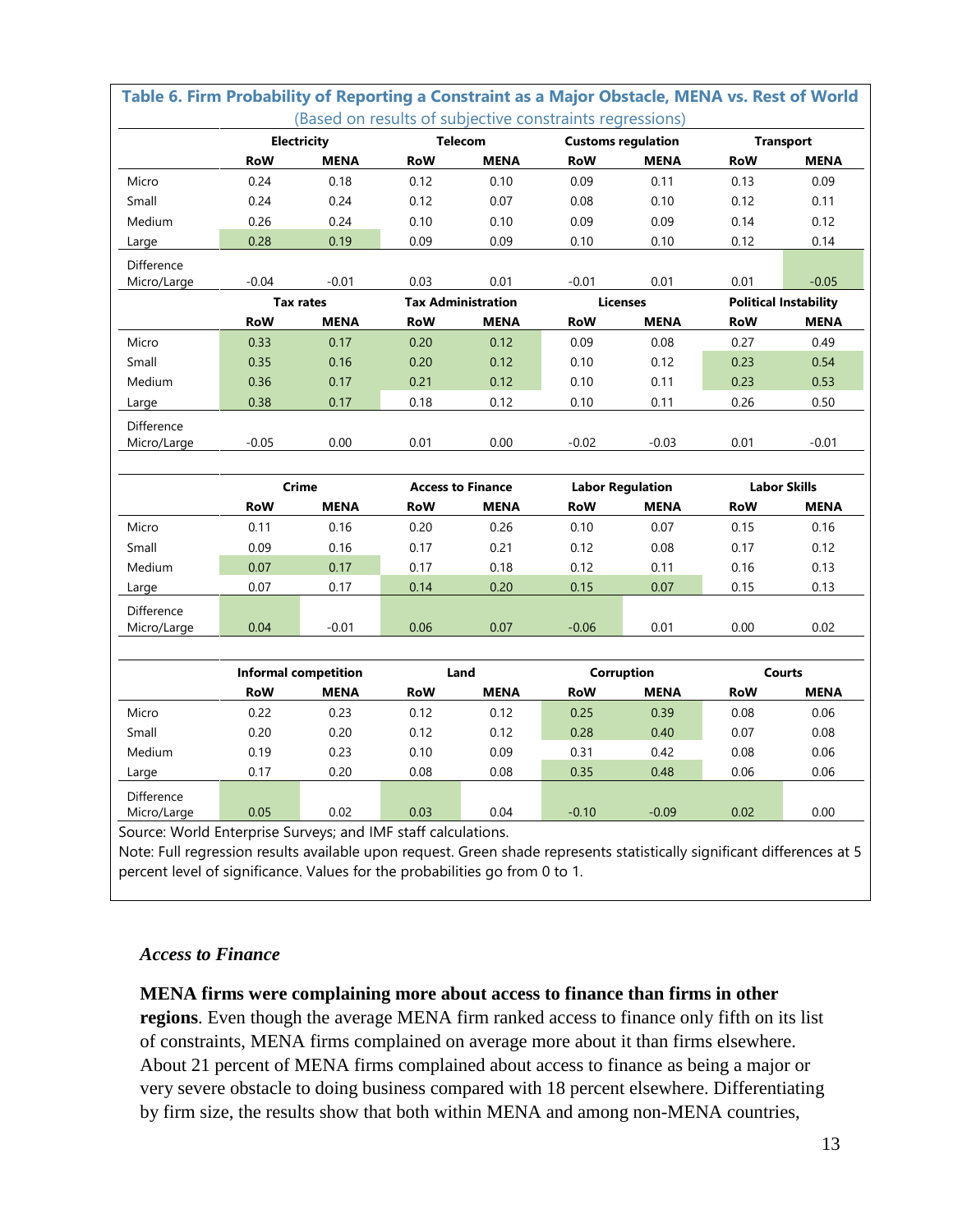micro firms were significantly more likely to report access to finance as a major or very severe obstacle than large firms. But, it is notable that only large firms were significantly more constrained in MENA than non-MENA: while 20 percent of large MENA firms reported access to finance as a major or very severe obstacle, only 14 percent of large firms in comparator countries did. Another significant difference is among firms that expanded employment in the previous three years: MENA firms (28 percent) were more likely than their counterpart outside MENA (17 percent) to complain about access to finance. Again, this is consistent with the literature which has found that limited access to finance has deprived firms of resources in the region (World Bank, 2015, World Bank, 2013, Freund and others, 2013, Freund and others, 2014).

**Small and medium-sized firms were also less likely to rely on external financing.** Access to finance can be constrained in terms of quantities or the financing terms. Regarding the financing terms, WBES contains only comparable data on the collateral needed to obtain a bank loan. Eighty-three percent of the loans on firms' books required collateral, with an average value of just over twice the loan amount, slightly above that of comparator countries. As highlighted in the literature, because of insufficient credit bureaus and collateral registry systems, the MENA region had the lowest percentage of firms with credit lines or loans from financial institutions, and small firms in MENA were disproportionately credit constrained (Blancher and others, 2019, Alvarez de la Campa, 2011; Rocha and others, 2011, Figure 3). Our objective constraint analysis shows that MENA firms, except large ones, financed a smaller share of their working capital through financial institutions or externally than non-MENA firms. Outside MENA, there is a strong correlation between the share of external financing and firms' size, while large MENA firms were more likely to get such financing than all other MENA firms (Box 1 and Annex C).



#### **Figure 3. Loans to SMEs**

**Loans to SMEs from Commerical Banks** (Percent of total loans, latest available data)



Source: FinancialAccess Survey; and IMF staff calculations. Note: SSA = Sub-saharan Africa, LAC = Latin America and the Carribean, EDA = Emerging Asia, EDE = Emerging Europe.

Source: FinancialAccess Survey; and IMF staff calculations. Note: SSA = Sub-saharan Africa, LAC = Latin America and the Carribean, EDA = Emerging Asia, AE = Advanced Economies, EDE = Emerging Europe.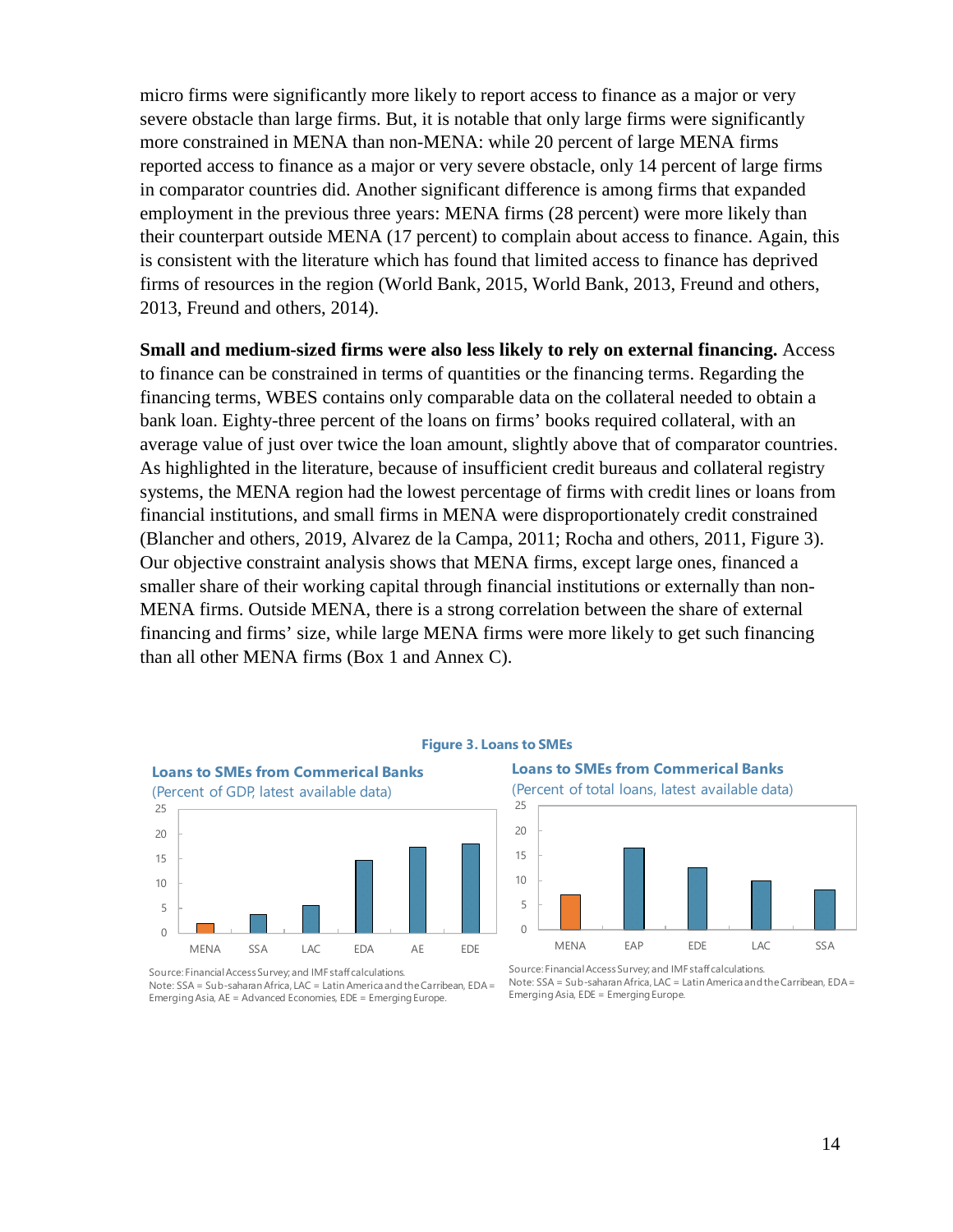#### **Box 1: Evaluating access to finance.**

To reliably establish if firms are constrained in terms of the quantities of financing they would like to access, one would need to construct a proxy of a firm's financing needs and compare it with the actual financing obtained. Unfortunately, the WBES surveys do not provide all the data that would be needed to make this assessment (see Claessens and Tzioumis, 2006 for a discussion of the difficulties in measuring access to finance at the firm level). While the WBES provide information on the different sources of financing firms use and the financing terms, the surveys do not provide data on the original financing need.

Different authors have tried to work around this challenge, usually by using other data than WBES. Fazzari, Hubbard, and Petersen (1988) have argued that a firm's external financing need depends on the magnitude of its internal cash flows relative to its investment opportunities. Based on this assumption they have proposed that firms are credit constrained, when a high correlation between their long-term investment and internal financing can be observed. Kaplan and Zingales (1996) later put this assumption into question when they found that in 85 percent of all cases, firms could have increased their investment regardless of their internal financing position. Demirguc-Kunt and Maksimovic (1998) use a financial planning model to estimate firms' credit constraints by estimating the excess growth rate at which firms could have grown if they had not only access to internal earnings for funding. Rajan and Zingales (1998) use the ability of US industries to obtain external financing as a benchmark to assess how constrained comparable industries are in other countries.

Authors who have used the WBES data have recognized its limitations and have either used the subjective constraint data only or they have used data on the share of firm financing received from financial institutions and treated it as a measure of "reliance on a particular type of financing" rather than as a measure of "access to finance" (Beck and others. (2005), Love and Mylenko (2003)). For our objective constraint regression, we follow this approach and use data on the share of investment and working capital financed through external financial institutions.

#### *Infrastructure*

**Weak electricity infrastructure was a major and costly constraint for firms in MENA**. On average, fewer firms considered electricity a major or very severe obstacle in MENA than elsewhere (22 percent of MENA firms vs. 25 percent of non-MENA firms). When distinguishing by firm size, we find this result comes from MENA large and micro firms which complained less about electricity than their peers in other countries. Small and medium-sized firms in MENA, on the other hand, were as likely to complain about electricity as their peers in other regions. Firms everywhere and of all sizes were less concerned with transportation and telecom infrastructure than electricity (Table 6). While MENA firms were on average less likely to complain about electricity than non-MENA firms, they objectively faced a greater number of outages than firms in other regions, with micro and small firms facing the most (about seven to eight times more on average). Consequently, MENA micro and small firms also reported greater sales losses due to outages—on average about 2 percent more of sales than similar non-MENA firms (Annex C).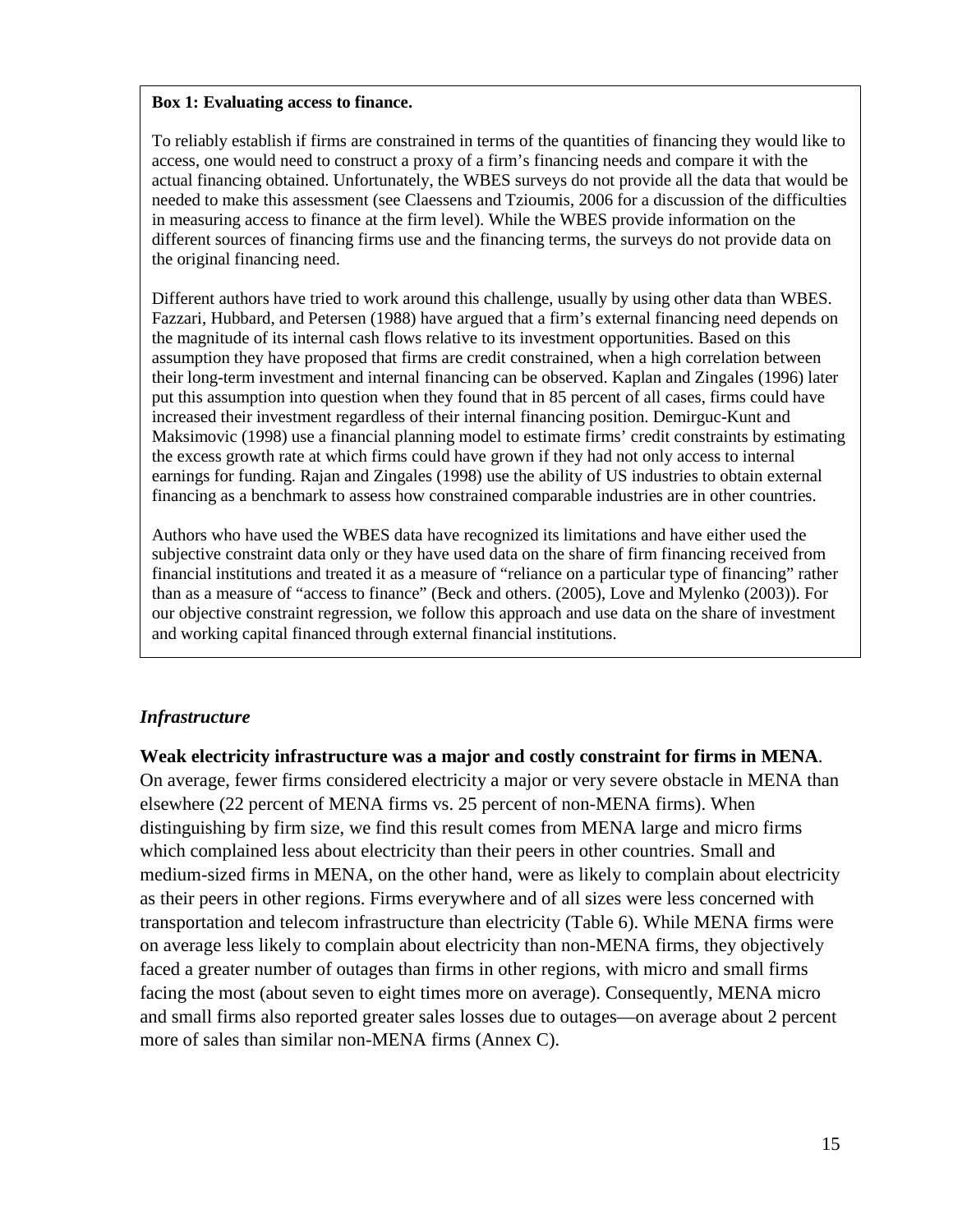#### *Business regulations*

**Business regulations were not rated amongst the top concerns of firms in MENA**.

Business regulatory constraints such as tax rates and administration, customs and land regulations and business licensing ranked low on the list of constraints for MENA firms (Figure 2). And except for tax rates and tax administration, there were no significant differences between how MENA firms and firms in comparator countries perceived business regulatory practices (Table 6).

**But business regulations were as strict in MENA as elsewhere**. MENA firms' tolerance for business regulations seems to be greater than in other regions. Despite not ranking tax administration as a major obstacle, firms in MENA were as likely as firms in comparator countries to have a higher-than-average number of tax inspections<sup>[8](#page-15-0)</sup>—because there is a lot of variation across firms within MENA, the differences between MENA and non-MENA are not statistically significant in Table 7. While outside MENA, large firms were more likely than others to get a higher than average number of tax inspection this was not the case in MENA (Table 7). Finally, despite not being more likely to report that business regulations were a burden, large MENA firms reported spending greater numbers of hours with public officials than their counterparts outside MENA (Annex C). Large MENA firms spent about 6 percentage point more time dealing with regulations than large firms in non-MENA countries and micro-firms in MENA. This is significant given that the average time spent on dealing with regulations in the sample is around 9 percent.

|                                                                   |         | <b>MENA</b> |
|-------------------------------------------------------------------|---------|-------------|
| Micro                                                             | 0.19    | 0.31        |
| Small                                                             | 0.24    | 0.39        |
| Medium                                                            | 0.23    | 0.36        |
| Large                                                             | 0.37    | 0.36        |
|                                                                   |         |             |
| Difference Micro/Large                                            | $-0.18$ | $-0.06$     |
| Source: World Enterprise Surveys; and IMF staff calculations.     |         |             |
| Note: Full results available upon request. Green shade represents |         |             |

#### **However, the survey results may underestimate the effects of burdening regulation**,

notably as they can discourage firms' entry altogether. In effect, the literature has highlighted that firm entry in the region was hampered by inefficient and opaque legal and regulatory regimes that were more likely to protect a few existing firms than foster entrepreneurship (Freund and Rijkers, 2012). Firm exit was restricted by bankruptcy regimes that were more

<span id="page-15-0"></span><sup>&</sup>lt;sup>8</sup> This could also mean the number of tax inspections does not fully reflect the quality of tax administration.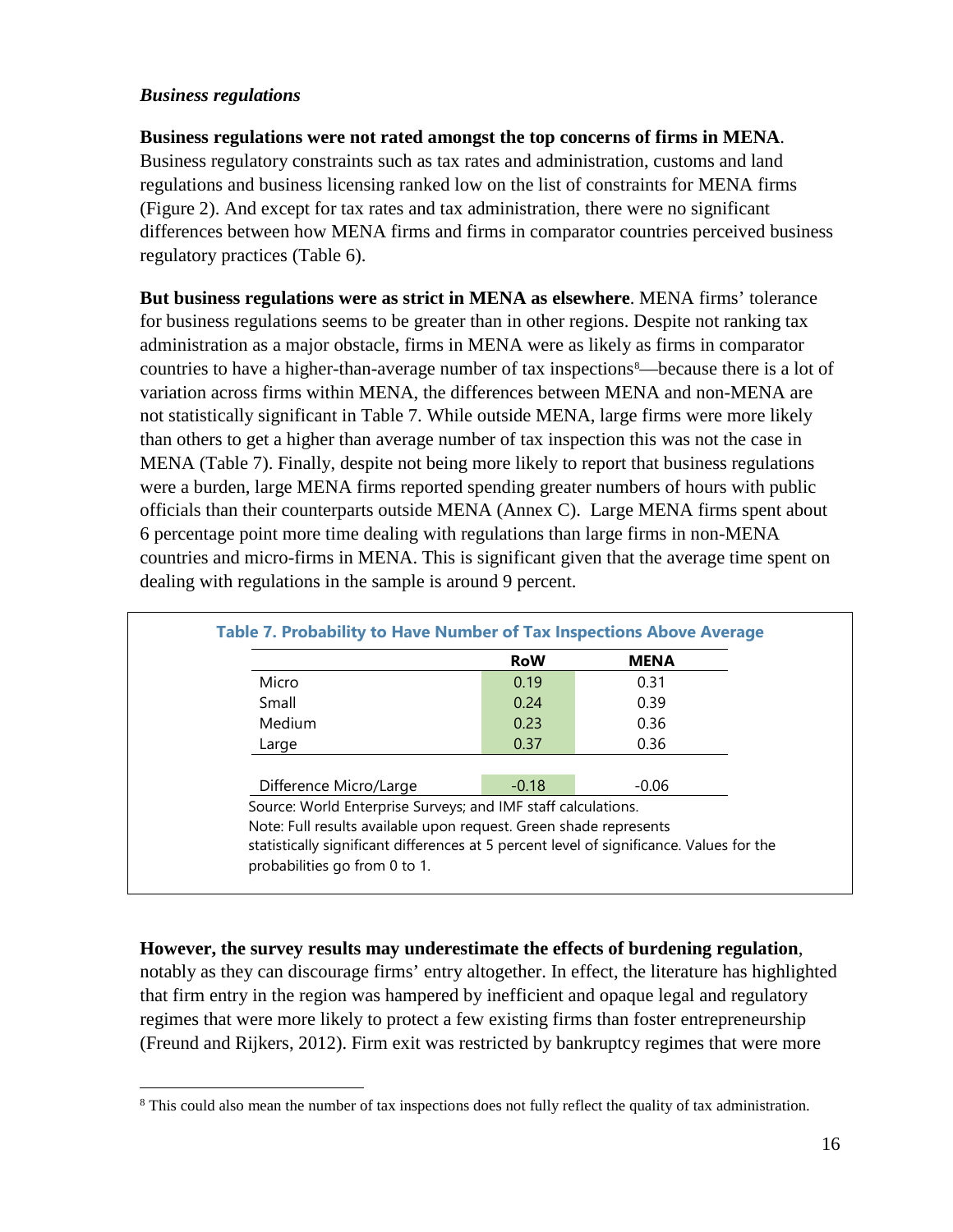likely to lead to insolvency than a restructuring of valuable assets. MENA bankruptcy regimes are not efficiently enforced, and debtors tend to be stigmatized and are not discharged from their debt, making a fresh start impossible (Helmy, 2009). These regulations limited formal firm creation, since in systems where firm exit is costly, firms are less likely to start up (World Bank 2015).

**More generally, complex regulatory regimes tend to be associated with larger informal sectors**. About a quarter of economic activity in the region was taking place in the informal sector (Schneider, 2012, Figure 4). As acknowledged at the beginning of this paper, the WBES do not cover informal firms so the apparent benign impact of business regulations in the survey results may indicate a sample bias towards firms that were indeed able to overcome these constraints. Moreover, there is evidence that even formal firms may be able to avoid taxation, since actual tax collection is low in the countries of the region.



**Figure 4. Size of the Shadow Economy**

#### *Labor Markets*

**Labor market constraints were not among the main concerns of MENA firms**. In addition, compared to firms in comparator countries, MENA firms were less likely to report labor market restrictions as a major constraint.<sup>[9](#page-16-0)</sup> But it is worth noting that, even though the share of MENA firms reporting difficulties finding the right labor market skills among the labor force was no different than elsewhere, it was significantly higher than the share reporting labor market regulations as a major constraint. Within MENA, the likelihood of reporting skills as a constraint decreases with firm size, while no clear pattern can be detected in other countries. On the other hand, the likelihood of reporting labor regulations as an issue generally increases with firm size, but not in MENA.

<span id="page-16-0"></span> <sup>9</sup> 14 and 9 percent of MENA firms reported skills and regulations as a major or very severe obstacle, versus 16 and 12 percent of firms in our comparator countries.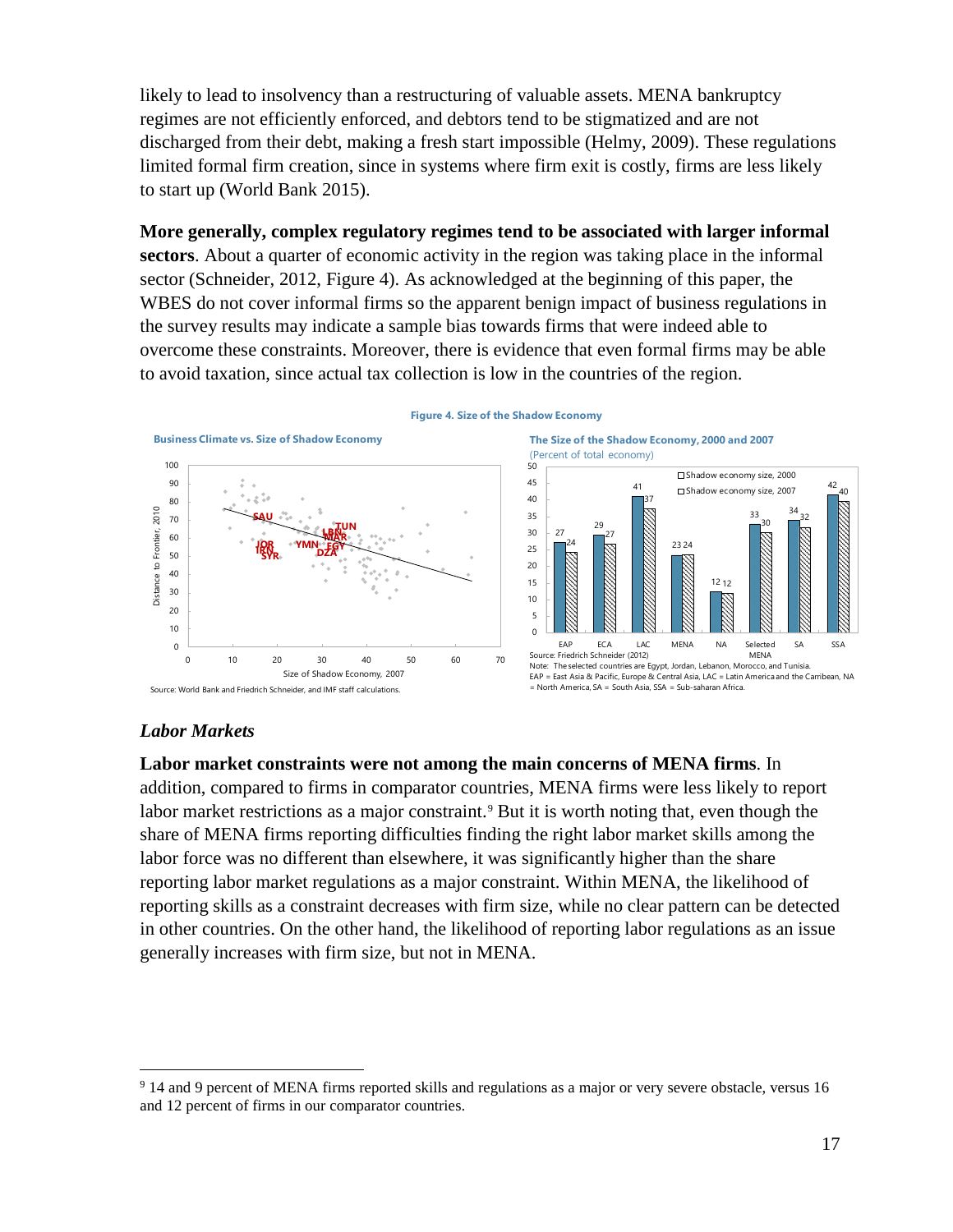#### IV. **THE IMPORTANCE OF MACROECONOMIC POLICIES AND BUSINESS REGULATIONS IN EXPLAINING FIRM EMPLOYMENT PERFORMANCE**

The previous section highlighted the structural constraints that were more salient for firms in MENA countries and how these constraints affected firms of different sizes in different ways. Firms in the region reported political instability, corruption, access to electricity and access to finance as important obstacles to their businesses. This section seeks to analyze to what extent these constraints reduced job creation in the region compared to other regions. Beyond firm-specific characteristics, we suppose that country-level macroeconomic and business environment may have limited firms' development.

#### **A. Methodology**

We use the WBES data to control for firms' characteristics as well as structural constraints. We also rely on IMF World Economic Outlook (WEO) data to control for macroeconomic conditions and on the World Bank's Doing Business data as an alternative measure to control for the business environment (see Annexes A and B.2 for data sources and summary statistics).

To capture the macroeconomic enviroment, we use three variables: GDP per capita growth, the fiscal balance and the real effective exchange rate (REER) evolution. GDP per capita growth can proxy for several dimensions of the economic situation: it reflects the overall health of the economy and outcome of macroeconomic policies and can capture the political environment (the literature shows that political instability is generally associated with lower and more volatile growth). Because we use a per capita growth measure, we also capture whether economic growth allows to raise population income levels given demographic trends. The fiscal balance variable controls for fiscal policy: a lower balance may indicate a problem of fiscal sustainability and a potential crowding out of the private sector from domestic financing. A high deficit migh indicate a lax fiscal policy that may result in a lack of confidence in the economy and translate in firms investing less. Finally, the REER proxies for external competitiveness. A REER appreciation indicates a loss of external competitiveness compared to trade partners, which may negatively affect firms, especially in open economies.

We then capture structural constraints in the areas of access to finance, corruption, labor market regulation and business environment. We control for these dimensions using two sets of variables in order to ensure the robustness of the results. First, we capture structural constraints with a set of objective measures: for access to finance, we use the collateral need and access to a credit line variables from the survey; for corruption, we use the bribery depth index from the survey; for employment regulation, we use a measure from the World Bank Doing Business; we also use the ease of doing business indicator from the World Bank to control for the business environmnent at large. To complement the analysis, as structural constraints are sometimes also about implicit processes difficult to capture through purely quantitative measures, we also use perception-based measures from the survey. In particular, we use the perceptions indicators of how corruption, access to finance and access to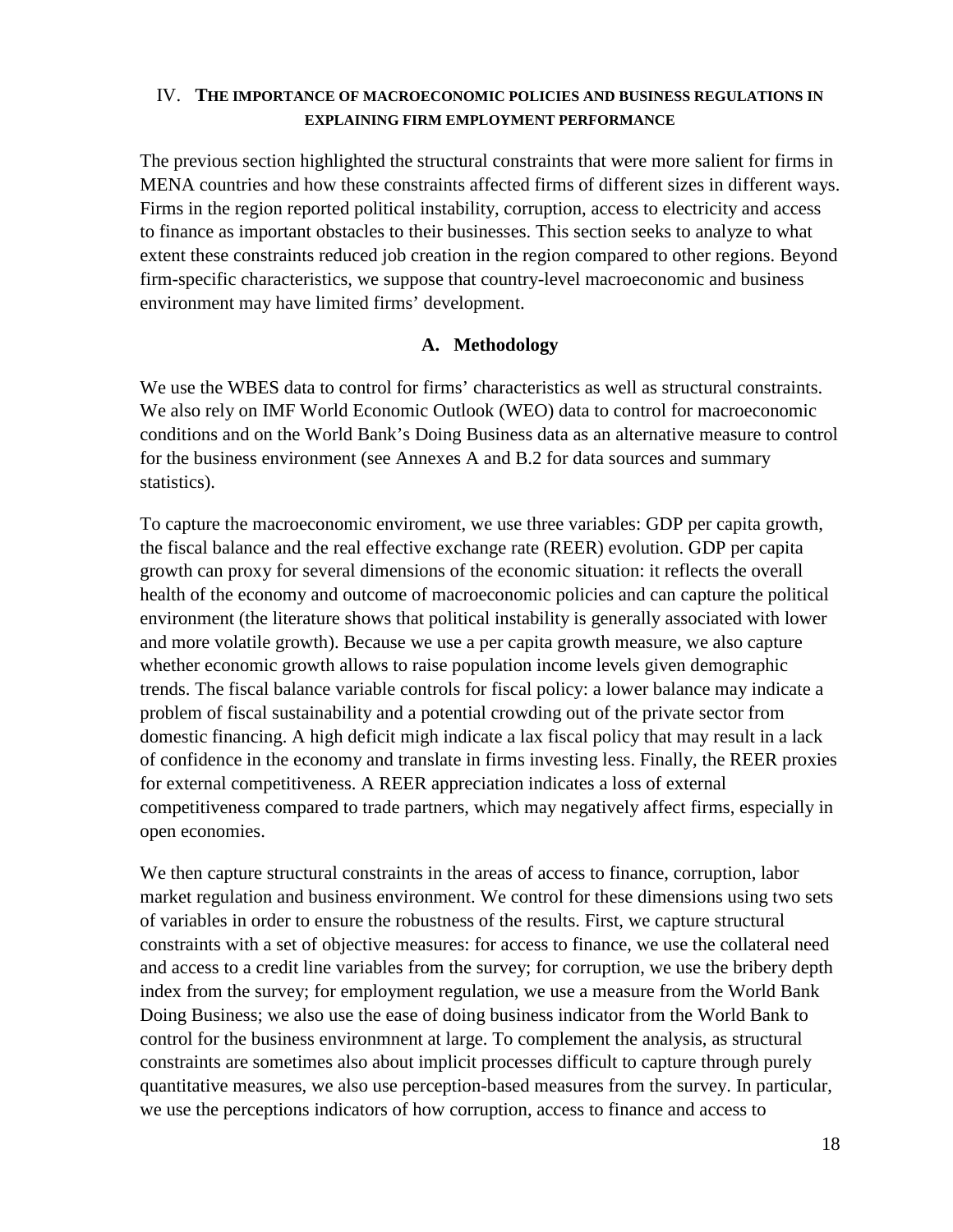electricity are perceived as obstacles to do business. Altough the firm-specific answers are subjective, given that we use the local average of the responses around the firm in the regressions, our variable can proxy for the level of structural constraints firms effectively face.

We also include a MENA dummy to study whether firms' performance in MENA differed from that of firms in other regions after controlling for firms' characteristics, country fundamentals and structural constraints. In other words, we want to test if there is a MENA specificity or if cross-regional performance disparities can be explained by differences in firms' characteristics, macroeconomic outcomes and business environment.

We perform the estimations using OLS. To address the potential issue of correlation in the error terms due to omitted variables and aggregation of variables at the country level, we cluster the standard errors at the country level as in Harrison and others (2014). We also exclude the  $1<sup>st</sup>$  and 99<sup>th</sup> percentiles in the dependant variables to avoid biasing the results with outliers.

#### **B. Results**

**Firms in MENA created fewer jobs than firms in other regions**. Over the period 2009- 2012, within the regression sample, the job growth rate of MENA firms was 0.2 percent annually against 4 percent annually on average for firms in other regions. In both groups, there was high persistence in firm size, with 84-96 percent of the firms remaining in the same size group (small, medium or large) in 2012 compared to 2009 which points to the fact that the low job creation of MENA firms is prevalent over all firms sizes. However, there were significantly more firms in MENA than in other regions that saw their size shrink over the period of study. Twelve percent of MENA firms that were medium (i.e. between 20 and 99 employees) in 2009 had become small (i.e. less than 20 employees) in 2012 against 4 percent in other regions. Nine percent of MENA firms that were large (i.e. over 99 employees) in 2009 had become medium in 2012 against 4 percent in other regions. Interestingly, 9 percent of firms in MENA grew from small to medium, a slightly higher share than for firms in other regions (7 percent). In both groups, 5 percent of medium firms grew to become large (table 8).

|                        |        |       | <b>MENA firms</b> |       |       | Firms in the rest<br>of the World |       |
|------------------------|--------|-------|-------------------|-------|-------|-----------------------------------|-------|
|                        |        |       | End of period     |       |       | End of period                     |       |
|                        |        | Small | Medium            | Large | Small | Medium                            | Large |
|                        | Small  | 91%   | 9%                | 0%    | 93%   | 7%                                | 0%    |
| Beginning<br>of period | Medium | 12%   | 84%               | 5%    | 4%    | 91%                               | 5%    |
| $\sigma$               | Large  | 0%    | 9%                | 91%   | 0%    | 4%                                | 96%   |

| Table 8: Evolution of firms' size between 2009 and 2012 |
|---------------------------------------------------------|
|---------------------------------------------------------|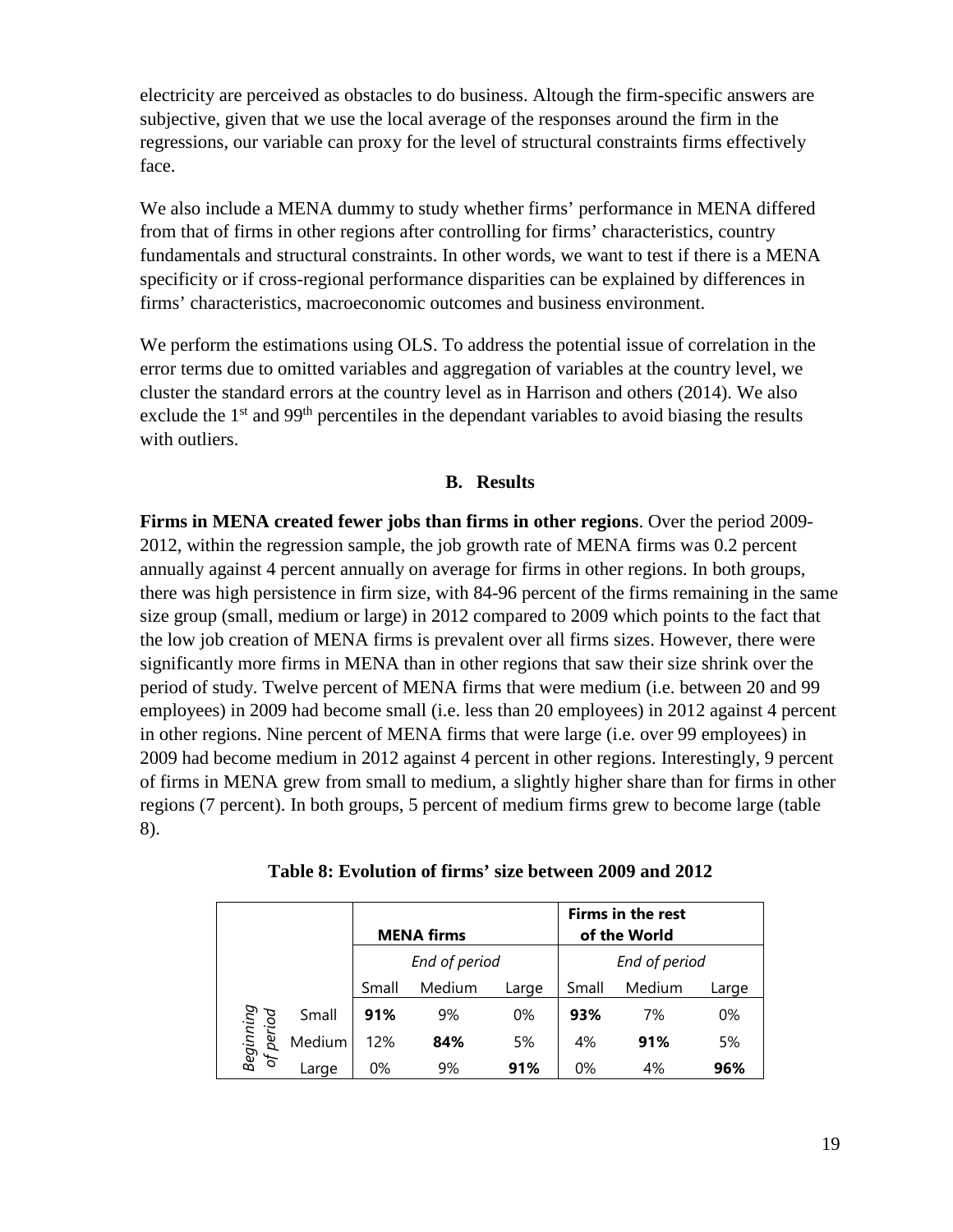**Firms' characteristics are important factors to explain employment growth in the full sample of emerging market countries.** Most of the coefficients on firms' characteristics are statistically significant and these results are robust across all specifications (Annex D, Table D2).

- Overall, based on the estimation results, the employment growth of young firms tends to be between 2.3 and 4.8 percentage points higher than that of other firms. This is again consistent with findings in the literature that new firms tend to be more dynamic (World Bank 2015).
- Smaller firms also perform better than firms with 20 employees or more: their employment growth is between 2.6 and 3.1 percentage points higher which is consistent with other studies that find that small firms tend to create a higher number of jobs.
- Firms that innovate create more jobs: weak innovators have about 1 percentage point higher annual employment growth rate and moderate to strong innovators have a 2 percentage points higher annual employment growth. Again, this is consistent with the literature on firms dynamics and the finding that young and innovative firms grow faster.
- Being integrated into global trade is associated with higher job creation of about 2.5 percentage point. This may reflect the fact that integrated firms benefit from foreign inputs, technology and consumption markets. However, the sector of activity doesn't appear to matter for employment creation.
- Employing a larger share of temporary workers is associated with lower creation of permanent jobs, although the impact is very small: about 0.05 percentage points lower when the share of temporary workers increases by 25 percent. This is consistent with the decision trade-off between employing permanent versus temporary workers.
- In some cases, we find that public and mixed ownership firms have a higher annual employment growth rate by up to 1.4 percent, but this result is not statistically significant across all specifications. A caveat is also in order on the representativeness of this result given the very small share of publicly-owned and mixed ownership firms in the sample (2 percent of total firms).

#### **The weaker performance of firms in MENA is not fully explained by firms'**

**characteristics.** After controlling for firms' characteristics, MENA firms created significantly fewer jobs than firms in comparator countries. The annual employment growth of around 3 percentage points was lower than firms in comparator countries. Looking at the structure of the sample (Annex D, Table D1) compared with the sample of peers, the main differences lie in that the MENA sub-sample includes a higher share of older firms than in comparator countries (9 percent higher), a lower share of small firms (10 percent lower) and a higher share of firms that do not innovate  $(34 \text{ of MENA}$  firms against  $\frac{1}{2}$  of firms in comparator countries). This suggests that factors beyond firms' characteristics explain the difference in firms' employment growth of 0 percent in MENA compared to 4 percent in comparator countries.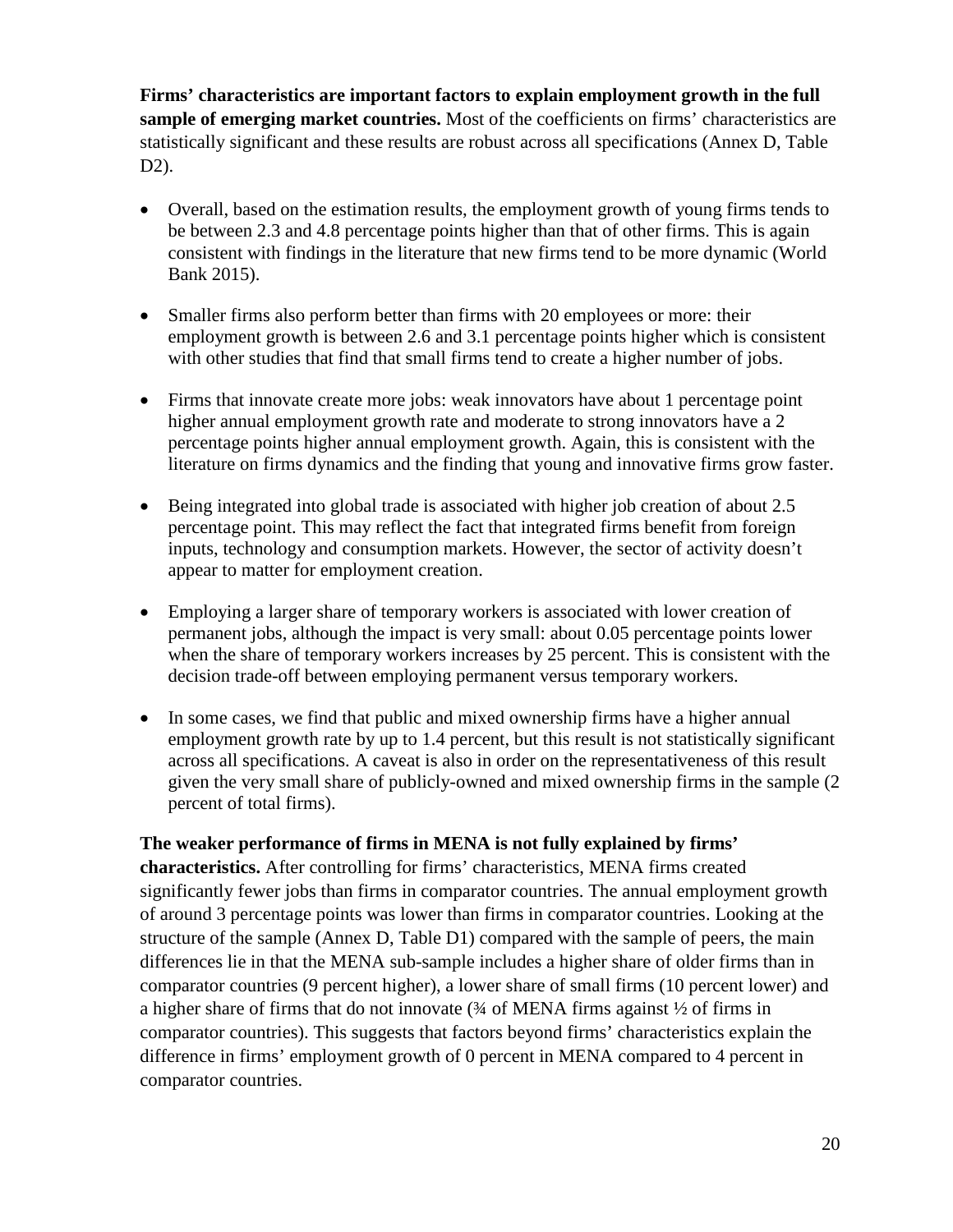**In addition, MENA medium-sized firms appear to be more affected by factors unrelated to firms' characteristics than other-sized firms**. When interacting the MENA dummy with firms' size, we find that the coefficient remains negative and significant only for MENA medium firms. Their employment growth rate on average is 1.6 percent lower than that of medium-sized firms in other countries. This might indicate that medium-sized firms are more affected by structural constraints, compared to small firms that may be able to stay under the radar or large firms that may be more resilient.

**MENA countries' macroeconomic environment helps explain firms' relatively poorer employment performance**. As expected, higher GDP per capita growth is associated with greater job creation for all firms, highlighting that firms in countries with a better overall economic performance and stronger demand thrive and create more jobs. In addition, this is consistent with the fact that private sector firms often rely on public sector demand. Interacting with the MENA dummy shows that the impact is not significantly different for MENA firms than for firms in other countries. The coefficient on the fiscal balance is insignificant. The change in the REER has a very small and non-significant impact for the overall sample. However, interacted with the MENA dummy, it shows that higher REER appreciation, which negatively affects countries' external competitiveness, is associated with lower firms' performance in MENA which indicates a non-linear relation between the change in REER and job creation. Since MENA firms in the sample are more integrated in international trade, they might also have been more affected by losses in external competitiveness: the REER in MENA appreciated by 8 percent on average compared to 0.2 percent for countries in other regions.

**Corruption, and access to finance and electricity are confirmed as the most binding constraints among structural constraints for firms' development in MENA.** Controlling for structural factors, previous results on firms' characteristics and macro variables hold (Annex D, Tables D3). We only find small and mostly non-significant impacts of the structural variables for the overall sample. Among the objective constraint variables, none of our indicators appear as significative determinants of employment creation. Interacting structural variables with the MENA dummy, access to finance, proxied by the size of the collateral required to get a loan, has a significant and negative impact on MENA firms job creation. Among the perception-based constraints, more difficult access to finance is associated with lower employment growth by about 3 percent. We find the same impact for the corruption constraint although it is not always statistically significant. In both cases, the impact for MENA firms is no different from that on firms in other regions. Interestingly, higher difficulties in accessing electricity are associated with higher job creation for the whole sample but adding interactions with the MENA dummy shows that in the region, a difficult access to electricity is associated with a very negative and statistically significant impact on employment generation. The negative and significant impact for MENA could be linked to the fact that objectively, MENA firms faced more power outages than firms in other countries, as described in the first part of the paper.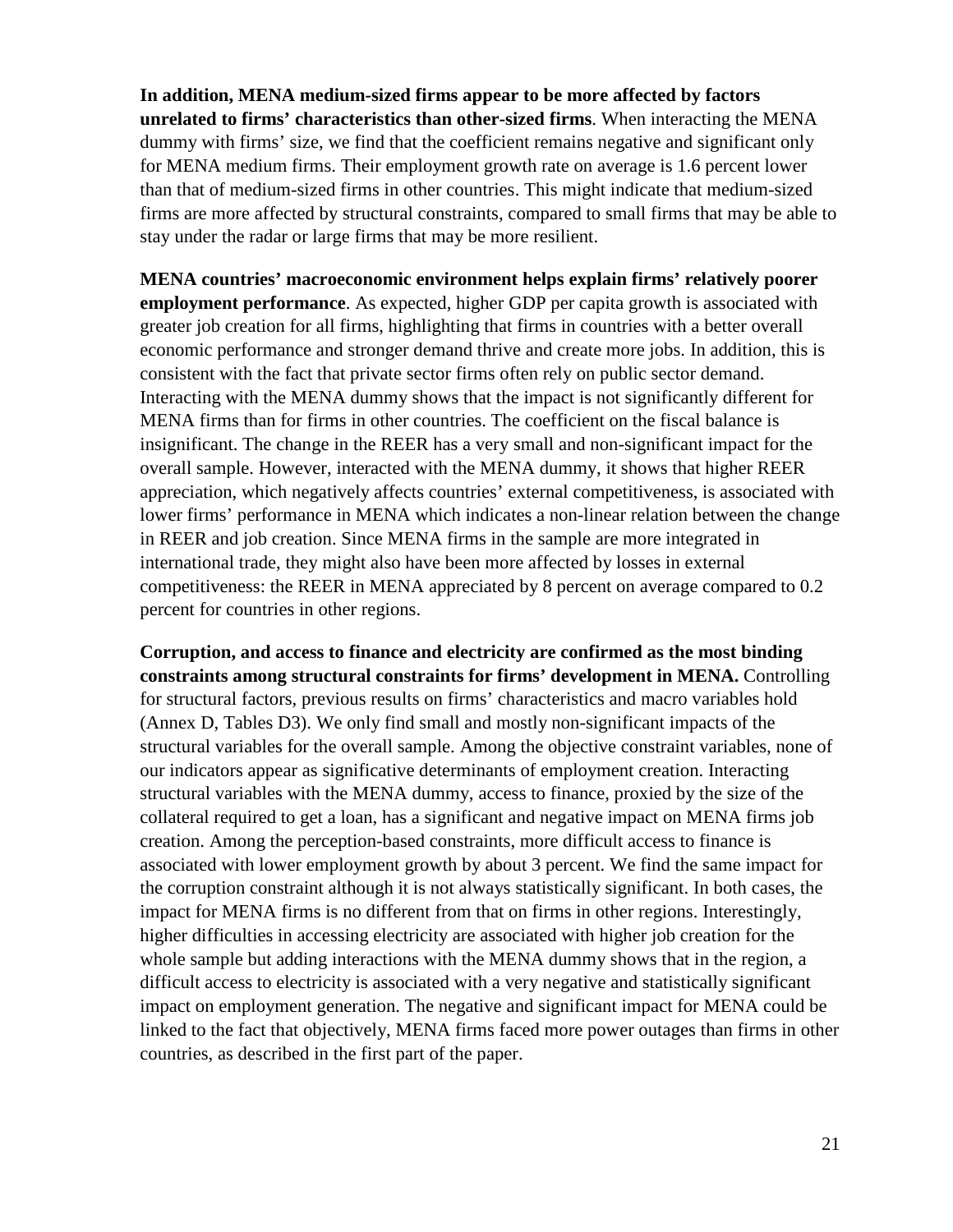**MENA firms' weaker performance compared to firms in peer countries disappears, once we control for macro-economic performance and structural constraints**. Overall the combined addition of macroeconomic and structural variables improves the explanatory power of the model by about 30 percent compared to the initial specification with firms' characteristics only. Importantly, the coefficient on the MENA dummy becomes lower and insignificant with the addition of the macroeconomic and structural variables. This means that if firm-level characteristics are very important determinants of their employment performance, country-specific characteristics also help explain firms' performance. Indeed, the results indicate that MENA firms' worse performance compared to peers can be explained to a great extent by worse macroeconomic fundamentals and business environments. Nevertheless, the effect of structural constraints appears non-linear with MENA firms' employment generation being more affected than their peers by losses of external competitiveness, lack of access to finance and poor access to electricity.

#### V. **CONCLUSION**

**Macroeconomic performance and political instability partly explain lower job creation in MENA around the time of the Arab Spring**. Overall, we find that firms' employment performance in MENA was weak over the period of study, compared to firms in other emerging and developing countries. There was little job creation in MENA firms overall, compared with about 4.3 percent annual average growth in comparator countries. These results are not surprising in a context of social and political uprisings in several countries of the region, and as political instability was highlighted as the biggest constraint to doing business by MENA firms. In fact, we find that the low job creation in MENA can be explained in large part by the relatively more difficult macroeconomic environment prevalent over the period—per capita growth was 2.2 percentage point lower in MENA compared to comparator countries—while the lack of external competitiveness also constrained job creation.

**But structural factors, specific to the region, further constrain firms' growth**. The study shows that the performance of medium-sized firms was particularly lackluster. This is consistent with the assessment in the literature that MENA private sector are missing a dynamic "middle". Moreover, even after controlling for firms' characteristics and macroeconomic environment, we find that firms in MENA were more affected by structural constraints than firms in other regions. Among structural factors, we find that lack of access to finance, corruption and poor access to electricity were associated with lower job creation in MENA. Moreover, this negative impact seems higher for firms within MENA.

**Policies to address structural weaknesses can help job creation even in difficult political contexts**. The paper shows that sound macro-economic policies providing a stable environment for the private sector would help create more jobs in the region. This is at least as important as improving structural impediments to foster private sector job creation. But, MENA can have significant payoffs from improving structural constraints where it is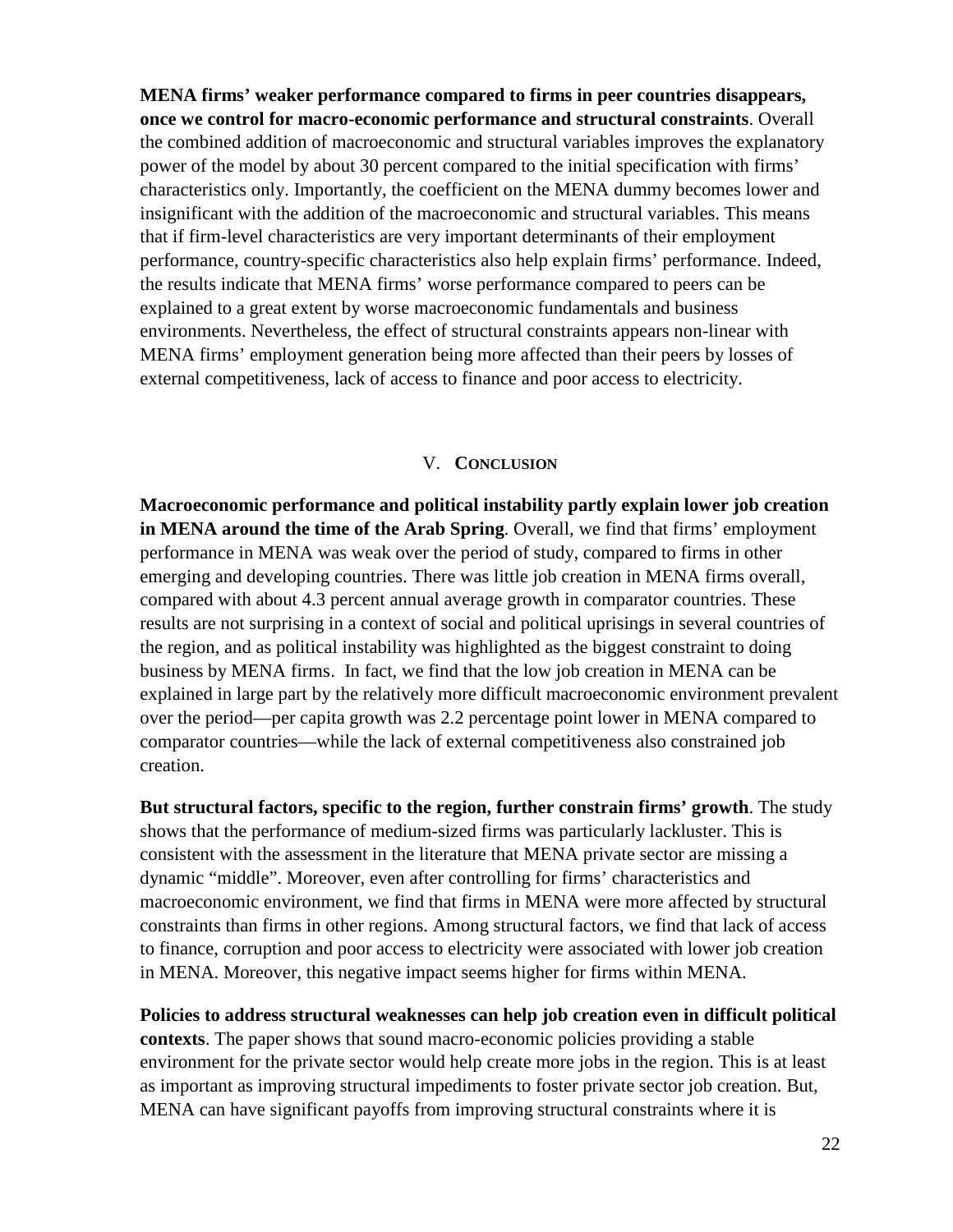currently lagging the most. The paper also confirms that removing constraints that disproportionally affect small and medium-sized entreprises would help foster firms' growth and job creation. In the last decade, many countries of the region have taken steps to design reforms that promote the private sector. However, such reforms take time to bear fruit and there is evidence that the implementation of regulatory changes has been slow. In this context, the conclusions of this paper remain relevant for current policymaking. As new enterprise surveys get done, future work could analyze the impact of these reforms of the private sector,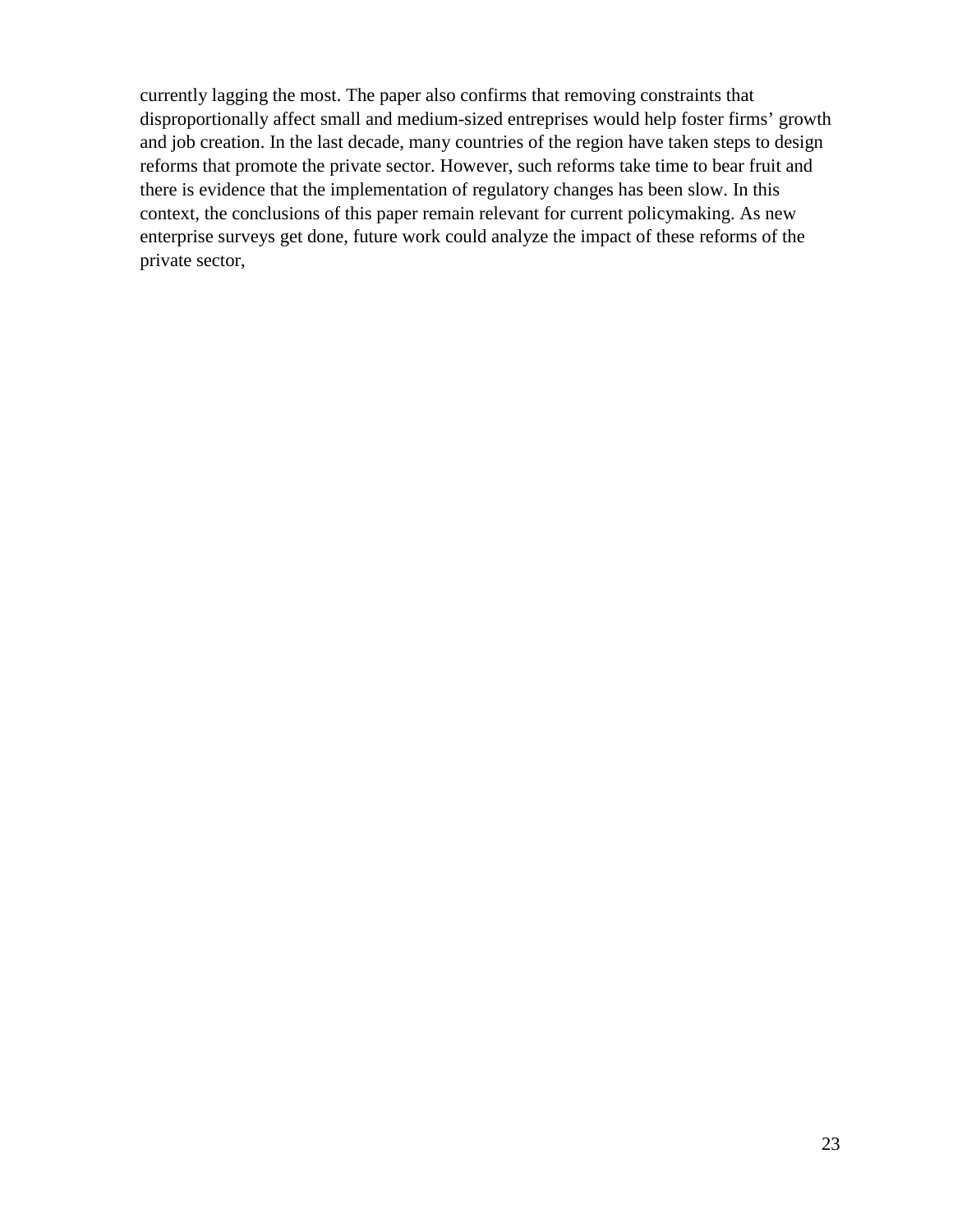#### **REFERENCES**

Acemoglu, D., and J. Simon, and J. Robinson, 2001, "The Colonial Origins of Comparative Development: An Empirical Investigation," American Economic Review, Vol. 91, No. 5, pp. 1369-1401.

Aterido, R., M. Hallward-Driemeier and C. Pages, 2011. "Big Constraints to Small Firms' Growth? Business Environment and Employment Growth across Firms," Economic Development and Cultural Change, University of Chicago Press, vol. 59(3), pages 609-647.

Alvarez de la Campa, Alejandro. 2011. "Increasing Access to Credit through Reforming Secured Transactions in the MENA Region." Policy Research Working Paper 5613. World Bank.

Beck, T., A. Demirguc-Kunt, and V. Maksimovic, 2005, "Financial and Legal Constraints to Growth: Does firm size matter?", Journal of Finance, Vol. 9, No. 1, pp. 137-177.

Blancher, N., M. Appendino, A. Bibolov, A. Fouejieu, J. Li, A. Ndoye, A. Panagiotakopoulou, W. Shi, and T. Sydorenko. "Financial Inclusion of Small and Medium-Sized Enterprises in the Middle East and Central Asia". IMF Departmental Paper no. 19/02.

Claessens, S. and K. Tzioumis, 2006, "Measuring firms' access to finance", World Bank.

Demirguc-Kunt, A. and V. Maksimovic, 1998, "Law, Finance and Growth", Journal of Finance, Vol. LIII, No. 6.

Dhillon N., and T. Yousef, (eds.) 2009. Generation in Waiting. The unfulfilled Promise of Young People in the Middle East. (Washington: Brookings Institution Press).

Fazzari, Steven M., R. Glenn Hubbard, and Bruce C. Petersen. "Financing Constraints and Corporate Investment." From Brookings Papers on Economic Activity, Vol. 1, pp. 141-195, (1988).

Freund, C., B. Rijkers, 2012, "Employment Miracles." Paper presented at the 13th Jacques Polak Annual Research Conference at the International Monetary Fund, November 8-9, 2012.

Freund, C., B. Rijkers, and A. Nucifora, 2014, "All in the Family: State Capture in Tunisia," World Bank Policy Research Working Paper 6810 (Washington: World Bank).

Freund, C., B. Rijkers, H.Arouri, and A. Nucifora, 2013, "Structural Stagnation: Firm-level Evidence on Job Creation in Tunisia," (Washington: World Bank and Tunis: Institut National de La Statistique Tunisie).

Gallup, 2010, "Gallup Global Wellbeing: The Behavior Economics of GDP Growth" (Washington, DC).

Hall, R., and C. Jones, 1999, "Why Do Some Countries Produce So Much More Output per Worker than Others?," Quarterly Journal of Economics, Vol. 114, No.1, pp. 83–116.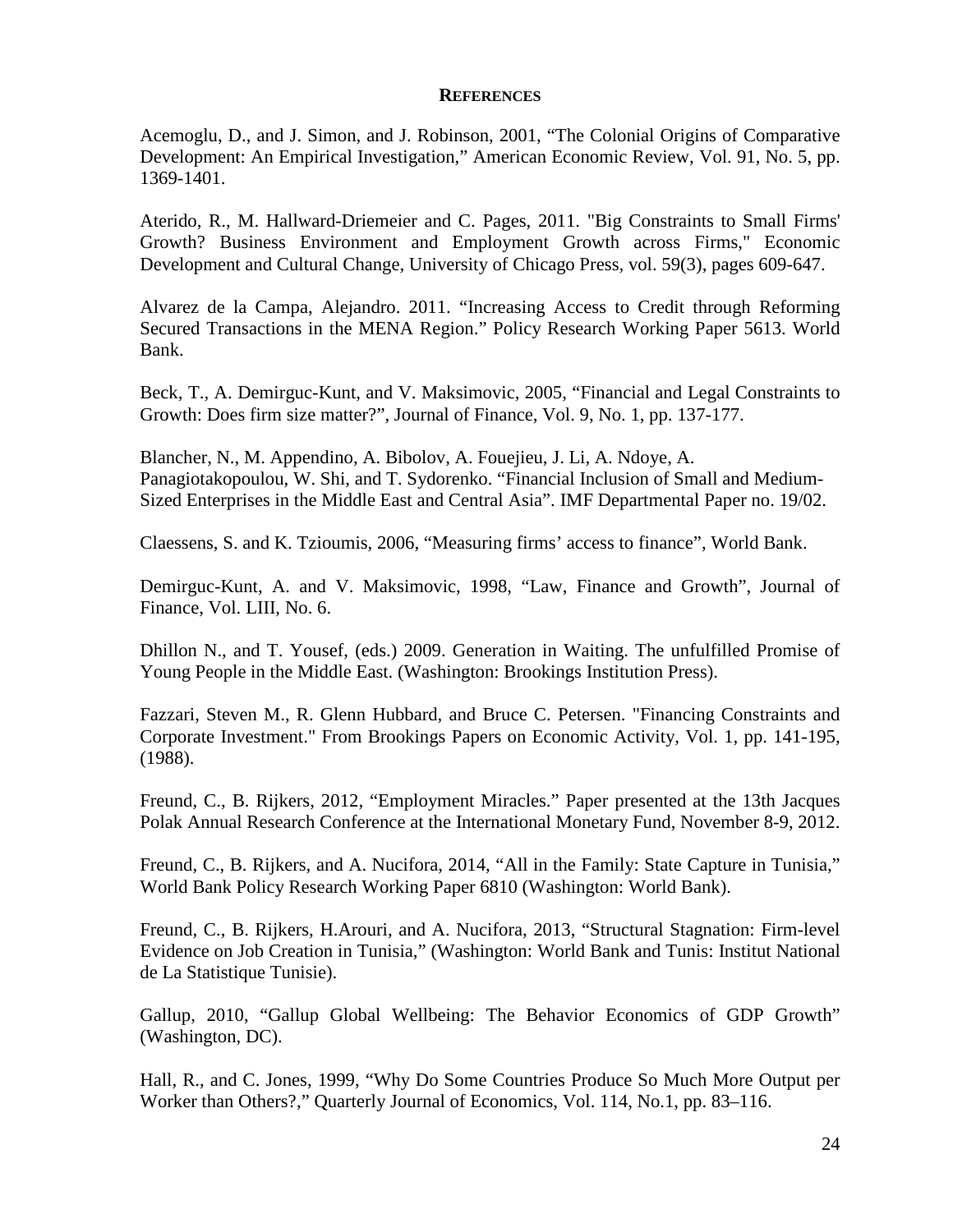Hallward-Driemeier, Mary and Reyes Aterido, 2009 "Comparing Apples with… Apples. How tot Make (More) Sense of Subjective Rankings of Constraints to Business", Policy Research Working Paper no. 5054, (Washington: World Bank).

Harrison, A., J. Y. Lin and L. C. Xu, 2014, "Explaining Africa's (Dis)Advantage" World Development, Elsevier, Elsevier, vol. 63(C), pages 59-77

Helmy, O., 2009, "The Need for Insolvency Systems Reform in the MENA Region", Chapter 5 in Survey on Insolvency Systems in the Middle East and North Africa, Hawkamah/World Bank/ OECD/INSOL International.

Hoffman, M. and A. Jamal. ["The Youth and the Arab Spring: Cohort Differences and](http://mthoffma.mycpanel.princeton.edu/Hoffman_Jamal_MELG.pdf)  [Similarities.](http://mthoffma.mycpanel.princeton.edu/Hoffman_Jamal_MELG.pdf)" Middle East Law and Governance, 2012.

Kaplan, S. and L. Zingales, 1997, "Do investment-cash flow sensitivities provide useful measures of financing constraints?", Quarterly Journal of Economics, Vol. 112, Issue 1, pp. 169-215.

Kaufmann, D., and A. Kraay, and P. Zoido-Lobaton, 1999, "Governance matters," World Bank Policy Research Working Paper 2196 (Washington: World Bank).

Love, Inessa and Nataliya Mylenko, 2003, "Credit reporting and financing constraints", World Bank Policy Research Working Paper 3142 (Washington: World Bank).

Mauro, P., 1995, "Corruption and Growth," The Quarterly Journal of Economics, Vol. 110, No. 3, pp, 681–712.

Pierre, Gaëlle and Stefano Scarpetta. 2004 "Employment Regulations through the eyes of employers. Do they matter and how do firms respond to them?" IZA Discussion Paper No. 1424. Institute for the Study of Labor, Bonn, Germany; 2004. December

Pierre, Gaëlle and Stefano Scarpetta. 2006 "Employment Protection: Do Firms' Perceptions Match with Legislation?", Economic Letters, 90, pp. 328-334.

Purfield Catriona, Harald Finger, Karen Ongley, Bénédicte Baduel, Carolina Castellanos, Gaëlle Pierre, Vahram Stepanyan, and Erik Roos, 2018, "Opportunity for All, Promoting Growth and Inclusiveness in the Middle East and North Africa", IMF Departmental Paper no. 18/11.

Rajan, R. and L. Zingales, 1998, "Financial Dependence and Growth", American Economic Review, Vol. 88, No. 3, pp. 559-586.

Rijkers, B., and H. Arouri, 2012, "Job Creation: A Big Role for Big Firms." Blog, World Bank, Washington, DC. http://menablog.worldbank .org/job-creation-big-role-big-firms.

Rocha, R., F. Subika, R. Khouri, and D. Pearce, 2011, "The status of bank lending to SMEs in the Middle East and North Africa region: Results of a joint survey of the Union of Arab Bank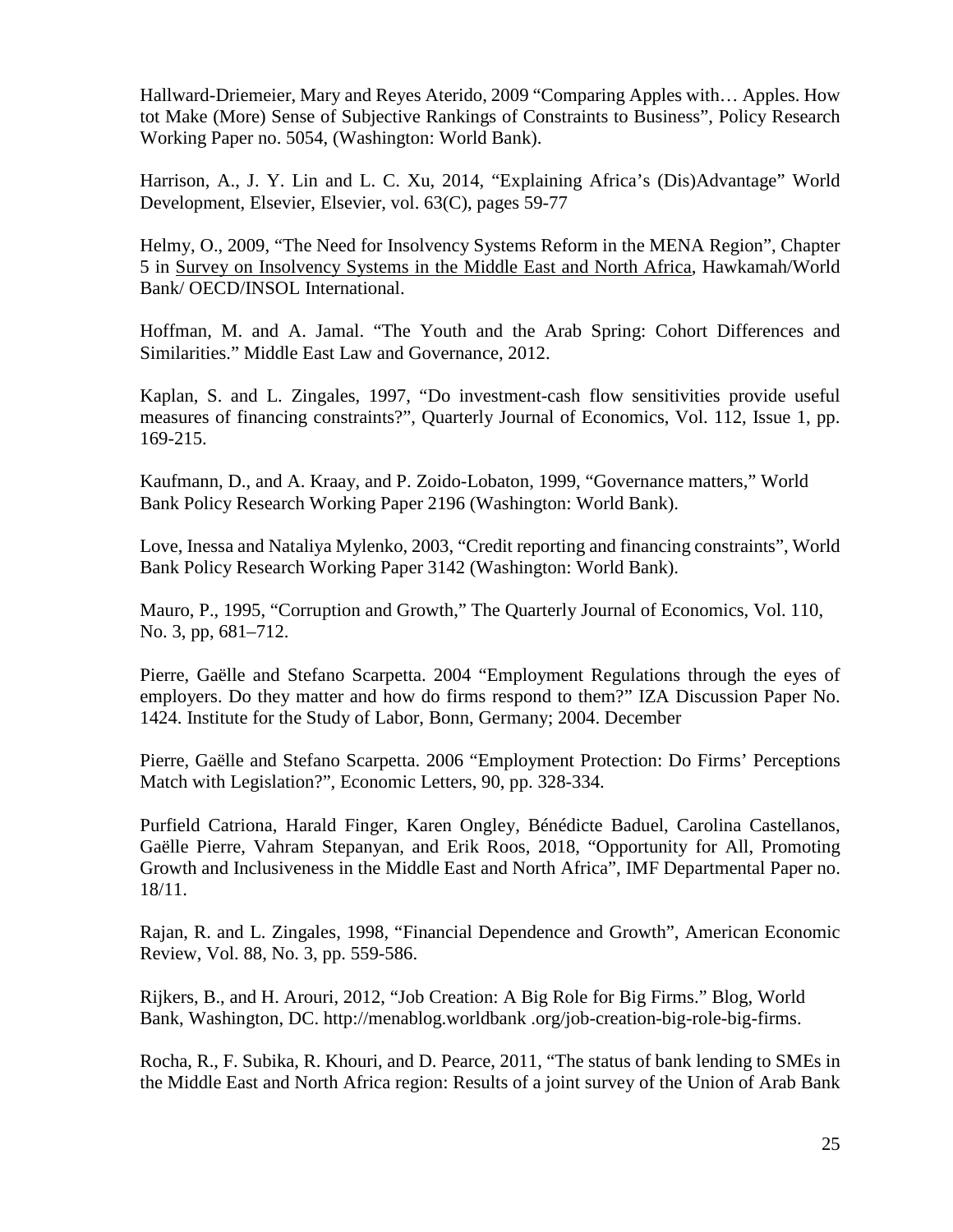and the World Bank," World Bank Policy Research Working Paper 5607 (Washington: World Bank).

Rother, Bjorn, Gaelle Pierre, Davide Lombardo, Risto Herrala, Priscilla Toffano, Erik Roos, Allan G Auclair, and Karina Manasseh, 2016, "The Economic Impact of Conflicts and the Refugee Crisis in the Middle East and North Africa", Staff Discussion Note no. 16/8, International Monetary Fund.

Scarpetta, Stefano and Thierry Tressel, 2004, "Boosting Productivity via Innovation and Adoption of New Technologies: Any Role for Labor Market Institutions?", Policy Research Working Paper 3273. World Bank, Washington, D.C.

Schneider, Friedrich, 2012, "The Shadow Economy and Work in the Shadow: What Do We (Not) Know?", IZA Discussion Paper No. 6423.

Svensson. J.,1998, "Investment, property rights, and political instability: theory and evidence," European Economic Review, Vol.42, pp. 1317–1341.

World Bank, 2009, "From Privilege to Competition: Unlocking Private-Led Growth in the Middle East and North Africa", (Washington, D.C.).

World Bank, 2013, "Jobs for Shared Prosperity: Time for Action in the Middle East and North Africa", (Washington, D.C.).

World Bank, 2015, "Jobs or Privileges – Unleashing the Employment Potential of the Middle East and North Africa", (Washington, D.C.).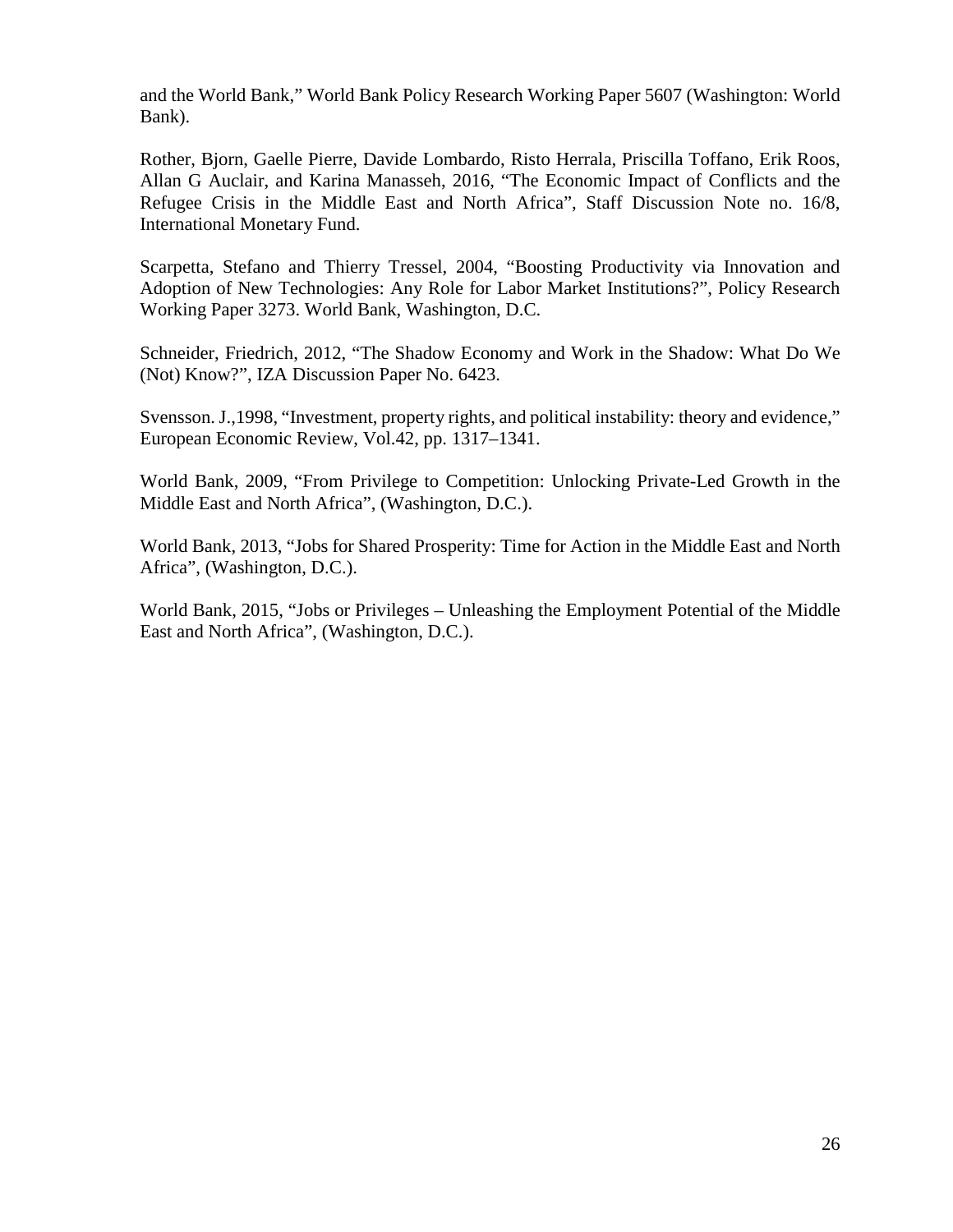#### **Annex A: Data sources**

We use the 2013-14 World Bank Enterprise Surveys (WBES), which reflects firms' realities in the years 2009 to 2012. The sample includes 53 countries, 15 countries from Sub-Saharan Africa (SSA), 28 from Eastern Europe and Central Asia (ECA), five from South Asia (SAR), and five from the Middle East and North Africa region: Egypt, Jordan, Lebanon, Morocco and Tunisia. Fourteen countries in the sample are considered upper middle income, 19 lower middle income and nine low income countries.<sup>[10](#page-26-0)</sup> A total of 32,845 firms were surveyed. The surveys provide firm-level data on firm performance (e.g. sales, employment and productivity growth), firm characteristics (e.g. size, age, ownership, etc.) and several measures of how the business environment affects firms (e.g. where they receive their finance from and how long it takes to obtain an operating license). The surveys are implemented using standard methodology, making the data comparable across countries.

The survey includes firms that are registered and have at least five employees, it therefore does not include informal firms, which represent a significant share of private sector activity in MENA and more generally other emerging economies.

We also rely on other cross-country datasets to complement the ES indicators on macroeconomic environment and the business environment. More specifically we use structural indicators from the World Bank Doing Business dataset and we use macroeconomic data from IMF databases.

| Variable                           | Source      | <b>Definition</b>                                                                                                                                                                                                                                                                                                                                                                                                          |
|------------------------------------|-------------|----------------------------------------------------------------------------------------------------------------------------------------------------------------------------------------------------------------------------------------------------------------------------------------------------------------------------------------------------------------------------------------------------------------------------|
| Annual employment<br>growth        | <b>WBES</b> | Annualized growth of permanent full-time workers expressed as a percentage.<br>Annual employment growth is the change in full-time employment reported in the<br>current fiscal year from a previous period.                                                                                                                                                                                                               |
| Firm's age group                   | <b>WBES</b> | Firms are defined as "young" up to 5 years old, "mature" from 6 years to 15 years old<br>and "older" from 16 years old.                                                                                                                                                                                                                                                                                                    |
| Initial firm's size                | <b>WBES</b> | Firms are defined as "small" if they have less than 20 permanent and temporary<br>employees, "medium" if they have between 20 and 99 employees and "large" if they<br>have 100 employees or more. The number of temporary workers is adjusted by the<br>average number of months worked in a year. We take firms' size at the beginning of<br>the period (2009) to avoid endogeneity problems with the dependent variable. |
| Firm's sector                      | <b>WBES</b> | Firms are classified by level of technological attainment: Non-manufacturing, low-tech<br>manufacturing and high-tech manufacturing. The variable is constructed following<br>Scarpetta and Tressel (2004) based on WBES data on 2-digit ISIC code.                                                                                                                                                                        |
| Firm's innovation                  | <b>WBES</b> | Firms are classified by the level of innovation: non, weak and moderate or strong based<br>on their answers to the WBES which asks if firms have innovated in the areas of:<br>products or services, methods of production (logistics, delivery, distribution),<br>purchasing,<br>activities<br>(maintenance,<br>accounting,<br>supporting<br>computing),<br>organizational structure and management practices.            |
| Firm's ownership                   | <b>WBES</b> | Firms are classified as "Private, domestic" if there is more than 50 percent domestic<br>private ownership, "Private, foreign", if there is more than 50 percent foreign private<br>ownership and "Other" if the State owns more than 50 percent.                                                                                                                                                                          |
| Firm's trade<br>integration status | <b>WBES</b> | Takes the value 1 if the firm is fully integrated (exports and imports); 0 otherwise.                                                                                                                                                                                                                                                                                                                                      |

#### **Table A1: Variables Description**

<span id="page-26-0"></span> $10$  For the purpose of this paper we use the regional and income classifications of the World Bank Group.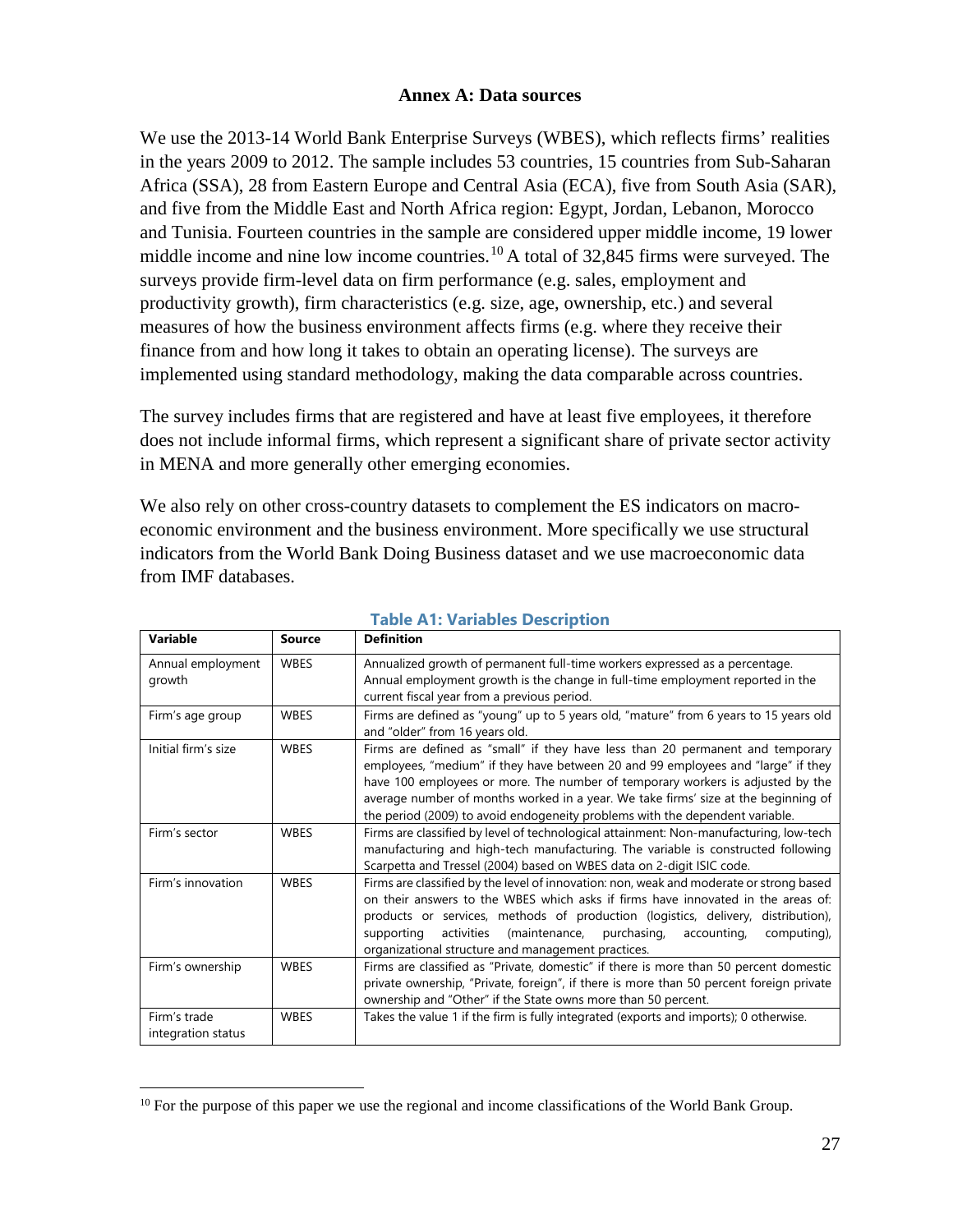| Share of temporary<br>workers     | <b>WBES</b>                                          | Temporary workers as a share of total workers. The number of temporary workers is<br>adjusted by the average number of months worked in a year (i.e. it represents the<br>permanent equivalent of temporary workers).                                                                                                                                                                                                                                                                         |
|-----------------------------------|------------------------------------------------------|-----------------------------------------------------------------------------------------------------------------------------------------------------------------------------------------------------------------------------------------------------------------------------------------------------------------------------------------------------------------------------------------------------------------------------------------------------------------------------------------------|
| <b>MENA</b>                       |                                                      | Takes the value 1 for the Arab Spring countries in the sample (Egypt, Jordan, Lebanon,<br>Morocco, Tunisia); 0 otherwise.                                                                                                                                                                                                                                                                                                                                                                     |
| Fiscal balance                    | <b>WEO</b>                                           | Fiscal balance is calculated as revenue minus total expenditure, taken as a share of<br>nominal GDP in 2009                                                                                                                                                                                                                                                                                                                                                                                   |
| GDP per capital<br>growth         | <b>WEO</b>                                           | The growth of GDP expressed in constant national currency per person in 2009. Data<br>are derived by dividing constant price GDP by total population and then taking the<br>percent change.                                                                                                                                                                                                                                                                                                   |
| REER appreciation                 | <b>INS</b>                                           | Real effective exchange rates measure a trade weighted average exchange rate against<br>a basket of currencies. The variable takes the percent change of the REER in 2009.                                                                                                                                                                                                                                                                                                                    |
| Collateral need                   | <b>WBES</b>                                          | Value of collateral needed for a loan or line of credit as a percentage of the loan value<br>or the value of the line of credit. To avoid endogeneity with the dependent variable,<br>for each firm, instead of taking the firm's value, we take the average value for the firms<br>in the same region (screener region in WBES).                                                                                                                                                             |
| Credit line                       | <b>WBES</b>                                          | Takes the value -1 if the firm has a credit line; -2 otherwise. To avoid endogeneity with<br>the dependent variable, for each firm, instead of taking the firm's value, we take the<br>average value for the firms in the same region (screener region in WBES).                                                                                                                                                                                                                              |
| Bribery depth                     | <b>WBES</b>                                          | The depth of Bribery (% of public transactions where a gift or informal payment was<br>requested) is the percentage of instances in which a firm was either expected or<br>requested to provide a gift or informal payment during solicitations for public services,<br>licenses or permits. To avoid endogeneity with the dependent variable, for each firm,<br>instead of taking the firm's value, we take the average value for the firms in the same<br>region (screener region in WBES). |
| Employment<br>regulation (EPL)    | Authors'<br>calculations<br>using World<br>Bank data | Captures the extent of employment protection legislation using raw data from the<br>World Bank's Ease of Doing Business database for labor market regulation for 2009.<br>The creation of the index is further detailed in Pierre and Scarpetta (2004).                                                                                                                                                                                                                                       |
| Ease of doing<br>business         | World Bank                                           | Distance to frontier score in 2009. A higher score indicates better performance.                                                                                                                                                                                                                                                                                                                                                                                                              |
| Corruption obstacle               | <b>WBES</b>                                          | Firms reporting corruption as a major or very severe obstacle. To avoid endogeneity<br>with the dependent variable, for each firm, instead of taking the firm's value, we take<br>the average value for the firms in the same region (screener region in WBES).                                                                                                                                                                                                                               |
| Access to finance<br>obstacle     | <b>WBES</b>                                          | Firms reporting access to finance as a major or very severe obstacle. To avoid<br>endogeneity with the dependent variable, for each firm, instead of taking the firm's<br>value, we take the average value for the firms in the same region (screener region in<br>WBES).                                                                                                                                                                                                                     |
| Access to electricity<br>obstacle | <b>WBES</b>                                          | Firms reporting access to electricity as a major or very severe obstacle. To avoid<br>endogeneity with the dependent variable, for each firm, instead of taking the firm's<br>value, we take the average value for the firms in the same region (screener region in<br>WBES).                                                                                                                                                                                                                 |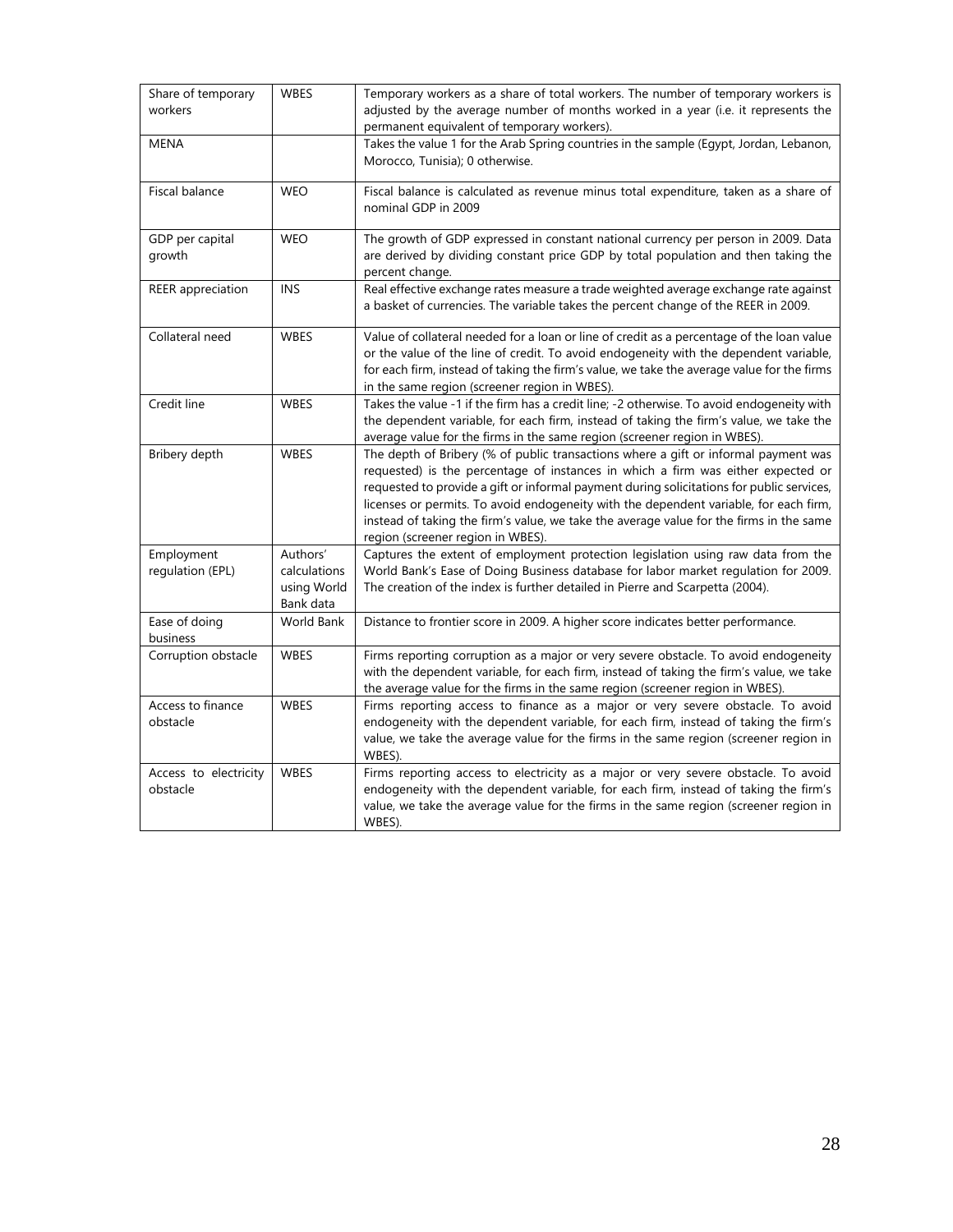### **Annex B: Summary Statistics**

| <b>Constraint</b>     | <b>Obs</b> | Mean     | <b>Std. Dev</b> | <b>Min</b> | <b>Max</b> |
|-----------------------|------------|----------|-----------------|------------|------------|
| Electricity           | 32,845     | 0.317339 | 0.465448        | 0          |            |
| Telecom               | 32,455     | 0.087044 | 0.281903        | 0          |            |
| Customs regulation    | 32,842     | 0.121034 | 0.326172        | 0          |            |
| Transport             | 32,845     | 0.142914 | 0.34999         | 0          |            |
| Tax rates             | 32,844     | 0.284679 | 0.451268        | 0          |            |
| Tax administration    | 32,843     | 0.178881 | 0.383259        | 0          |            |
| Licenses              | 32,843     | 0.112383 | 0.315842        | 0          |            |
| Political instability | 32,844     | 0.327244 | 0.469214        | 0          |            |
| Crime                 | 32,455     | 0.112309 | 0.315752        | 0          |            |
| Access to finance     | 32,769     | 0.229424 | 0.420469        | 0          |            |
| Labor regulation      | 32,845     | 0.096027 | 0.294633        | 0          |            |
| Labor skills          | 32,845     | 0.140021 | 0.347014        | O          |            |
| Informal competition  | 32,769     | 0.212396 | 0.40901         | 0          |            |
| Land                  | 32,845     | 0.165657 | 0.371778        | 0          |            |
| Corruption            | 32,844     | 0.357874 | 0.479382        | 0          |            |
| Courts                | 32,528     | 0.084389 | 0.277974        | 0          |            |

## **Table B1: Summary of Variables Used in Objective Constraint Analysis**

# **Table B2: Summary Statistics for Firms' Performance Regressions**

|                                        |            |        | Std. |              |            |
|----------------------------------------|------------|--------|------|--------------|------------|
|                                        | <b>Obs</b> | Mean   | Dev. | Min          | <b>Max</b> |
| Annual employment growth               | 27,312     | 3.4    | 12.5 | $-42.9$      | 63.6       |
| Share of temporary workers             | 27,312     | 4.6    | 12.0 | 0.0          | 97.9       |
| Fiscal balance                         | 26,710     | $-6.1$ | 3.2  | $-9.5$       | 5.9        |
| GDP per capita growth                  | 26,710     | 2.0    | 5.8  | $-14.8$      | 17.5       |
| <b>REER</b> appreciation               | 26,710     | 1.4    | 6.9  | $-16.3$      | 14.9       |
| Collateral need (WBES)                 | 26,309     | 214.9  | 71.0 | 0.0          | 600.0      |
| Credit line (WBES)                     | 26,309     | $-1.7$ | 0.2  | $-2.0$       | $-1.3$     |
| Bribery depth (WBES)                   | 26,309     | 18.7   | 15.0 | 0.0          | 74.4       |
| Employment regulation (EPL)            | 26,309     | 0.4    | 0.1  | 0.1          | 0.6        |
| Ease of doing business (WB)            | 26,309     | 51.2   | 8.4  | 29.6         | 75.2       |
| Corruption obstacle (survey)           | 26,710     | 0.4    | 0.2  | 0            | 0.9        |
| Access to finance obstacle (survey)    | 26,710     | 0.2    | 0.1  | $\mathbf{0}$ |            |
| Access to electricity obstacle(survey) | 26,710     | 0.3    | 0.2  | 0            | 0.9        |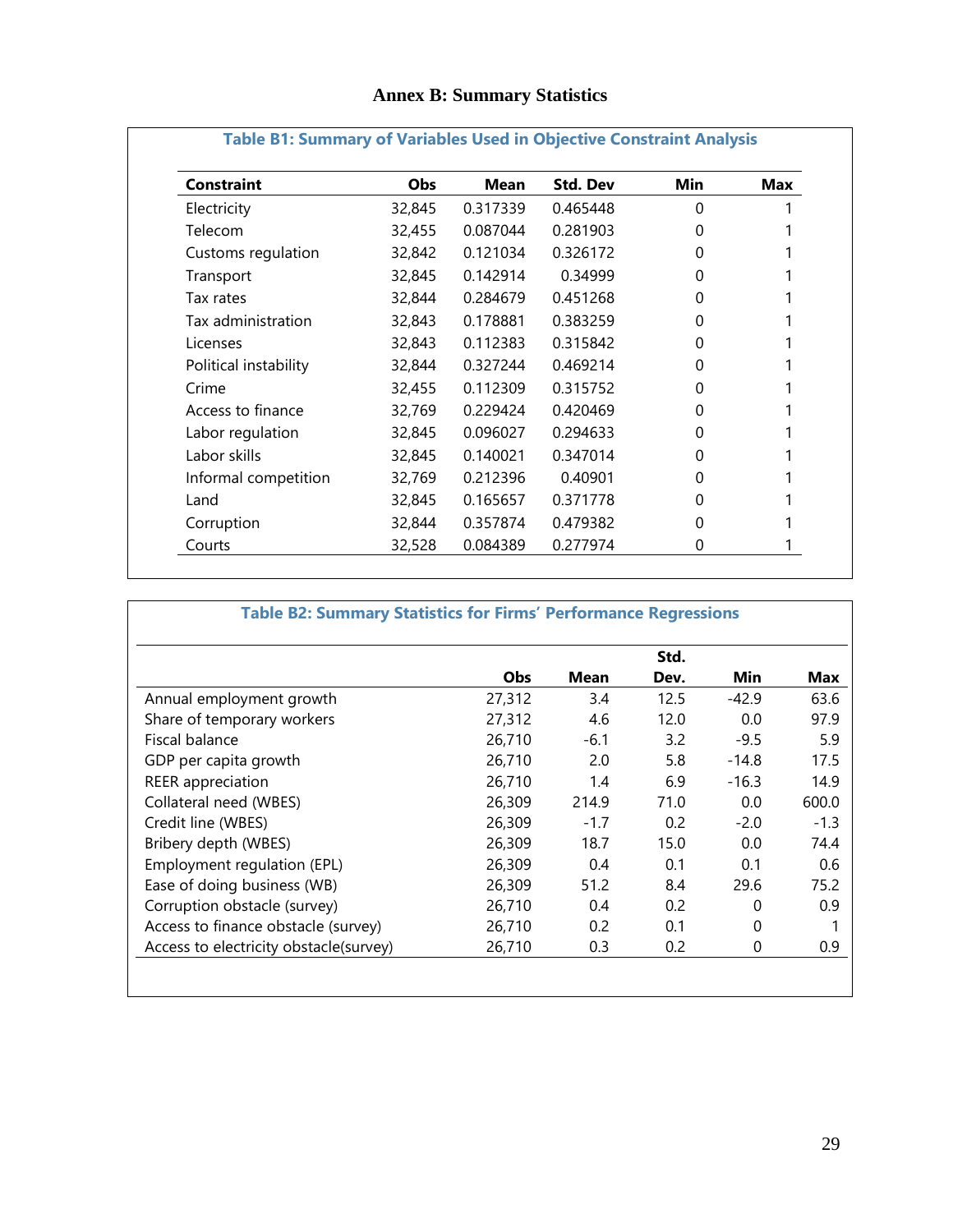|                                               | (1)                | (2)                          | (3)                               | (4)                                                                 | (5)                       | (6)                                                    | (7)                                                 | (8)                                 |
|-----------------------------------------------|--------------------|------------------------------|-----------------------------------|---------------------------------------------------------------------|---------------------------|--------------------------------------------------------|-----------------------------------------------------|-------------------------------------|
|                                               | Number of<br>power | Losses<br>from<br>outages as | Payments<br>due to<br>security as | Losses due<br>to theft,<br>robbery,<br>vandalism or<br>arson as a % | % of total<br>sales spent | % of<br>management<br>time spent<br>on dealing<br>with | % of working<br>capital<br>financed by<br>financial | % of working<br>capital<br>financed |
| VARIABLES                                     | outages            | % of sales                   | % of sales                        | of sales                                                            | on gifts                  | regulation                                             | institutions                                        | externally                          |
|                                               |                    |                              |                                   |                                                                     |                           |                                                        |                                                     |                                     |
| Firm age<br>Mature firms                      |                    |                              |                                   |                                                                     |                           |                                                        |                                                     |                                     |
| $(6-15 \text{ years})$                        | 1.415              | $-0.375$                     | $-0.265$                          | $0.171*$                                                            | $0.165*$                  | $1.515*$                                               | 0.838                                               | $-0.679$                            |
|                                               | (1.405)            | (0.717)                      | (1.295)                           | (1.985)                                                             | (1.871)                   | (1.696)                                                | (0.562)                                             | (0.343)                             |
| Older (16+ years)                             | 0.972              | $-0.457$                     | $-0.234$                          | 0.0917                                                              | $0.214**$                 | 1.969                                                  | 1.306                                               | 0.698                               |
|                                               | (0.727)            | (0.661)                      | (1.183)                           | (1.196)                                                             | (2.538)                   | (1.586)                                                | (0.567)                                             | (0.280)                             |
| Trade integration                             |                    |                              |                                   |                                                                     |                           |                                                        |                                                     |                                     |
| Importer only                                 | $-2.434$           | $1.137**$                    | $0.204*$                          | $0.198***$                                                          | $0.360**$                 | 5.550***                                               | $-4.706***$                                         | $-5.105***$                         |
|                                               | (1.296)            | (2.255)                      | (1.971)                           | (3.204)                                                             | (2.259)                   | (3.759)                                                | (5.143)                                             | (5.034)                             |
| Exporter only                                 | $-0.898$           | $-0.498$                     | $-0.137$                          | $-0.0565$                                                           | 0.587                     | 3.641***                                               | 2.672                                               | 2.393                               |
|                                               | (0.487)            | (1.612)                      | (0.542)                           | (0.693)                                                             | (1.437)                   | (3.878)                                                | (1.092)                                             | (1.020)                             |
| Fully integrated                              | $-7.415***$        | $-1.361***$                  | 0.0587                            | 0.170                                                               | 0.0263                    | 11.88***                                               | $-4.173***$                                         | $-4.357***$                         |
|                                               | (6.354)            | (4.159)                      | (0.314)                           | (1.320)                                                             | (0.210)                   | (5.337)                                                | (3.448)                                             | (2.758)                             |
| Ownership                                     |                    |                              |                                   |                                                                     |                           |                                                        |                                                     |                                     |
| Private domestic                              | $-4.165***$        | 0.00647                      | $-0.353**$                        | $-0.0986$                                                           | $-0.284$                  | 1.945                                                  | $-7.365***$                                         | $-5.432$                            |
|                                               | (3.115)            | (0.0141)                     | (2.133)                           | (1.153)                                                             | (0.640)                   | (0.851)                                                | (5.462)                                             | (1.655)                             |
| State-owned                                   | $-5.374***$        | $-1.376**$                   | 0.0327                            | $-0.263***$                                                         | 0.337                     | 9.081**                                                | $-6.532***$                                         | 6.147                               |
|                                               | (3.126)            | (2.539)                      | (0.0988)                          | (3.049)                                                             | (0.709)                   | (2.116)                                                | (3.966)                                             | (0.822)                             |
| Location                                      |                    |                              |                                   |                                                                     |                           |                                                        |                                                     |                                     |
| <b>Business city</b>                          | 2.818              | $-0.429$                     | $-0.0786$                         | 0.0316                                                              | $-0.0124$                 | 0.711                                                  | $-2.971$                                            | $-3.631$                            |
|                                               | (0.477)            | (0.658)                      | (0.395)                           | (0.216)                                                             | (0.0595)                  | (0.263)                                                | (0.986)                                             | (1.032)                             |
| Sector and technology advancement             |                    |                              |                                   |                                                                     |                           |                                                        |                                                     |                                     |
| Low tech manufacturing                        | 4.873***           | 0.989***                     | $-0.292*$                         | $-0.0388$                                                           | $-0.190**$                | $-1.118$                                               | 4.260***                                            | $2.453*$                            |
|                                               | (3.504)            | (2.899)                      | (1.831)                           | (0.704)                                                             | (2.097)                   | (0.924)                                                | (2.986)                                             | (1.837)                             |
| Construction                                  | $-7.421***$        | $-1.558***$                  | $-0.0507$                         | $0.254*$                                                            | $0.358*$                  | 6.964***                                               | $-6.752***$                                         | $-4.509$                            |
|                                               | (12.03)            | (3.130)                      | (0.163)                           | (2.008)                                                             | (1.799)                   | (2.915)                                                | (3.483)                                             | (1.024)                             |
| Wholesale and retail trade, repairs           | $-6.163***$        | $-1.684***$                  | $-0.312$                          | $0.254**$                                                           | 0.0300                    | 7.322***                                               | $-3.327*$                                           | $-1.083$                            |
|                                               | (6.263)            | (6.149)                      | (1.592)                           | (2.514)                                                             | (0.160)                   | (2.776)                                                | (1.989)                                             | (0.415)                             |
| Hotels and restaurants                        | $-4.142***$        | $-1.375***$                  | $-0.144$                          | $0.536**$                                                           | 1.053                     | 7.227***                                               | $-10.62***$                                         | $-10.83**$                          |
|                                               | (2.683)            | (3.124)                      | (0.588)                           | (2.130)                                                             | (1.149)                   | (3.611)                                                | (4.115)                                             | (2.516)                             |
| Transport, storage and communication          | $-4.947**$         | $-1.305**$                   | $-0.0879$                         | $0.231*$                                                            | 0.410                     | 10.91***                                               | $-2.815$                                            | $-3.582$                            |
|                                               | (2.156)            | (2.581)                      | (0.182)                           | (1.801)                                                             | (1.565)                   | (2.816)                                                | (1.399)                                             | (1.012)                             |
| Real estate, rent and business activities     | $-7.944***$        | $-2.157***$                  | $-0.309$                          | $-0.0228$                                                           | 2.764                     | 4.400                                                  | $-9.225**$                                          | $-5.932$                            |
|                                               | (8.553)            | (8.010)                      | (0.715)                           | (0.163)                                                             | (1.310)                   | (1.293)                                                | (2.350)                                             | (0.830)                             |
| Other services, incl. health and<br>education | $-5.222$           | $-2.623***$                  | $-1.257***$                       | $-0.457$                                                            | $-0.0109$                 | 2.287                                                  | -29.36***                                           | -39.39***                           |
|                                               | (0.898)            | (2.869)                      | (3.636)                           | (1.585)                                                             | (0.0254)                  | (0.599)                                                | (7.588)                                             | (7.665)                             |
| Other sectors                                 | 14.04***           | $-3.876**$                   | $-1.359***$                       | $-0.694***$                                                         | $-0.199$                  | $-1.743$                                               | $-6.020$                                            | 27.07***                            |
|                                               | (8.096)            | (2.120)                      | (7.382)                           | (6.783)                                                             | (1.594)                   | (0.926)                                                | (1.119)                                             | (7.144)                             |
|                                               |                    |                              |                                   |                                                                     |                           |                                                        |                                                     |                                     |
|                                               |                    |                              |                                   |                                                                     |                           |                                                        |                                                     |                                     |
|                                               | (1)                | (2)                          | (3)                               | (4)                                                                 | (5)                       | (6)                                                    | (7)                                                 | (8)                                 |

# **Annex C: Factors Associated with Objective Business Climate Constraints**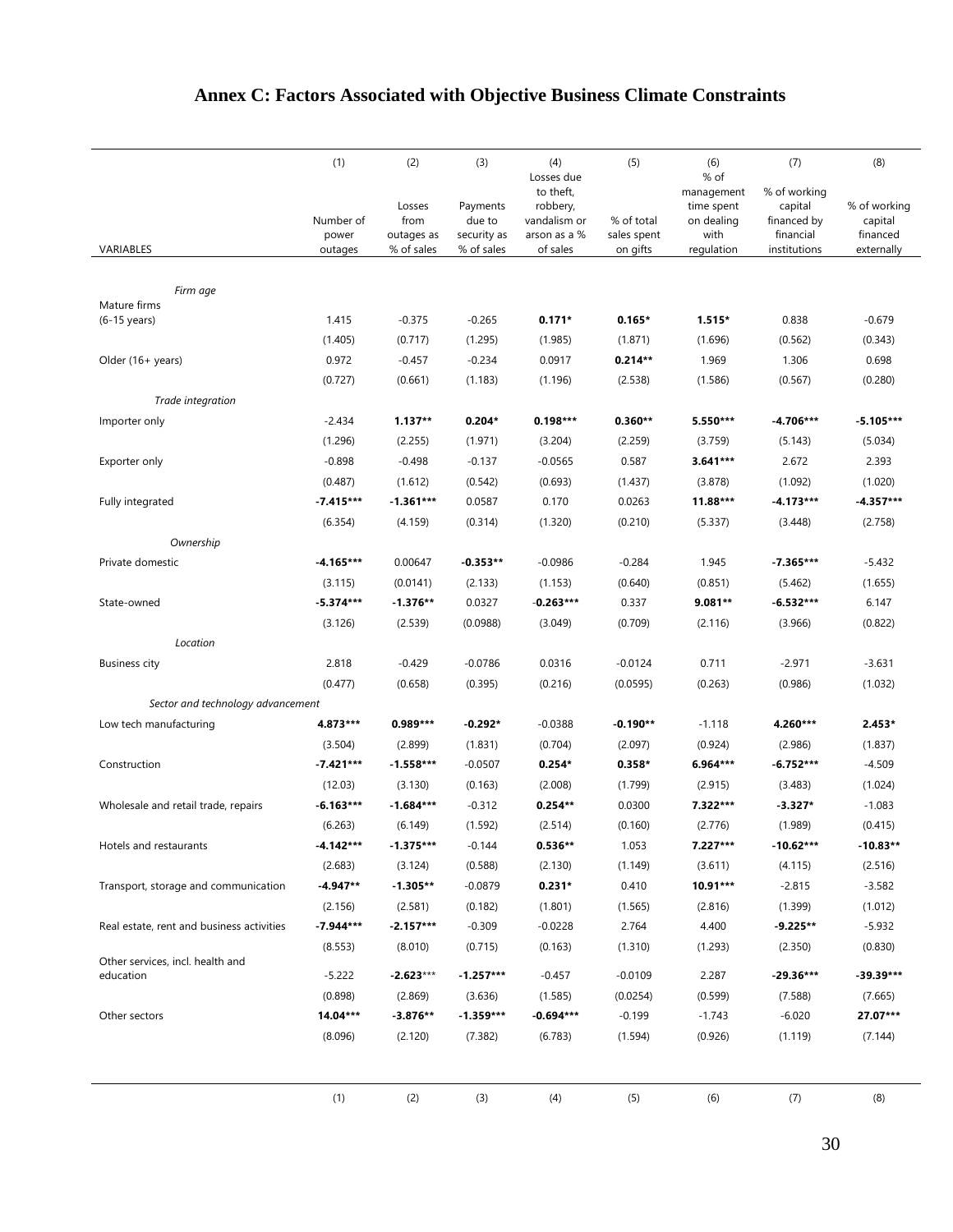|                                             | Number of        | Losses<br>from           | Payments<br>due to        | Losses due<br>to theft,<br>robbery,<br>vandalism or<br>arson as a % | % of total<br>sales spent | % of<br>management<br>time spent<br>on dealing<br>with | % of working<br>capital<br>financed by<br>financial | % of working<br>capital<br>financed |
|---------------------------------------------|------------------|--------------------------|---------------------------|---------------------------------------------------------------------|---------------------------|--------------------------------------------------------|-----------------------------------------------------|-------------------------------------|
| VARIABLES                                   | power<br>outages | outages as<br>% of sales | security as<br>% of sales | of sales                                                            | on gifts                  | regulation                                             | institutions                                        | externally                          |
| Foreign ownership                           |                  |                          |                           |                                                                     |                           |                                                        |                                                     |                                     |
| Partially or fully-owned by foreigners      | $-1.355***$      | $-0.334$                 | $0.220*$                  | 0.0996                                                              | $0.628*$                  | $-0.375$                                               | $-2.097$                                            | -3.902**                            |
|                                             | (2.885)          | (0.795)                  | (1.938)                   | (1.009)                                                             | (1.971)                   | (0.388)                                                | (1.589)                                             | (2.226)                             |
| Degree of product/service diversification   |                  |                          |                           |                                                                     |                           |                                                        |                                                     |                                     |
| Main product is less than 50% of sales      | 1.479            | 0.00700                  | 0.00458                   | 0.0860                                                              | $-0.0160$                 | 1.720                                                  | $-0.330$                                            | 2.101                               |
|                                             | (0.994)          | (0.0216)                 | (0.0230)                  | (0.605)                                                             | (0.0811)                  | (0.873)                                                | (0.200)                                             | (0.655)                             |
| Main product is 50% to 94% of sales         | 1.169            | 0.314                    | 0.108                     | 0.0226                                                              | 0.0942                    | 0.756                                                  | $-0.0869$                                           | 1.767                               |
|                                             | (0.988)          | (1.405)                  | (0.957)                   | (0.349)                                                             | (0.495)                   | (0.629)                                                | (0.0510)                                            | (1.125)                             |
| Degree of product innovation                |                  |                          |                           |                                                                     |                           |                                                        |                                                     |                                     |
| Weak                                        | $-0.0891$        | 0.139                    | $-0.193$                  | $-0.0771$                                                           | $-0.146$                  | $-1.534$                                               | $1.335*$                                            | 2.817                               |
|                                             | (0.0676)         | (0.632)                  | (1.243)                   | (0.957)                                                             | (0.677)                   | (1.509)                                                | (1.934)                                             | (1.550)                             |
| Moderate                                    | 2.459**          | 0.314                    | $-0.120$                  | 0.00955                                                             | 0.179                     | $-0.397$                                               | $-0.284$                                            | $-2.117$                            |
|                                             | (2.641)          | (0.852)                  | (0.558)                   | (0.0885)                                                            | (0.603)                   | (0.479)                                                | (0.231)                                             | (0.943)                             |
| Degree of process innovation                |                  |                          |                           |                                                                     |                           |                                                        |                                                     |                                     |
| Weak                                        | $1.781**$        | $0.858**$                | 0.0317                    | $0.108*$                                                            | 0.386                     | 1.506                                                  | 3.315                                               | 6.303***                            |
|                                             | (2.367)          | (2.223)                  | (0.221)                   | (1.842)                                                             | (0.991)                   | (1.190)                                                | (1.503)                                             | (4.700)                             |
| Moderate                                    | 4.932**          | $0.824***$               | 0.320                     | 0.132                                                               | $-0.167$                  | 2.062                                                  | 12.32***                                            | 12.77***                            |
|                                             | (2.239)          | (3.088)                  | (1.456)                   | (1.270)                                                             | (0.916)                   | (1.217)                                                | (2.800)                                             | (4.362)                             |
| Strong                                      | $-3.871***$      | $-0.645**$               | 0.142                     | $0.490**$                                                           | $-0.455**$                | 5.384***                                               | 2.234                                               | 7.847***                            |
|                                             | (3.389)          | (2.426)                  | (0.493)                   | (2.122)                                                             | (2.017)                   | (2.961)                                                | (1.335)                                             | (3.227)                             |
| Firm size                                   |                  |                          |                           |                                                                     |                           |                                                        |                                                     |                                     |
| Micro (Less than 10 permanent<br>employees) | $-1.123$         | $-0.110$                 | $-0.181$                  | $0.214***$                                                          | $-0.210$                  | $1.324*$                                               | $-4.731***$                                         | -6.005**                            |
|                                             | (1.519)          | (0.366)                  | (0.830)                   | (3.234)                                                             | (0.829)                   | (1.748)                                                | (4.502)                                             | (2.527)                             |
| Small (10-19 permanent employees)           | 0.922            | $-0.145$                 | $-0.383$                  | 0.137                                                               | $-0.0909$                 | $-0.173$                                               | 2.295**                                             | 0.670                               |
|                                             | (1.430)          | (0.446)                  | (1.406)                   | (1.453)                                                             | (0.517)                   | (0.213)                                                | (2.038)                                             | (0.260)                             |
| Large (100+ permanent employees)            | 4.728***         | 0.131                    | 0.00168                   | $-0.0259$                                                           | $-0.245*$                 | $-2.481**$                                             | 6.053***                                            | 3.681**                             |
|                                             | (2.727)          | (0.458)                  | (0.00827)                 | (0.278)                                                             | (1.987)                   | (2.369)                                                | (4.900)                                             | (2.157)                             |
|                                             |                  |                          |                           |                                                                     |                           |                                                        |                                                     |                                     |
| Located in MENA region                      | $6.623*$         | 1.688*                   | $-0.277$                  | $0.361**$                                                           | $-0.828**$                | $-0.363$                                               | $-7.130$                                            | $-5.829$                            |
|                                             | (1.791)          | (1.859)                  | (1.093)                   | (2.229)                                                             | (2.542)                   | (0.0506)                                               | (1.431)                                             | (0.976)                             |
| Interaction size/region                     |                  |                          |                           |                                                                     |                           |                                                        |                                                     |                                     |
| Micro firm in MENA                          | 2.349*           | 0.507                    | $-0.299$                  | $-0.218$                                                            | 0.260                     | $-3.192**$                                             | 2.832                                               | $5.312*$                            |
|                                             | (1.863)          | (1.192)                  | (1.024)                   | (1.010)                                                             | (1.003)                   | (2.277)                                                | (1.532)                                             | (1.689)                             |
| Medium firm in MENA                         | $-3.457***$      | $-0.180$                 | 0.0878                    | $-0.0629$                                                           | 0.0444                    | 1.440                                                  | $-3.148$                                            | $-1.601$                            |
|                                             | (3.067)          | (0.507)                  | (0.307)                   | (0.253)                                                             | (0.216)                   | (0.769)                                                | (1.631)                                             | (0.571)                             |
| Large firm in MENA                          | $-7.545***$      | $-0.539$                 | $-0.0148$                 | $-0.0248$                                                           | $1.121***$                | 7.132***                                               | 1.263                                               | 7.156***                            |
|                                             | (4.414)          | (1.450)                  | (0.0561)                  | (0.150)                                                             | (2.729)                   | (3.210)                                                | (0.630)                                             | (3.972)                             |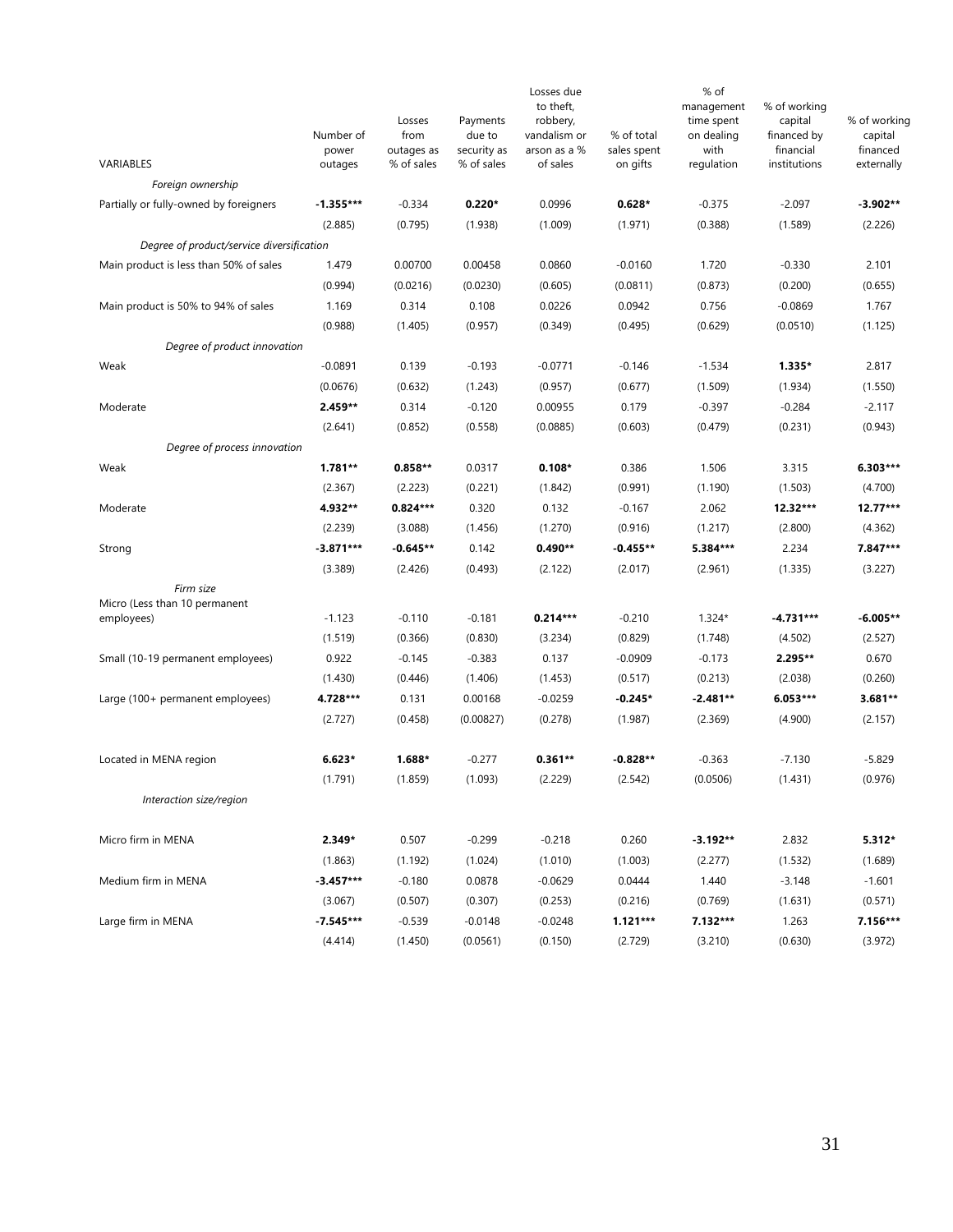|                                                   | (1)                           | (2)                                        | (3)                                             | (4)<br>Losses due                                                 | (5)                                   | (6)<br>$%$ of                                                | (7)                                                                 | (8)                                               |
|---------------------------------------------------|-------------------------------|--------------------------------------------|-------------------------------------------------|-------------------------------------------------------------------|---------------------------------------|--------------------------------------------------------------|---------------------------------------------------------------------|---------------------------------------------------|
| VARIABLES                                         | Number of<br>power<br>outages | Losses<br>from<br>outages as<br>% of sales | Payments<br>due to<br>security as<br>% of sales | to theft,<br>robbery,<br>vandalism or<br>arson as a %<br>of sales | % of total<br>sales spent<br>on gifts | management<br>time spent<br>on dealing<br>with<br>regulation | % of working<br>capital<br>financed by<br>financial<br>institutions | % of working<br>capital<br>financed<br>externally |
| Change in permanent workforce in previous 3 years |                               |                                            |                                                 |                                                                   |                                       |                                                              |                                                                     |                                                   |
| Contracted employment                             | $-1.718**$                    | $-0.173$                                   | 0.0483                                          | 0.0630                                                            | $-0.288$                              | 2.300**                                                      | $-1.969$                                                            | 2.234                                             |
|                                                   | (2.140)                       | (0.465)                                    | (0.272)                                         | (0.733)                                                           | (0.995)                               | (2.591)                                                      | (1.587)                                                             | (1.018)                                           |
| Expanded employment                               | $-0.694$                      | 0.232                                      | 0.0915                                          | 0.0603                                                            | $-0.511*$                             | $-1.067*$                                                    | $-0.391$                                                            | 1.277                                             |
|                                                   | (1.236)                       | (1.115)                                    | (0.619)                                         | (0.728)                                                           | (1.779)                               | (1.697)                                                      | (0.591)                                                             | (0.981)                                           |
| MENA firm that contracted<br>employment           | $-0.779$                      | 2.837***                                   | $-0.0226$                                       | 0.163                                                             | 0.261                                 | $-4.785$                                                     | 0.764                                                               | 0.300                                             |
|                                                   | (0.516)                       | (2.776)                                    | (0.118)                                         | (1.014)                                                           | (0.882)                               | (1.412)                                                      | (0.455)                                                             | (0.0747)                                          |
| MENA firm that expanded employment                | $-2.878**$                    | $-1.610***$                                | $-0.348*$                                       | $-0.345**$                                                        | $0.494*$                              | $-1.615$                                                     | 2.193                                                               | $-1.614$                                          |
|                                                   | (2.671)                       | (5.103)                                    | (1.761)                                         | (2.124)                                                           | (1.703)                               | (0.296)                                                      | (0.669)                                                             | (0.680)                                           |
| Constant                                          | 6.891***                      | 2.320***                                   | 1.738***                                        | $-0.170$                                                          | $0.464**$                             | 3.341                                                        | 17.88***                                                            | 29.01***                                          |
|                                                   | (3.285)                       | (3.027)                                    | (4.445)                                         | (1.307)                                                           | (2.083)                               | (1.558)                                                      | (6.521)                                                             | (8.826)                                           |
| Observations                                      | 22,073                        | 21,132                                     | 21,472                                          | 21,908                                                            | 18,658                                | 20,639                                                       | 20,909                                                              | 20,909                                            |
| R-squared                                         | 0.097                         | 0.077                                      | 0.008                                           | 0.008                                                             | 0.035                                 | 0.068                                                        | 0.105                                                               | 0.056                                             |
| Country FE                                        | YES                           | YES                                        | YES                                             | YES                                                               | YES                                   | YES                                                          | <b>YES</b>                                                          | YES                                               |
| df                                                | 31                            | 32                                         | 32                                              | 32                                                                | 31                                    | 32                                                           | 32                                                                  | 32                                                |
| Adj. R2                                           | 0.0955                        | 0.0758                                     | 0.00608                                         | 0.00672                                                           | 0.0332                                | 0.0668                                                       | 0.104                                                               | 0.0547                                            |

Robust t-statistics in parentheses \*\*\* p<0.01, \*\* p<0.05, \* p<0.1; omitted categories: small (10-19 permanent employees), not integrated at all, young less than 6 years, domestic firms, private domestic ownership, no change in permanent employment, high-tech manufacturing, no foreign technology, no innovation, single-product.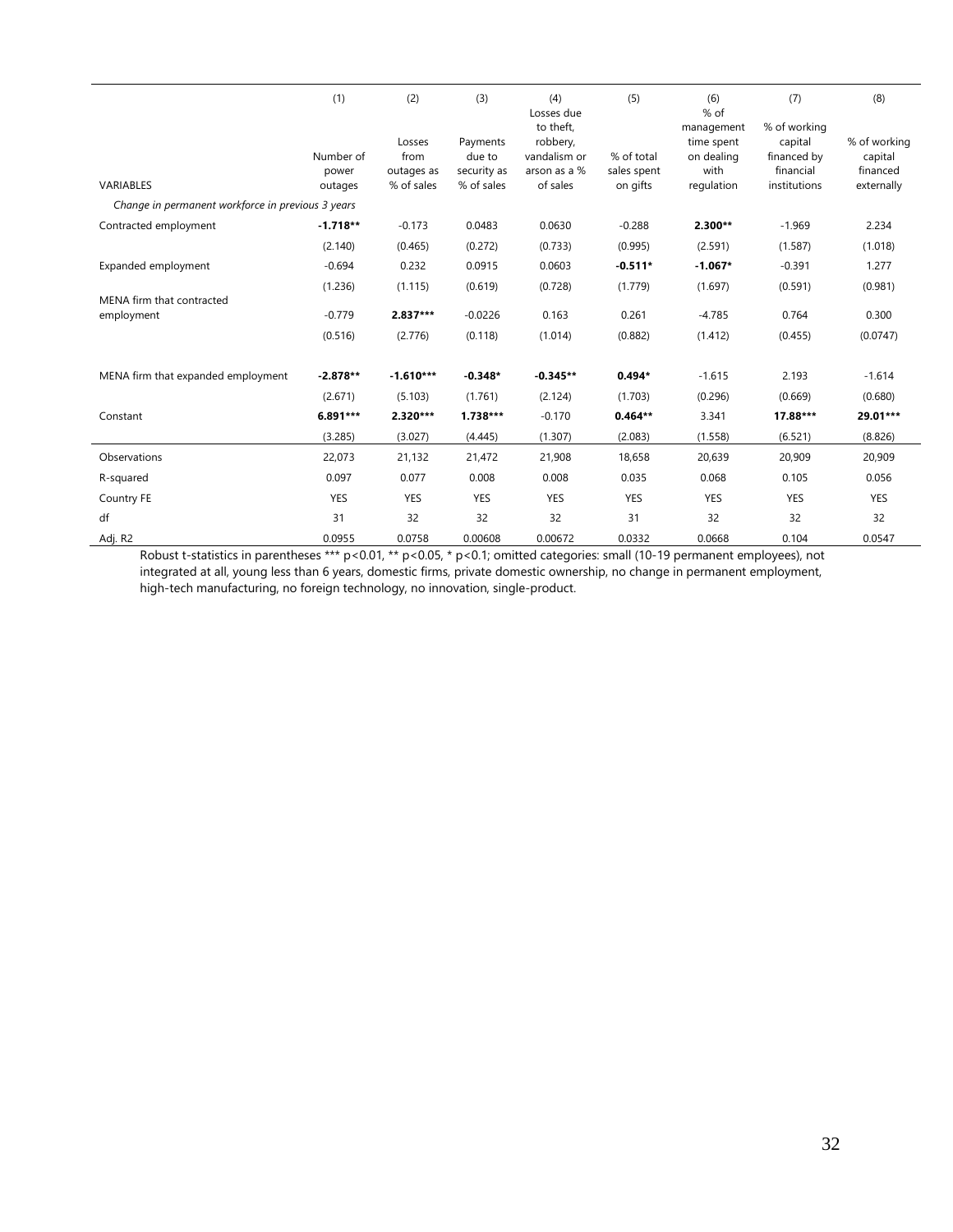## **Annex D: Factors Associated with Employment Growth**

|                                           | Table D1. Composition of Sample, MENA vs. Rest of World |               |  |  |  |  |  |  |
|-------------------------------------------|---------------------------------------------------------|---------------|--|--|--|--|--|--|
| (Percent of firms in sample)              |                                                         |               |  |  |  |  |  |  |
|                                           | <b>MENA</b>                                             | <b>Others</b> |  |  |  |  |  |  |
| <b>Age of Firms</b>                       |                                                         |               |  |  |  |  |  |  |
| Young                                     | 9%                                                      | 9%            |  |  |  |  |  |  |
| Mature                                    | 34%                                                     | 43%           |  |  |  |  |  |  |
| Older                                     | 57%                                                     | 48%           |  |  |  |  |  |  |
| <b>Initial Size of Firms</b>              |                                                         |               |  |  |  |  |  |  |
| Small                                     | 40%                                                     | 50%           |  |  |  |  |  |  |
| Medium                                    | 38%                                                     | 35%           |  |  |  |  |  |  |
| Large                                     | 22%                                                     | 15%           |  |  |  |  |  |  |
| <b>State of Technological Advancement</b> |                                                         |               |  |  |  |  |  |  |
| Non-manufacturing                         | 37%                                                     | 40%           |  |  |  |  |  |  |
| Low-tech manufacturing                    | 50%                                                     | 42%           |  |  |  |  |  |  |
| High-tech manufacturing                   | 13%                                                     | 18%           |  |  |  |  |  |  |
| <b>Level of Firm Innovation</b>           |                                                         |               |  |  |  |  |  |  |
| None                                      | 73%                                                     | 50%           |  |  |  |  |  |  |
| Weak                                      | 19%                                                     | 22%           |  |  |  |  |  |  |
| Moderate                                  | 8%                                                      | 28%           |  |  |  |  |  |  |
| <b>Ownership of Firms</b>                 |                                                         |               |  |  |  |  |  |  |
| Private, domestic                         | 93%                                                     | 93%           |  |  |  |  |  |  |
| Private, foreign                          | 6%                                                      | 4%            |  |  |  |  |  |  |
| Public and mixed                          | 1%                                                      | 3%            |  |  |  |  |  |  |
| <b>Trade Integration</b>                  |                                                         |               |  |  |  |  |  |  |
| Exporting and Importing                   | 15%                                                     | 9%            |  |  |  |  |  |  |
| <b>Firms' Employees Status</b>            |                                                         |               |  |  |  |  |  |  |
| Temporary workers                         | 4%                                                      | 5%            |  |  |  |  |  |  |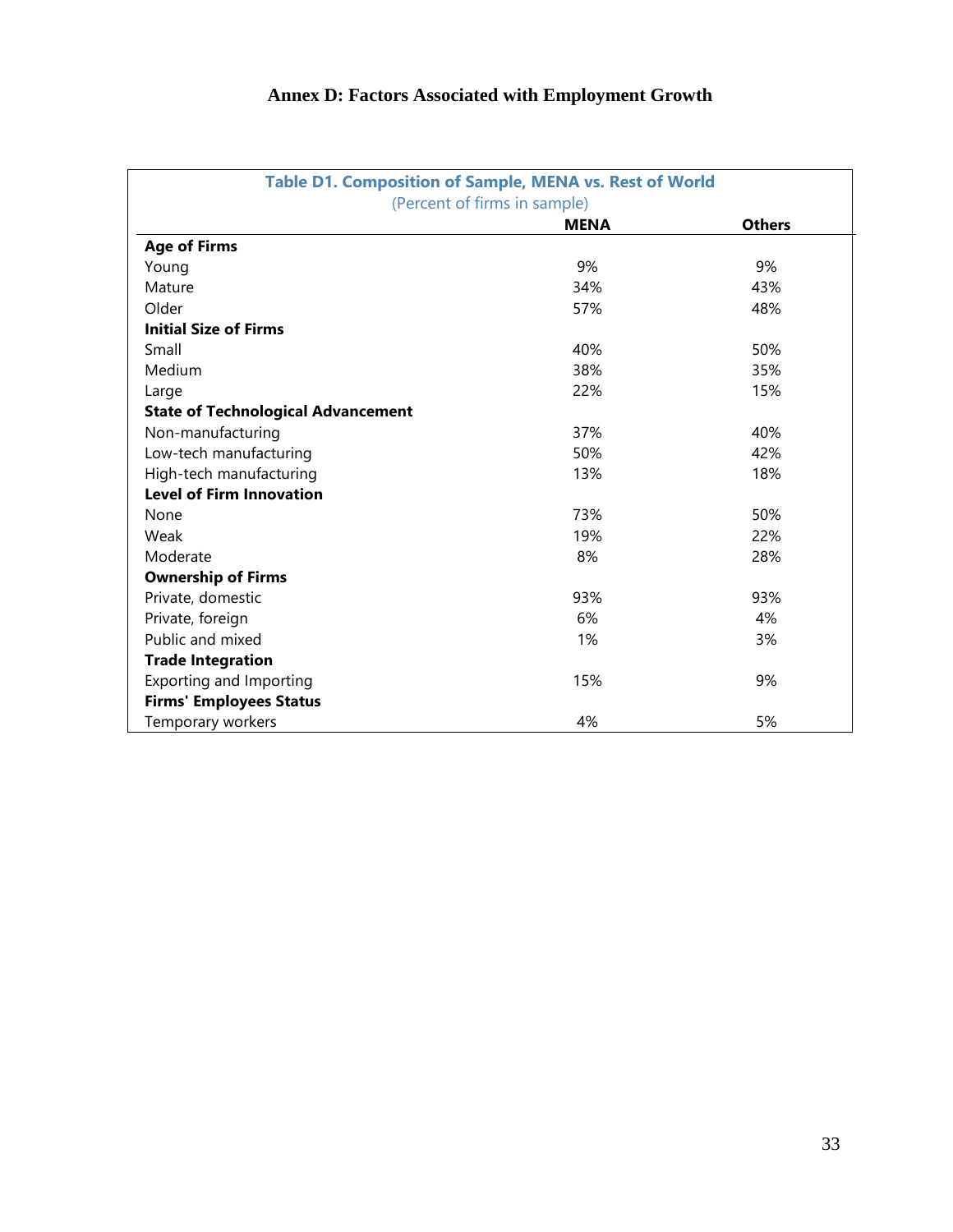| T1                               | (1)         | (2)         | (3)         | (4)         | (5)         | (6)         |
|----------------------------------|-------------|-------------|-------------|-------------|-------------|-------------|
| VARIABLES                        |             |             |             |             |             |             |
| Firms' characteristics           |             |             |             |             |             |             |
| Age: Mature                      | $-2.691***$ | $-2.272***$ | $-2.749***$ | $-2.765***$ | $-2.542***$ | $-2.591***$ |
|                                  | [0.879]     | [0.795]     | [0.884]     | [0.885]     | [0.905]     | [0.928]     |
| Age : Older                      | $-4.773***$ | $-4.256***$ | $-4.707***$ | $-4.723***$ | $-4.442***$ | $-4.578***$ |
|                                  | [1.053]     | [0.947]     | [1.041]     | [1.043]     | [1.033]     | [1.082]     |
| Size: Medium                     | $-2.947***$ | $-2.877***$ | $-2.815***$ | $-2.590***$ | $-2.868***$ | $-2.880***$ |
|                                  | [0.684]     | [0.532]     | [0.589]     | [0.585]     | [0.530]     | [0.530]     |
| Size: Large                      | $-3.143***$ | $-3.076***$ | $-2.906***$ | $-2.978***$ | $-3.029***$ | $-3.042***$ |
|                                  | [0.536]     | [0.418]     | [0.445]     | [0.518]     | [0.413]     | [0.412]     |
| Sector: Low tech. Manufacturing  | 0.180       | $-0.097$    | 0.194       | 0.191       | 0.077       | 0.246       |
|                                  | [0.385]     | [0.247]     | [0.343]     | [0.345]     | [0.377]     | [0.379]     |
| Sector: High tech. Manufacturing | $0.731*$    | 0.260       | 0.596       | 0.593       | 0.314       | 0.476       |
|                                  | [0.367]     | [0.458]     | [0.439]     | [0.442]     | [0.524]     | [0.547]     |
| Innovation: Weak                 | $1.193***$  | $0.744***$  | $0.960***$  | $0.966***$  | $0.784***$  | $0.719***$  |
|                                  | [0.346]     | [0.229]     | [0.264]     | [0.263]     | [0.243]     | [0.243]     |
| Innovation : Moderate to strong  | $2.423***$  | $1.733***$  | $1.945***$  | 1.938 ***   | $1.690***$  | $1.574***$  |
|                                  | [0.814]     | [0.529]     | [0.561]     | [0.563]     | [0.538]     | [0.496]     |
| Trade integration                | $2.225***$  | $2.328***$  | $2.428***$  | $2.424***$  | $2.860***$  | $2.588***$  |
|                                  | [0.600]     | [0.300]     | [0.541]     | [0.536]     | [0.479]     | [0.421]     |
| Ownership: Foreign private       | 0.425       | 0.664       | 0.514       | 0.506       | 0.455       | 0.588       |
|                                  | [0.564]     | [0.443]     | [0.513]     | [0.517]     | [0.565]     | [0.524]     |
| Ownership: Public and mixed      | 0.682       | 1.005       | 0.476       | 0.470       | 1.253       | $1.236*$    |
|                                  | [0.775]     | [0.864]     | [0.721]     | [0.721]     | [0.752]     | [0.731]     |
| Share of temporary workers       | $-0.021**$  | $-0.032***$ | $-0.022***$ | $-0.022***$ | $-0.030***$ | $-0.032***$ |
|                                  | [0.009]     | [0.006]     | [0.008]     | [0.008]     | [0.007]     | [0.007]     |
| <b>MENA</b>                      |             |             | $-3.048*$   | $-2.489$    | $-2.756**$  | $-0.000$    |
|                                  |             |             | [1.696]     | [1.801]     | [1.324]     | [2.132]     |
| MENA * Medium firm               |             |             |             | $-1.580**$  |             |             |
|                                  |             |             |             | [0.606]     |             |             |
| MENA * Large firm                |             |             |             | 0.179       |             |             |
|                                  |             |             |             | [0.815]     |             |             |
| Macro variables                  |             |             |             |             |             |             |
| Fiscal balance                   |             |             |             |             | -0.048      | $-0.079$    |
|                                  |             |             |             |             | [0.076]     | [0.071]     |
| Interaction with MENA            |             |             |             |             |             | 0.006       |
|                                  |             |             |             |             |             | [0.264]     |
| GDP per capita growth            |             |             |             |             | $0.153***$  | $0.104**$   |
|                                  |             |             |             |             | [0.057]     | [0.046]     |
| Interaction with MENA            |             |             |             |             |             | 0.079       |
|                                  |             |             |             |             |             | [0.103]     |
| <b>REER</b> appreciation         |             |             |             |             | $-0.053$    | 0.038       |
|                                  |             |             |             |             | [0.061]     | [0.047]     |
| Interaction with MENA            |             |             |             |             |             | $-0.440***$ |
|                                  |             |             |             |             |             | [0.068]     |
| Constant                         | $7.219***$  | $9.588***$  | $7.729***$  | 7.680 ***   | $7.101***$  | 7.049 ***   |
|                                  | [0.930]     | [0.704]     | [0.827]     | [0.844]     | [1.030]     | [1.047]     |
|                                  |             |             |             |             |             |             |
| Observations                     | 27,312      | 27,312      | 27,312      | 27,312      | 26,710      | 26,710      |

|  |  |  | Table D2. Baseline regressions and specifications with macroeconomic variables. |  |
|--|--|--|---------------------------------------------------------------------------------|--|
|  |  |  |                                                                                 |  |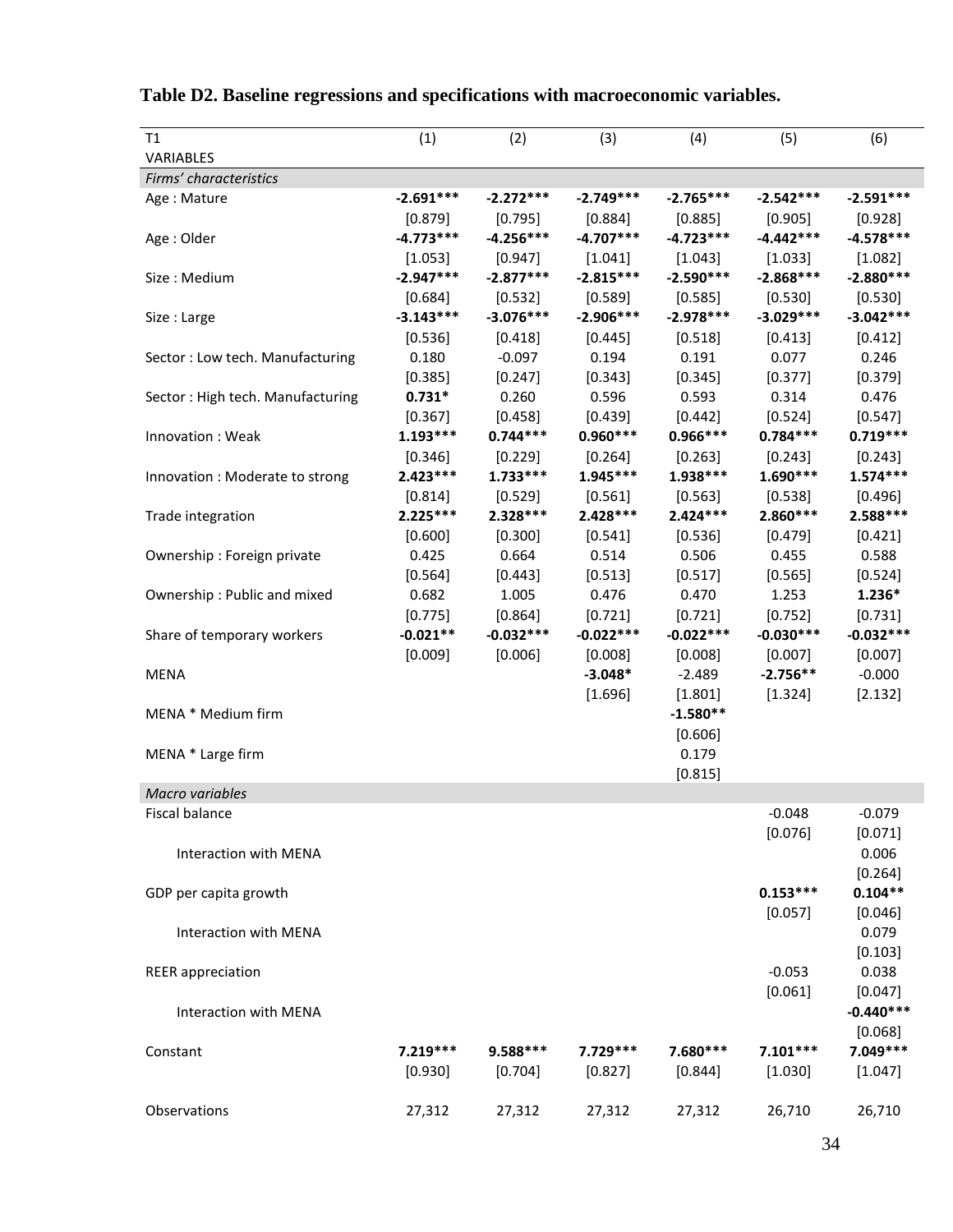| R-squared |
|-----------|
|-----------|

Robust standard errors in brackets

\*\*\* p<0.01, \*\* p<0.05, \* p<0.1

(2) has been estimated with country fixed effects.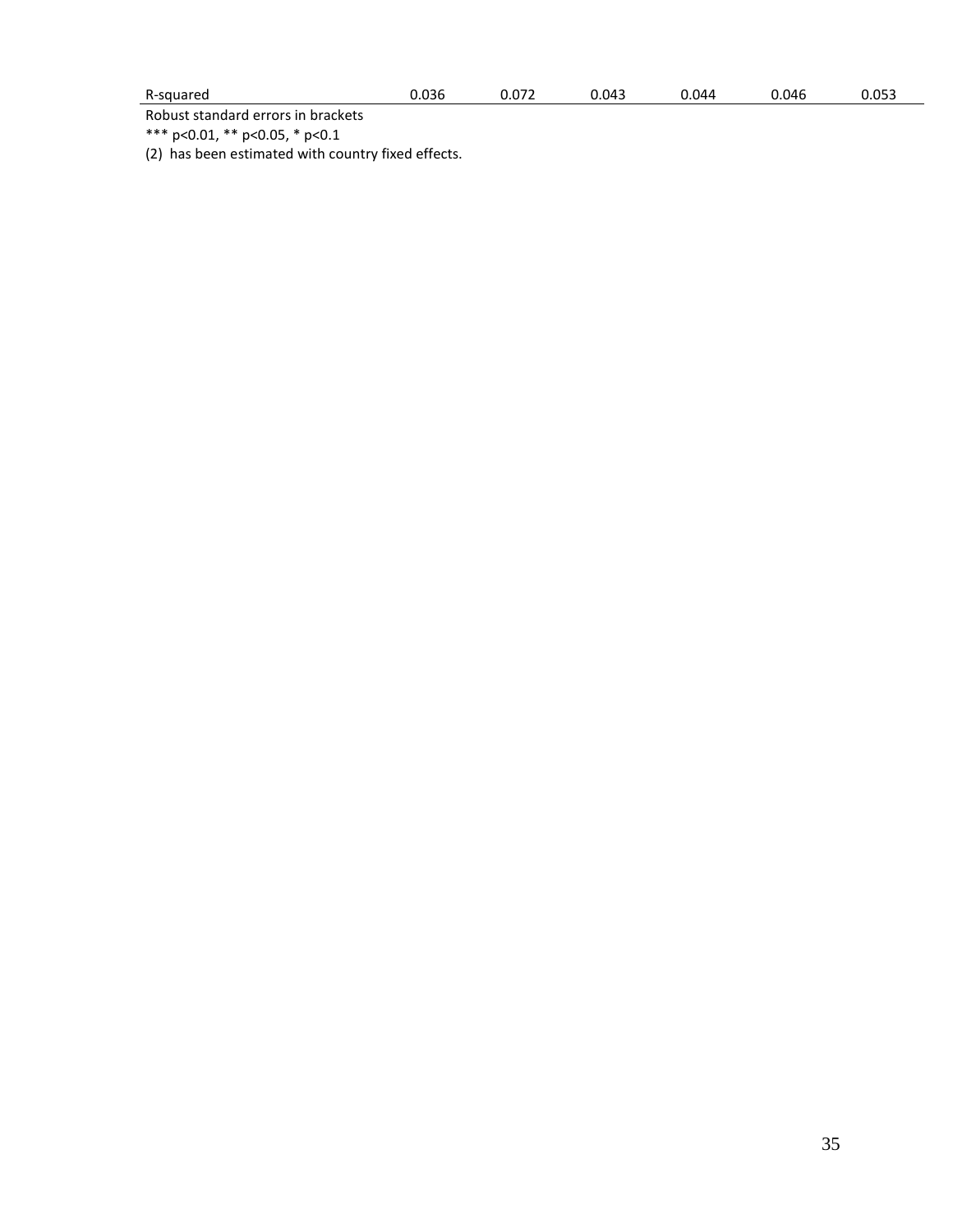| T2                                           | (1)         | (2)         | (3)         | (4)         | (5)         |
|----------------------------------------------|-------------|-------------|-------------|-------------|-------------|
| <b>VARIABLES</b>                             |             |             |             |             |             |
| Firms' characteristics                       |             |             |             |             |             |
| Age: Mature                                  | $-2.617**$  | $-2.606**$  | $-2.665***$ | $-2.549***$ | $-2.535***$ |
|                                              | [0.976]     | $[0.974]$   | [0.991]     | [0.897]     | [0.891]     |
| Age: Older                                   | $-4.586***$ | $-4.535***$ | $-4.544***$ | $-4.506***$ | $-4.448***$ |
|                                              | [1.127]     | [1.120]     | [1.118]     | [1.097]     | [1.084]     |
| Size: Medium                                 | $-2.802***$ | $-2.717***$ | $-2.736***$ | $-2.759***$ | $-2.738***$ |
|                                              | [0.568]     | [0.544]     | [0.525]     | [0.512]     | [0.503]     |
| Size: Large                                  | $-2.967***$ | $-2.841***$ | $-2.924***$ | $-2.917***$ | $-2.922***$ |
|                                              | [0.490]     | [0.443]     | [0.418]     | [0.389]     | [0.388]     |
| Sector: Low tech. manufacturing              | 0.109       |             |             |             |             |
|                                              | [0.315]     |             |             |             |             |
| Sector: High tech. manufacturing             | 0.434       |             |             |             |             |
|                                              | [0.466]     |             |             |             |             |
| Innovation: Weak                             | $0.735***$  | $0.751***$  | $0.788***$  | $0.803***$  | $0.840***$  |
|                                              | [0.257]     | $[0.261]$   | [0.262]     | [0.252]     | [0.244]     |
| Innovation: Moderate to strong               | $1.635***$  | $1.690***$  | $1.749***$  | $1.725***$  | $1.750***$  |
|                                              | [0.440]     | [0.453]     | $[0.450]$   | [0.428]     | [0.437]     |
| Trade integration                            | $2.639***$  | $2.738***$  | $2.729***$  | $2.621***$  | $2.591***$  |
|                                              | [0.402]     | [0.481]     | [0.507]     | [0.439]     | [0.424]     |
| Ownership: Foreign private                   | 0.533       |             |             |             |             |
|                                              | [0.544]     |             |             |             |             |
| Ownership: Public and mixed                  | $1.664*$    |             |             |             |             |
|                                              | [0.874]     |             |             |             |             |
| Share of temporary workers                   | $-0.030***$ | $-0.030***$ | $-0.030***$ | $-0.036***$ | $-0.038***$ |
|                                              | [0.007]     | [0.007]     | [0.007]     | [0.007]     | [0.007]     |
| <b>MENA</b>                                  | $-2.152$    | $-2.364*$   | 4.976       | 0.735       | 0.884       |
|                                              | [1.291]     | [1.329]     | [26.401]    | [1.354]     | [2.351]     |
| Macro variables                              |             |             |             |             |             |
| <b>Fiscal balance</b>                        | $-0.107$    |             |             |             |             |
|                                              | [0.083]     |             |             |             |             |
| GDP per capita growth                        | $0.208***$  | $0.208***$  | $0.134**$   | $0.129***$  | $0.130***$  |
|                                              | [0.073]     | [0.072]     | [0.065]     | [0.043]     | [0.044]     |
| Interaction with MENA                        |             |             | 0.041       | 0.026       | 0.424       |
|                                              |             |             | [0.233]     | [0.164]     | [0.310]     |
| <b>REER</b> appreciation                     | $-0.052$    | $-0.054$    | 0.035       | 0.024       | 0.023       |
|                                              | [0.057]     | [0.058]     | [0.054]     | [0.046]     | [0.044]     |
| Interaction with MENA                        |             |             | $-0.412$    | $-0.446***$ | $-0.328**$  |
|                                              |             |             | [0.394]     | [0.083]     | [0.122]     |
| Structural variables (objective constraints) |             |             |             |             |             |
| Collateral need (survey)                     | $-0.004$    | $-0.003$    | $-0.001$    |             |             |
|                                              | [0.004]     | [0.005]     | [0.006]     |             |             |
| Interaction with MENA                        |             |             | $-0.024**$  |             |             |
|                                              |             |             | [0.010]     |             |             |
| Credit line (survey)                         | 2.005       | 1.841       | $-0.636$    |             |             |
|                                              | [1.405]     | [1.352]     | [1.004]     |             |             |
| Interaction with MENA                        |             |             | 1.334       |             |             |
|                                              |             |             | [1.637]     |             |             |
| Bribery depth (survey)                       | 0.010       | 0.006       | $-0.011$    |             |             |

## **Table D3. Regressions with structural variables**